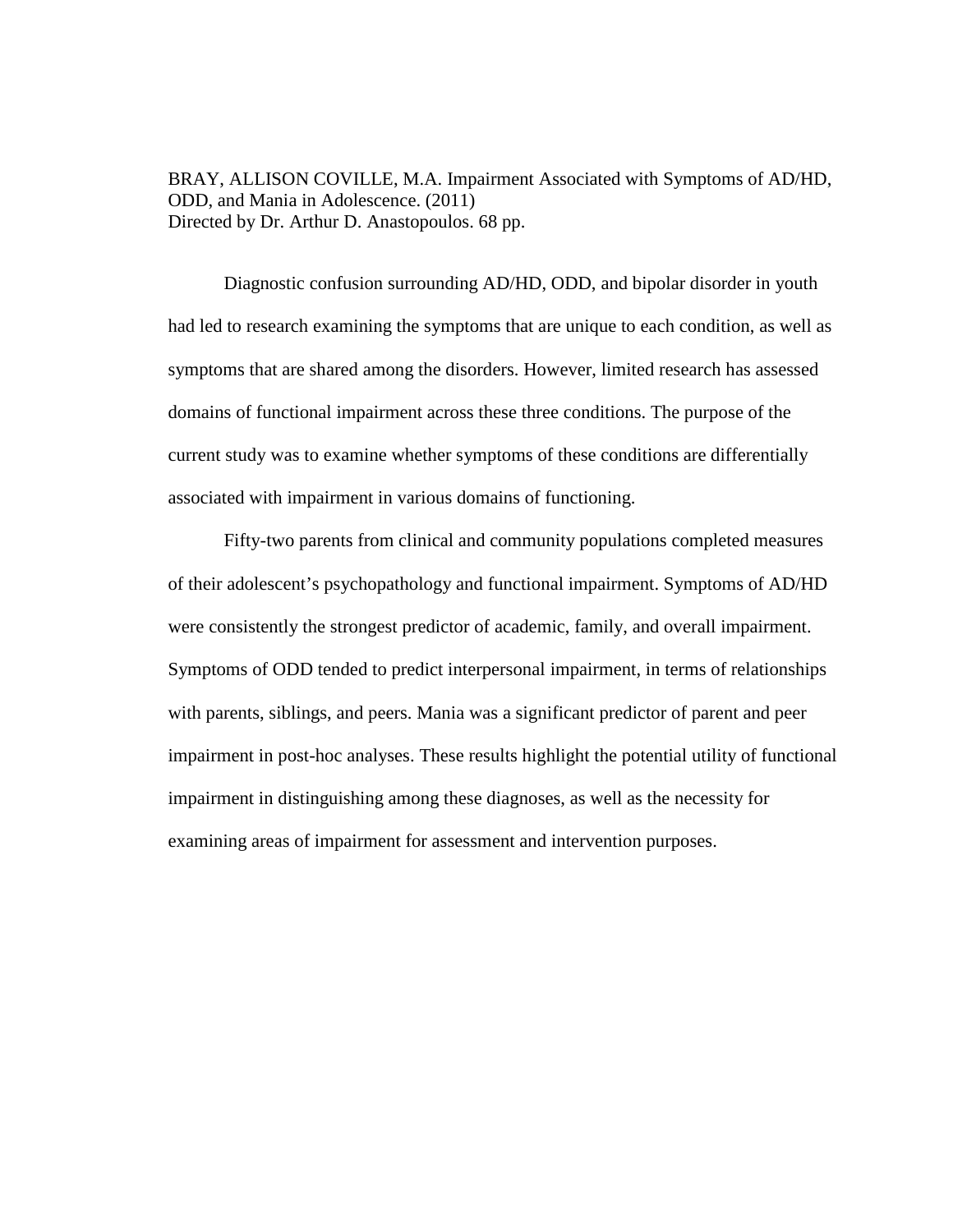# IMPAIRMENT ASSOCIATED WITH SYMPTOMS OF AD/HD,

## ODD, AND MANIA IN ADOLESCENCE

by

Allison Coville Bray

A Thesis Submitted to The Faculty of the Graduate School at The University of North Carolina at Greensboro In Partial Fulfillment of the Requirements for the Degree Master of Arts

> Greensboro 2011

 $\overline{\phantom{a}}$  , and the contract of the contract of the contract of the contract of the contract of the contract of the contract of the contract of the contract of the contract of the contract of the contract of the contrac

Approved by

Committee Chair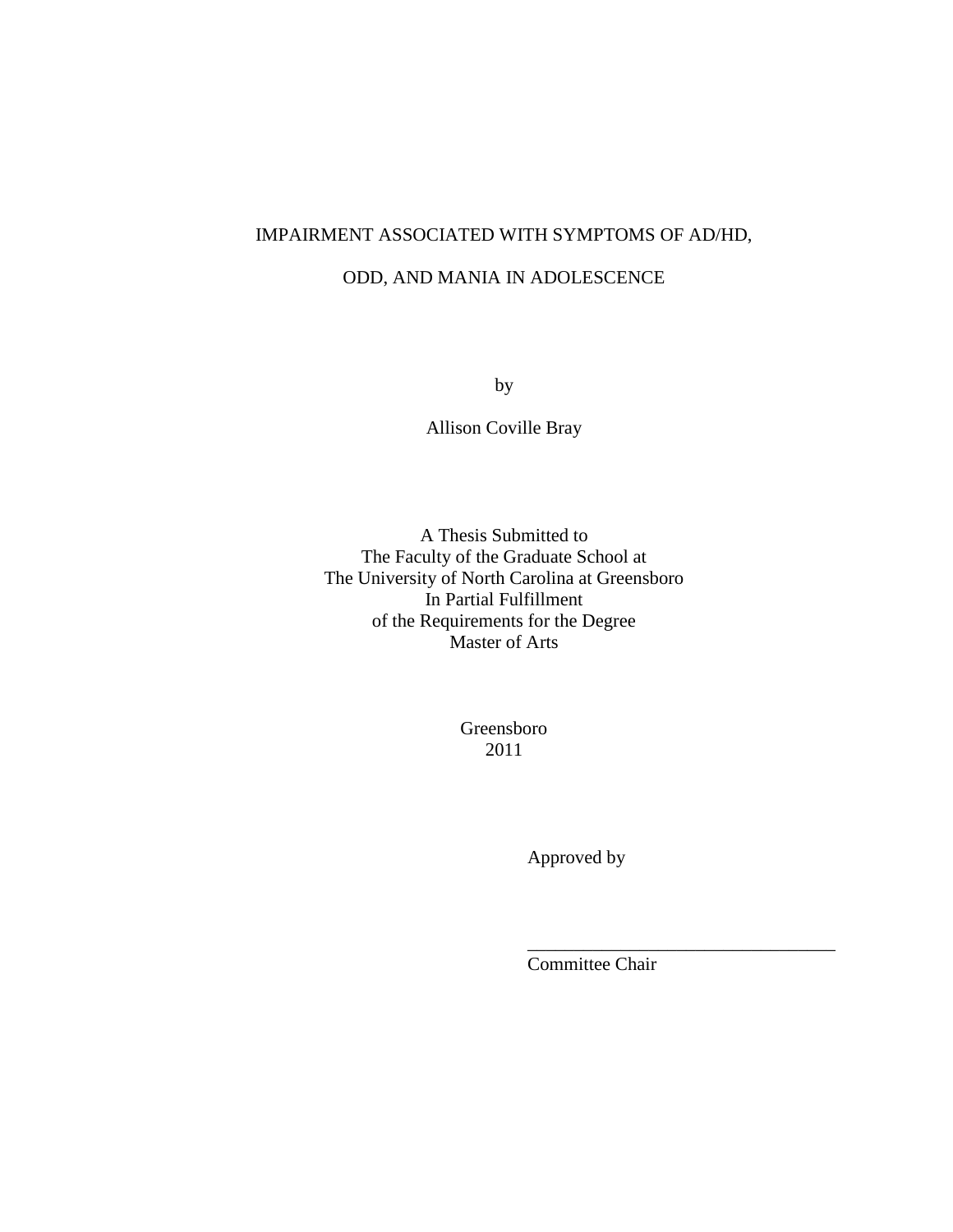## APPROVAL PAGE

 This thesis has been approved by the following committee of the Faculty of The Graduate School at The University of North Carolina at Greensboro.

Committee Chair \_\_\_\_\_\_\_\_\_\_\_\_\_\_\_\_\_\_\_\_\_\_\_\_\_\_\_\_\_\_\_\_\_\_\_\_\_\_

Arthur D. Anastopoulos

Committee Members

Lilly Shanahan

Gabriela Stein

\_\_\_\_\_\_\_\_\_\_\_\_\_\_\_\_\_\_\_\_\_\_\_\_\_\_\_\_\_\_\_\_\_\_\_\_\_\_

Date of Acceptance by Committee

Date of Final Oral Examination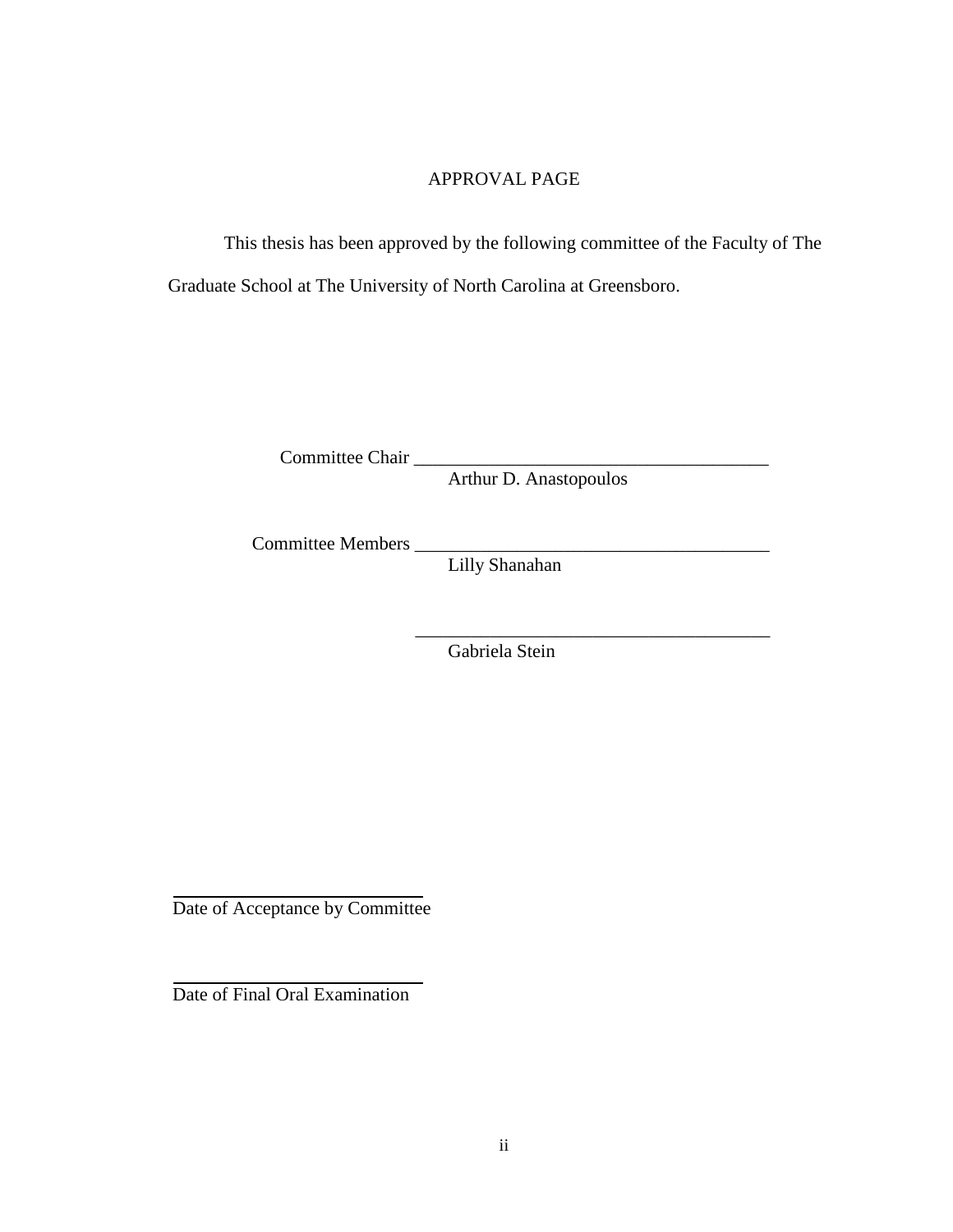# **TABLE OF CONTENTS**

|                |                                                            | Page |
|----------------|------------------------------------------------------------|------|
|                |                                                            |      |
| <b>CHAPTER</b> |                                                            |      |
|                |                                                            |      |
| $\mathbf{I}$ . |                                                            |      |
| II.            |                                                            |      |
|                |                                                            |      |
|                |                                                            |      |
|                |                                                            |      |
|                | Comparing Impairment in AD/HD, ODD, and Bipolar Disorder17 |      |
|                |                                                            |      |
|                |                                                            |      |
| III.           |                                                            |      |
|                |                                                            |      |
|                |                                                            |      |
|                |                                                            |      |
| IV.            |                                                            |      |
|                |                                                            |      |
|                | Psychometric Characteristics of the Adolescent Behavior    |      |
|                |                                                            |      |
|                |                                                            |      |
|                |                                                            |      |
|                |                                                            |      |
|                |                                                            |      |
|                |                                                            |      |
|                |                                                            |      |
| V.             |                                                            |      |
|                |                                                            |      |
|                |                                                            |      |
|                |                                                            |      |
|                |                                                            |      |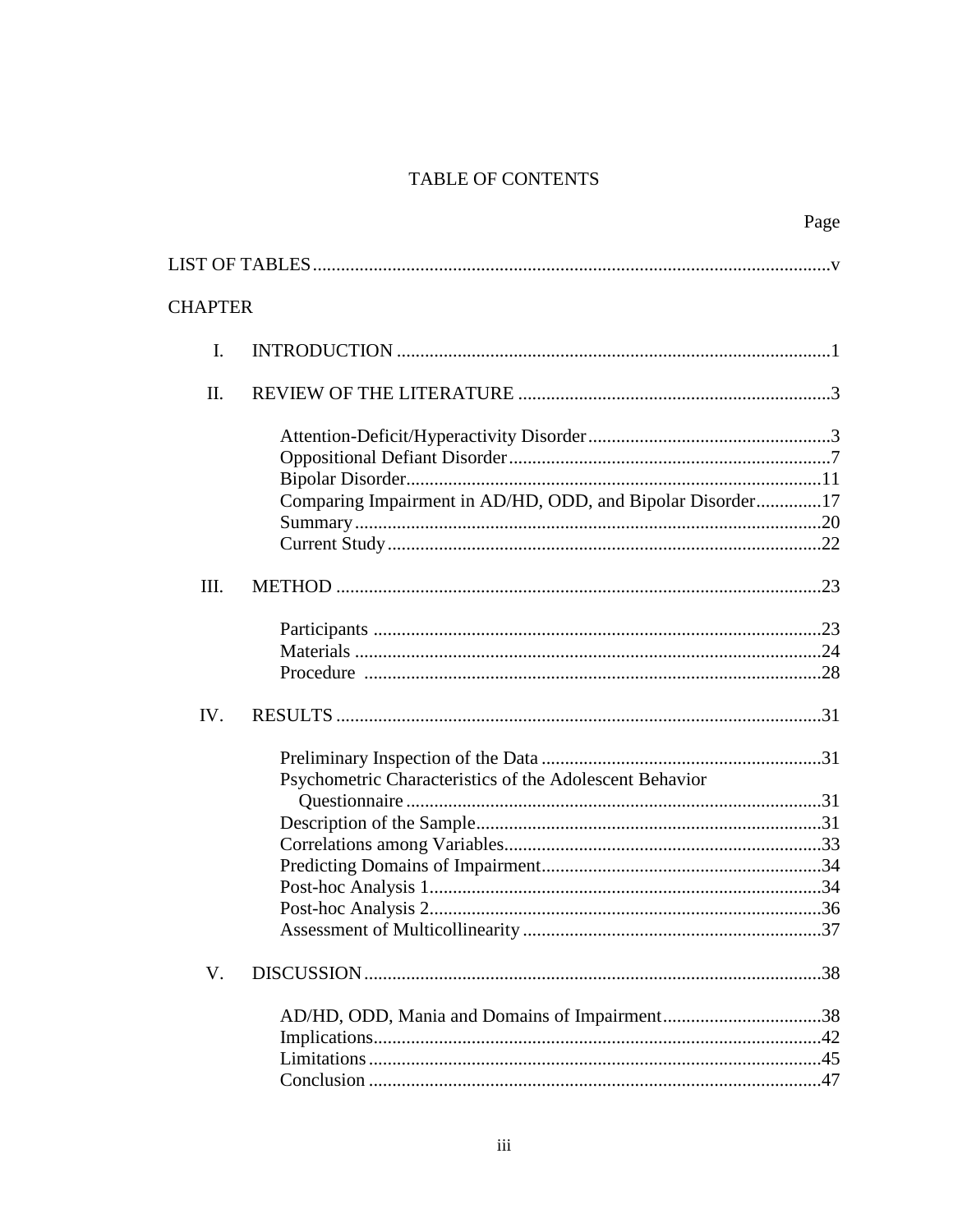| APPENDIX A. OVERLAPPING DSM-IV SYMPTOMS FOR AD/HD-INATTENTIVE |  |
|---------------------------------------------------------------|--|
| TYPE, AD/HD HYPERACTIVE-IMPULSIVE TYPE,                       |  |
| OPPOSITIONAL DEFIANT DISORDER, AND MANIC                      |  |
|                                                               |  |
|                                                               |  |
|                                                               |  |
|                                                               |  |
|                                                               |  |
|                                                               |  |
|                                                               |  |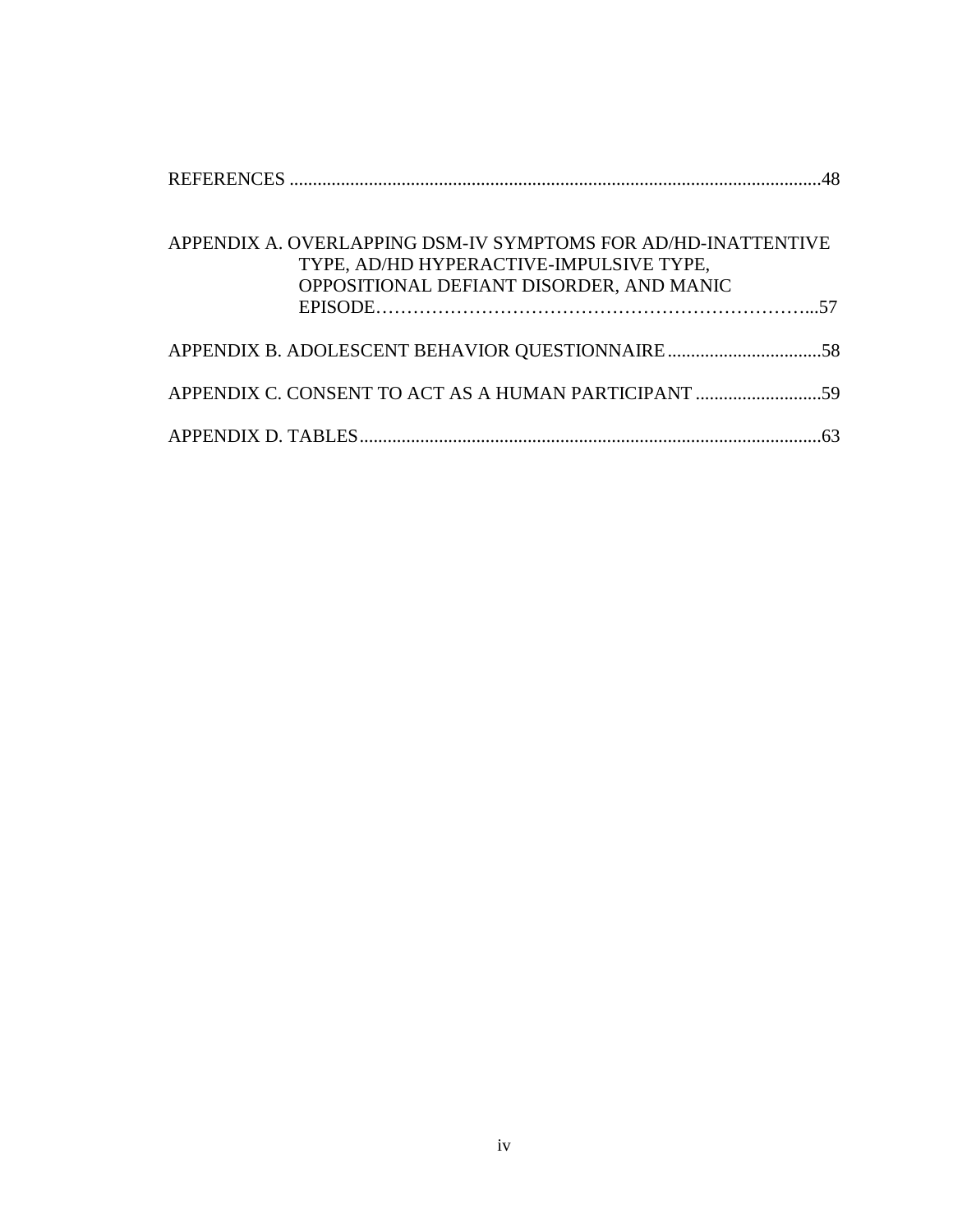# LIST OF TABLES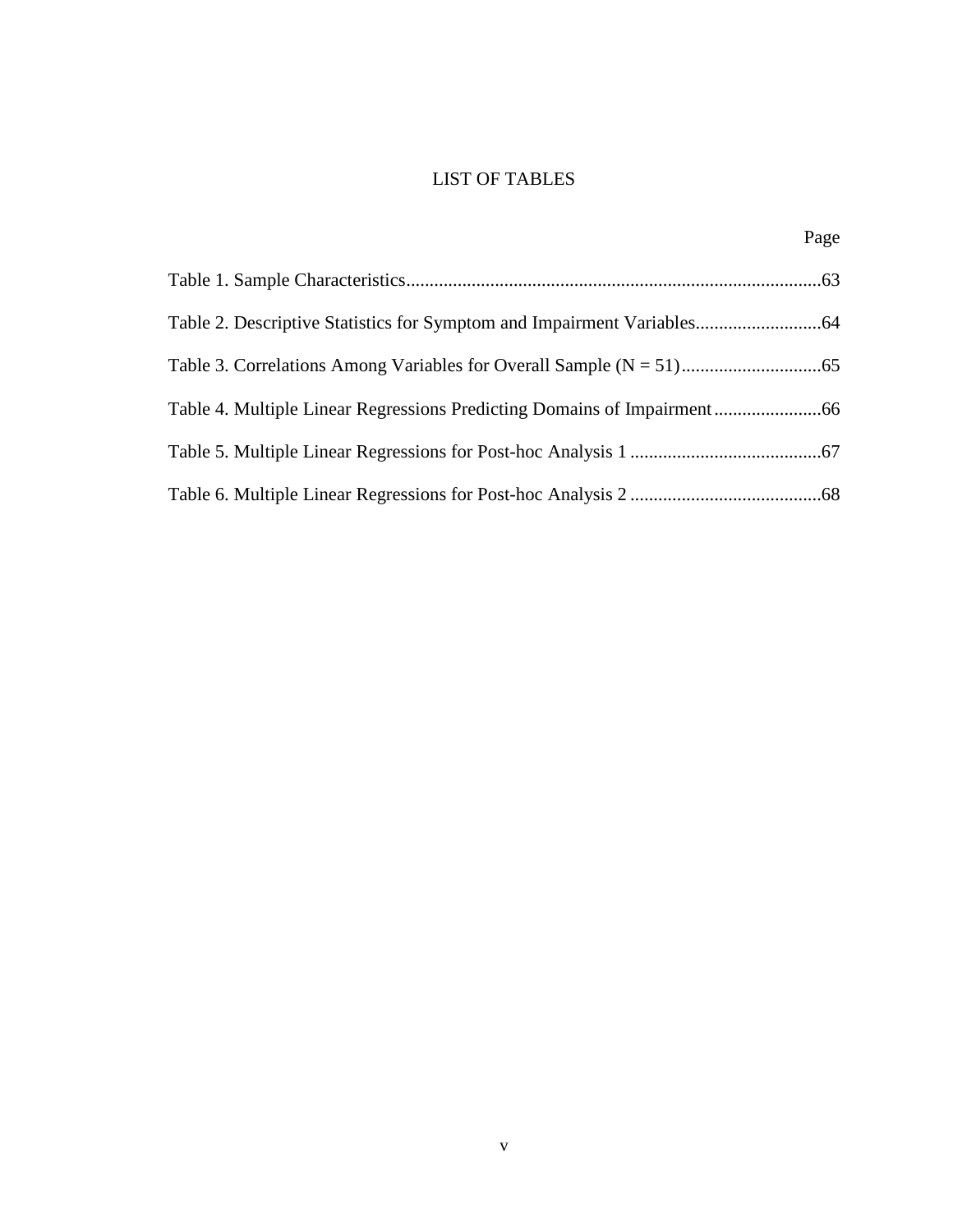# CHAPTER I

#### INTRODUCTION

Many researchers question current conceptualizations of bipolar disorder in youth, particularly because of the similar presentation and shared symptoms with other disorders, primarily Attention-Deficit/Hyperactivity Disorder (AD/HD) and Oppositional Defiant Disorder (ODD). There is specific concern that severe cases of AD/HD with comorbid ODD and other externalizing disorders are misdiagnosed as bipolar disorders, or conversely, that bipolar disorders in youth are misdiagnosed as AD/HD and ODD (Kim & Miklowitz, 2002). Of primary concern in this debate is the risk of misdiagnosis and subsequent improper treatment. This diagnostic confusion had led to research examining the symptoms that are unique to each condition, as well as symptoms that are shared among the disorders. However, limited research has assessed domains of functional impairment across these three conditions. There is no question that children with these disorders suffer impairment; they experience deficits in their functioning at home, at school, and in the community. Indeed, impairment in several domains of functioning is a diagnostic requirement for each of these conditions. However, there are limited data regarding qualitative or quantitative differences in impairment among these diagnoses.

As a result, this study assessed domains of impairment associated with AD/HD, ODD, and mania symptoms, which may provide an important step toward gaining a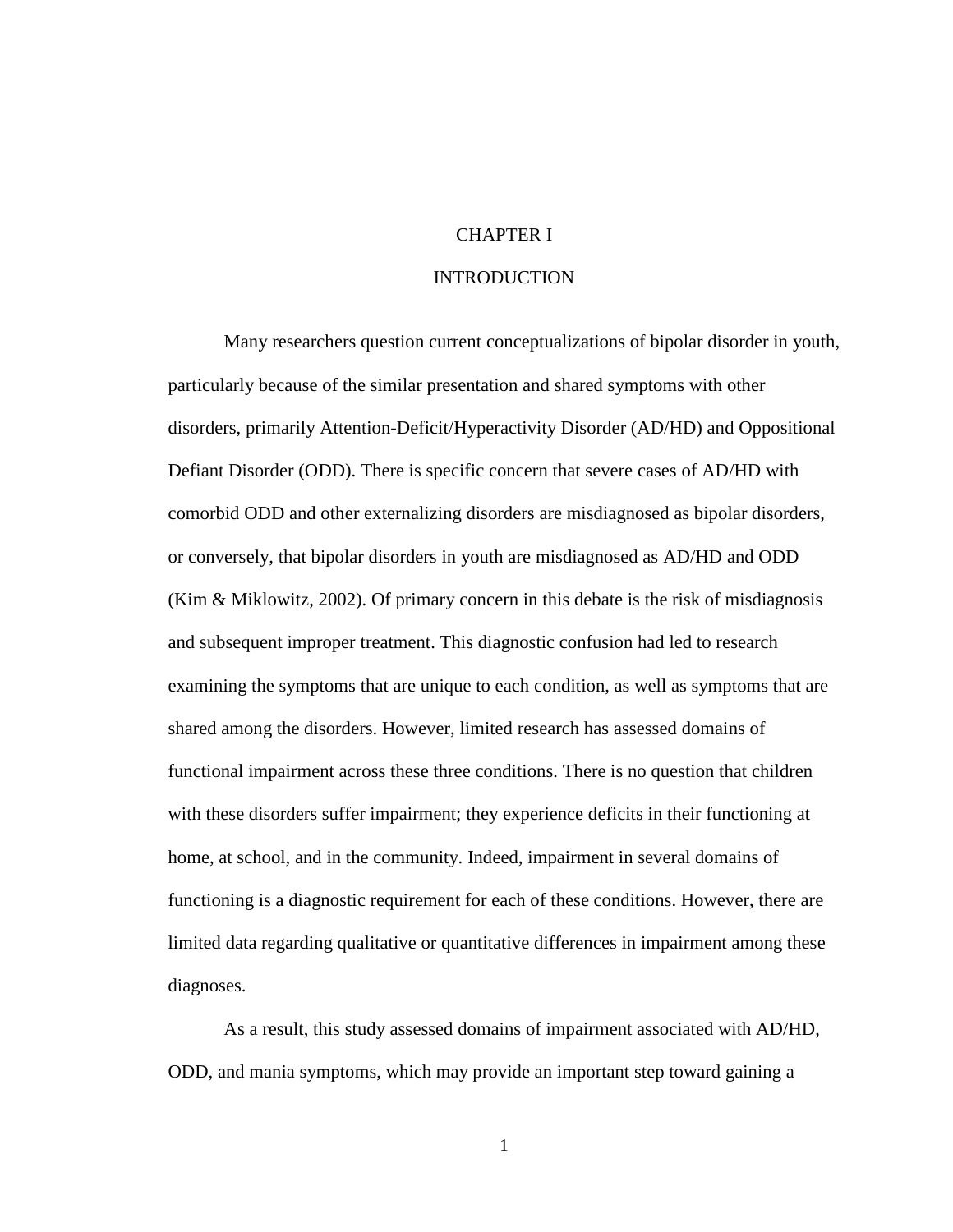clearer understanding of the similarities and differences among these conditions. As background for this study, this paper will first provide a brief overview of each of these conditions, including primary features, developmental course, etiology, comorbidity, and impairment. Next, a review of the previous research comparing impairment among these conditions will be presented, and gaps within this literature will be highlighted. Lastly, the specific goals and hypothesis of the proposed study will be provided.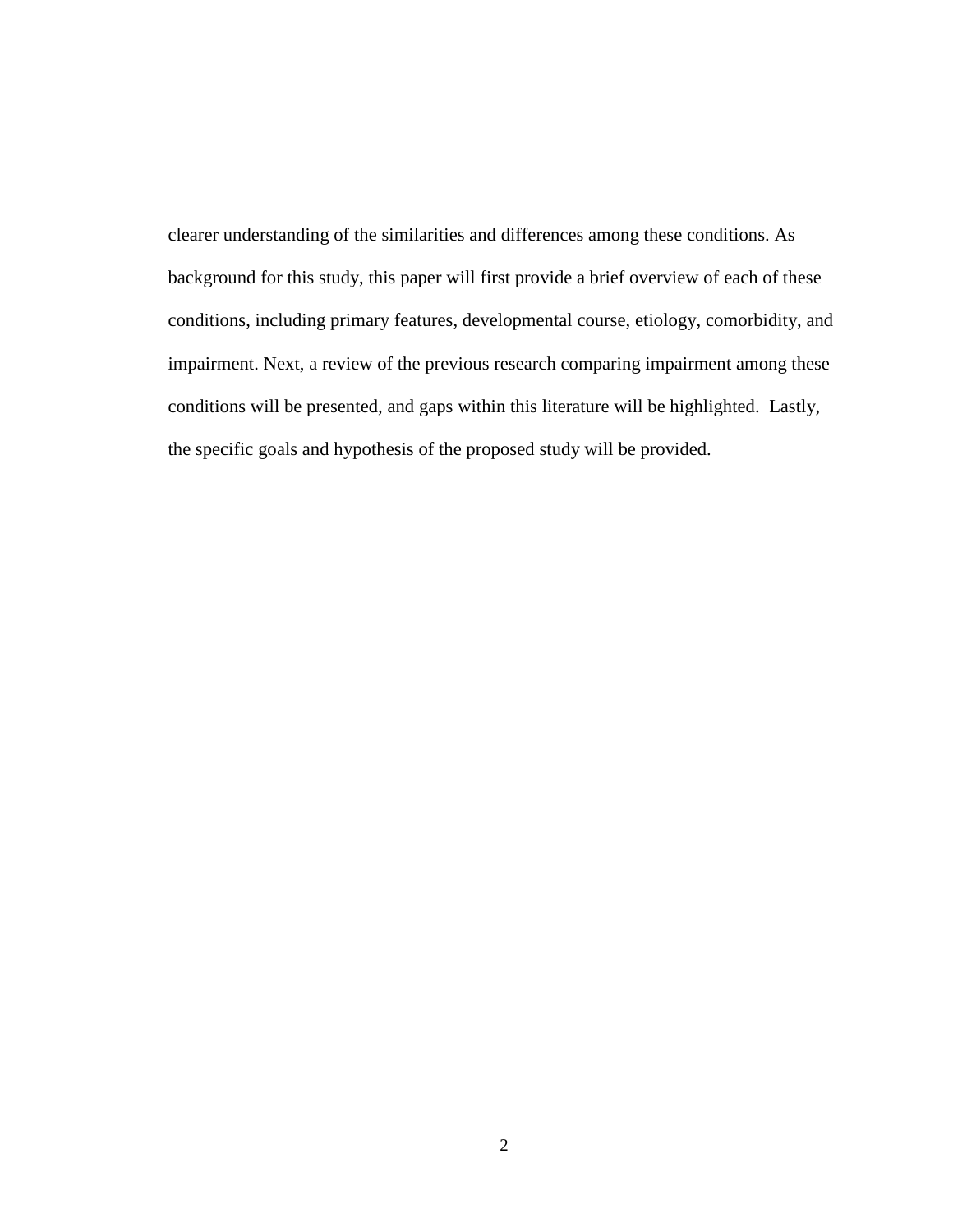# CHAPTER II

## REVIEW OF THE LITERATURE

#### **Attention-Deficit/Hyperactivity Disorder**

**Primary Features.** AD/HD is characterized by a persistent pattern of developmentally inappropriate inattention and/or hyperactivity/impulsivity symptoms that are present before age seven (American Psychiatric Association, 2000). In order to meet *Diagnostic and Statistical Manual of Mental Disorders-Fourth Edition-Text Revision* (DSM-IV-TR; APA, 2000) criteria for AD/HD, an individual must exhibit impairment in at least two domains of functioning, such as at school, at home, or with peers. The individual must also exhibit at least six out of nine possible symptoms of inattention and/or six out of nine possible symptoms of hyperactivity/impulsivity for at least six months in duration. These symptoms must be developmentally deviant, and also be present before age seven. Finally, the symptoms must not be better accounted for by other conditions.

Overall, the prevalence of AD/HD is approximately 5-7% of the general population, with boys outnumbering girls by approximately 3:1 to 9:1 (American Psychiatric Association, 2000). Across studies of clinic-referred samples of children, the average proportion of boys to girls with AD/HD is 6:1. Although the validity for diagnostic criteria of AD/HD in non-Caucasian samples is questionable, Cuffe, Moore, and McKeown (2005) reported similar prevalence rates for boys across ethnic groups: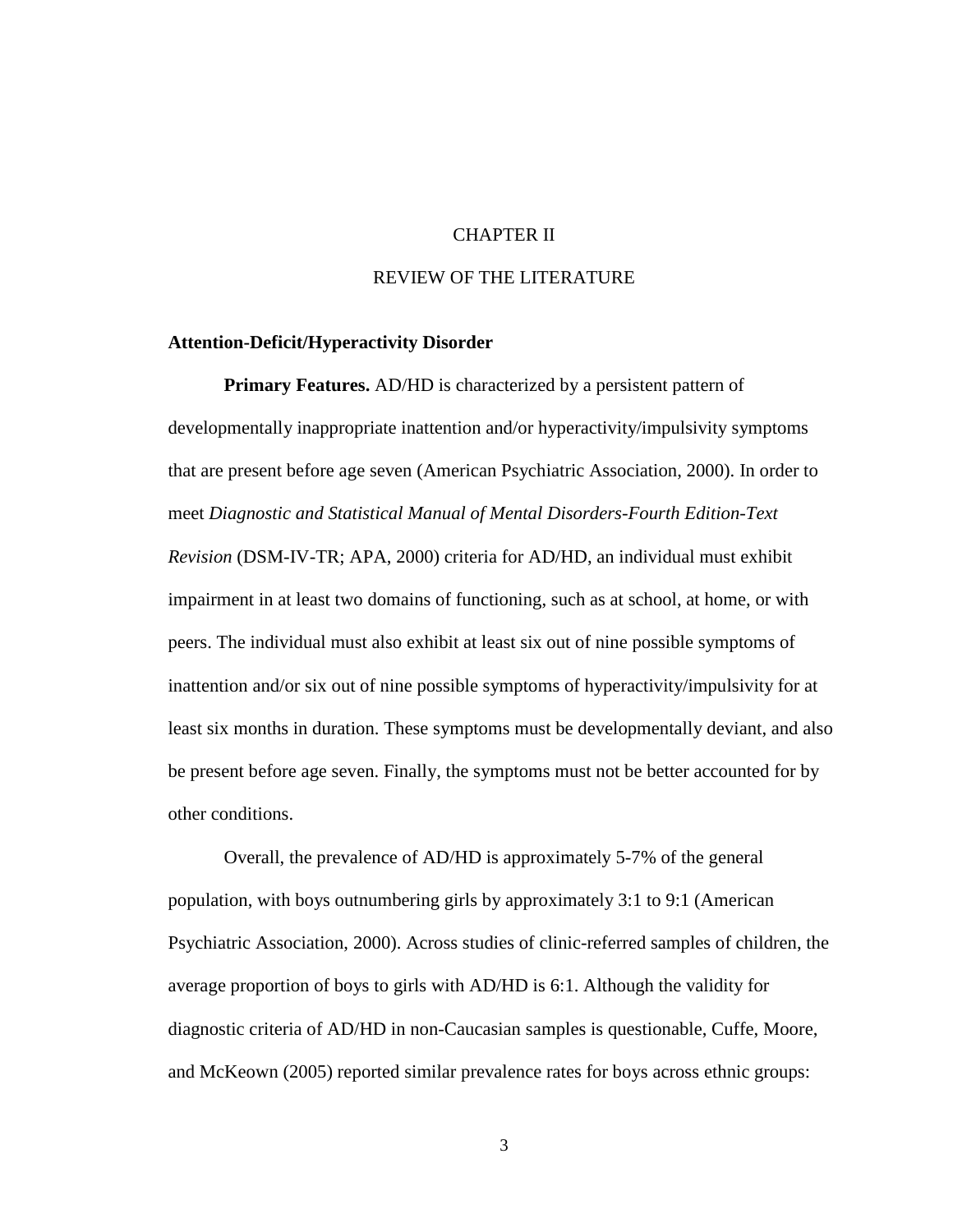5.65% in African Americans, 4.33% in Caucasians, and 3.06% in Hispanics.

**Developmental Course.** Symptoms of AD/HD appear to emerge at different points across development. The peak age of onset of AD/HD appears to occur around 3-4 years of age (Barkley, Fischer, Edelbrock, & Smallish, 1990). Typically, it is the hyperactive-impulsive behaviors that are observed at this age, and inattentive symptoms often emerge slightly later, around 5-7 years of age (Loeber, Green, Lahey, Christ, & Frick, 1992). Often, inattentive symptoms become evident as a child progresses to a more structured classroom environment. While inattention symptoms have been found to remain relatively constant over time, hyperactive-impulsive symptoms appear to steadily decrease; however, it also appears that the presentation of hyperactive symptoms may change as a child gets older. For example, behavioral hyperactivity (e.g., having trouble staying seated) often shifts to verbal hyperactivity (e.g., excessive talkativeness). Longitudinal studies have also demonstrated that AD/HD persists at a clinically significant level into adolescence and young adulthood for about up to 80% of children with AD/HD (Barkley, 2006).

**Etiology.** Although there are multiple etiologies that may lead to AD/HD, the strongest contributors appear to be neurological and genetic factors (Barkley, 2006). Twin and family studies have consistently demonstrated that the majority of variation in the behavioral traits constituting AD/HD is the result of genetic factors. AD/HD may also be caused by unique events that are experienced by a single child and are not shared by family members, including neurological injury due to alcohol and tobacco exposure in utero, premature birth, lead poisoning, stroke, and brain trauma, among others. Much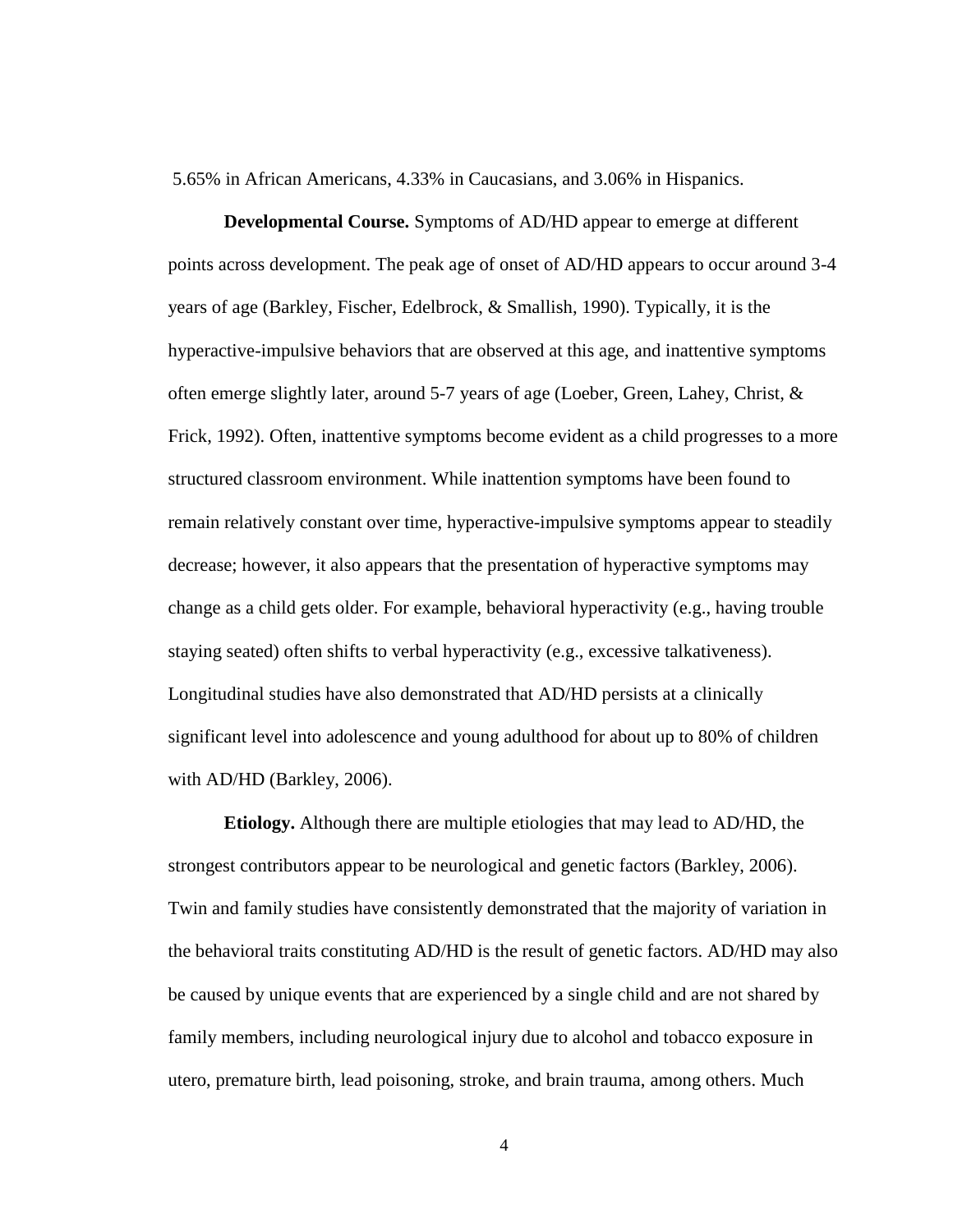research has also demonstrated that AD/HD does not result from purely social factors, such as parenting, family conflict, marital problems, insecure attachment, television or video games, or interactions with peers (Barkley, 2006). These social factors may, however, have some influence on these children, particularly on impairment in functioning that the child may experience or the risk of developing comorbid disorders.

**Comorbidity**. A diagnosis of AD/HD conveys a significant risk for other cooccurring psychiatric disorders, with up to 60% of the child and adolescent population having at least one other disorder (Barkley, 2006). A review of the comorbidity literature by Barkley (2006) indicated that ODD was the most prevalent comorbid condition (in approximately 40% to 60% of children with AD/HD), followed by Conduct Disorder (in approximately 35-45%), Major Depressive Disorder (in approximately 25-30%), and anxiety disorder(s) (in approximately 25-35%).

Bipolar disorder has also been seen in children and adolescents with AD/HD, although prevalence rates vary widely depending upon the criteria being used to define the requisite "manic" episode in youth. Milberger, Biederman, Faraone, Murphy, and Tsaung (1995) found that 11% of their sample of children with AD/HD also had bipolar disorder; among girls with AD/HD, this rate was 10% (Biederman et al., 1996). In a study by Wilens and colleagues (2002) on comorbidity in AD/HD, the authors reported that 26% of preschool children and 18% of school-age children qualified for an additional diagnosis of bipolar disorder. These three studies were all conducted by a group at Massachusetts General Hospital that is well-known for their work in this area; however, this group commonly uses more liberal diagnostic criteria than other research groups in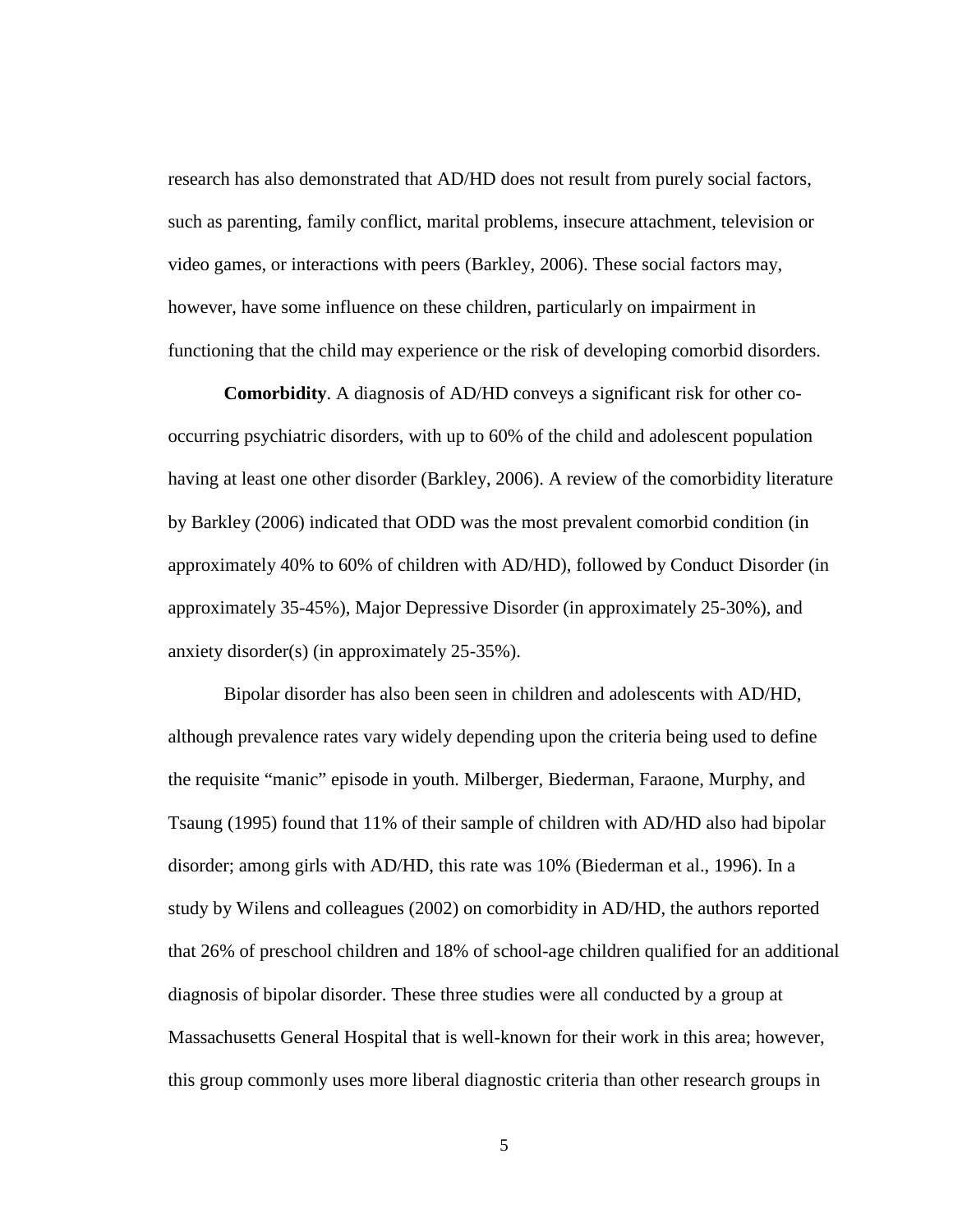diagnosing bipolar disorder in youth. Thus, although rates of comorbid bipolar disorder appear to range from 0% to 26% (Angold, Costello & Erkanli, 1999), most other research groups have found rates of bipolar disorder in AD/HD samples to be closer to 0%, including the Multimodal Treatment of AD/HD study (Jensen et al., 2001; Jaideep, Reddy, & Srinath, 2006).

**Impairment.** AD/HD is associated with impairment in psychosocial functioning, including multiple academic, social, emotional, cognitive, and family difficulties (Barkley, 2006). Children with AD/HD frequently struggle academically; almost all clinic-referred children with AD/HD are doing poorly in school and are underperforming relative to their aptitude (Barkley, 2006). Poor performance is thought to result from inattentive, impulsive, and restless behavior in the classroom, as well as executive functioning deficits associated with AD/HD, including deficits in working memory, emotion regulation, internal language (e.g., problem-solving), and reconstitution (i.e., the ability to synthesize and analyze thoughts and behavior) (Barkley, 1997). Children with AD/HD are also more likely than their non-disordered peers to have learning disabilities, lower GPAs, and higher rates of course failure (Barkley, 2006; Kent et al., 2010).

Children with AD/HD also frequently experience impairment in their interactions with peers. Children and adolescents with AD/HD have been found to exhibit poorer social and communication skills than youth without AD/HD, leading to difficulties with peer interactions and initiating and maintaining friendships (Bagwell, Molina, Pelham, & Hoza, 2001; Barkley, 2006; Klimkeit et al., 2006). Peers, as well as mothers and teachers,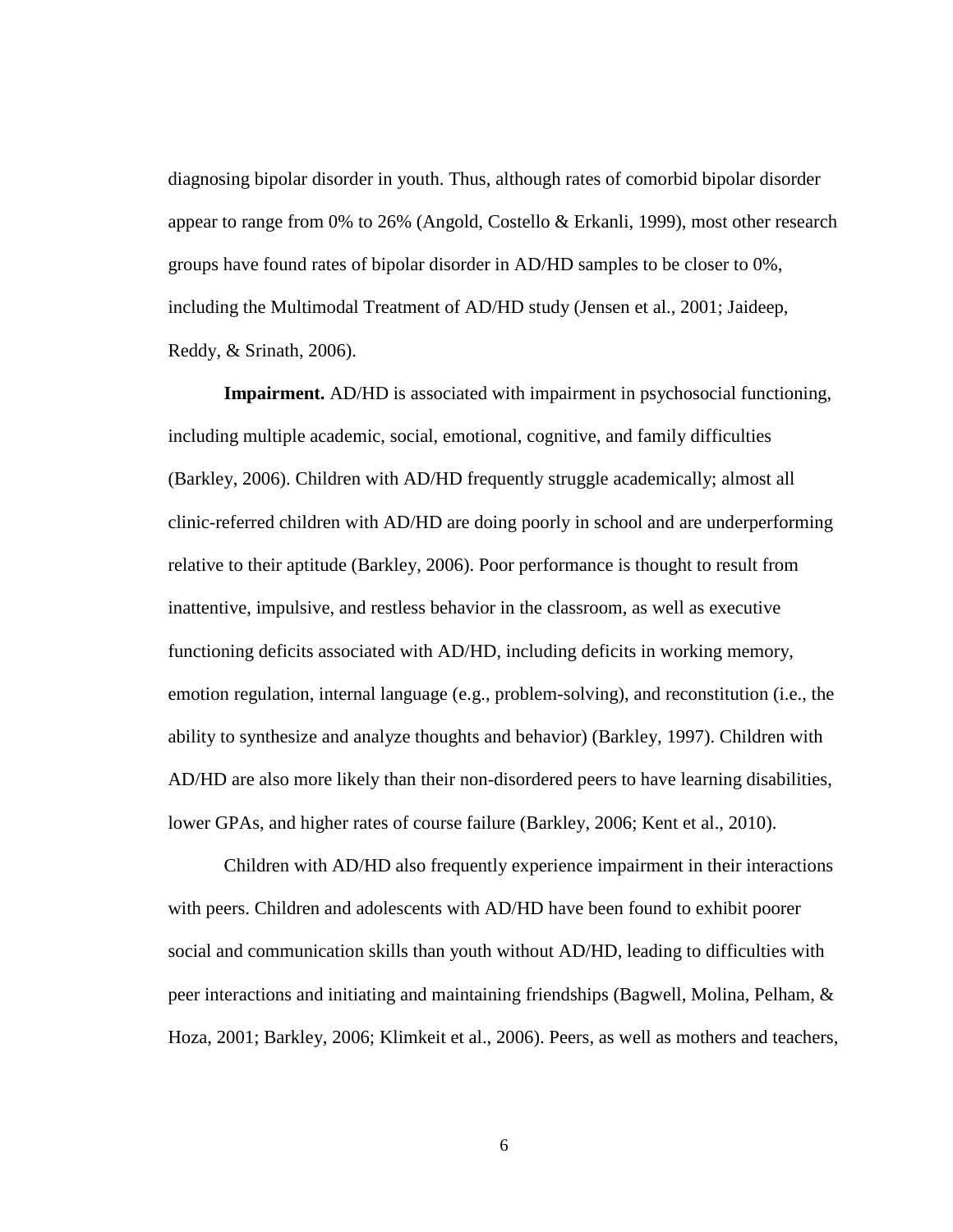find hyperactive children (especially boys) to be significantly more aggressive, intrusive, noisy, and rejected in their social relations than non-disordered children (Barkley, 2006).

Children with AD/HD also experience impairment in home functioning, particularly in their relationships with parents and siblings. Overall, these families are characterized by greater intra-family conflict, particularly between the parents and the child(ren) with AD/HD, as compared to control families (Danforth, Barkley, & Stokes, 1991; Johnston & Mash, 2001). At home, children with AD/HD are often more talkative, negative, and defiant; more demanding of help from others; and less able to play and work independently (Danforth, Barkley, & Stokes, 1991; Johnston & Mash, 2001).

Little research has directly examined impairment in sibling relationships among children with AD/HD (Mikami and Pfiffner, 2008). Children with AD/HD have been found to exhibit significantly poorer and more conflictual sibling relationships than non-AD/HD children (Greene et al., 2001; Mikami & Pfiffner, 2008). Given the high heritability of AD/HD, some siblings may also have AD/HD themselves, which further contributes to disruption within the family (Barkley, 2006).

#### **Oppositional Defiant Disorder**

**Primary Features.** The diagnostic criteria for ODD include symptoms related to behavioral noncompliance (e.g., arguing with adults, actively defying rules and requests, deliberately annoying others), as well as problems with anger control (e.g., losing temper, being easily annoyed) (American Psychiatric Association, 2000). The DSM-IV-TR requires that at least four of the eight possible ODD symptoms be present for at least six months. Problematic behaviors in ODD are greater than oppositional behavior that is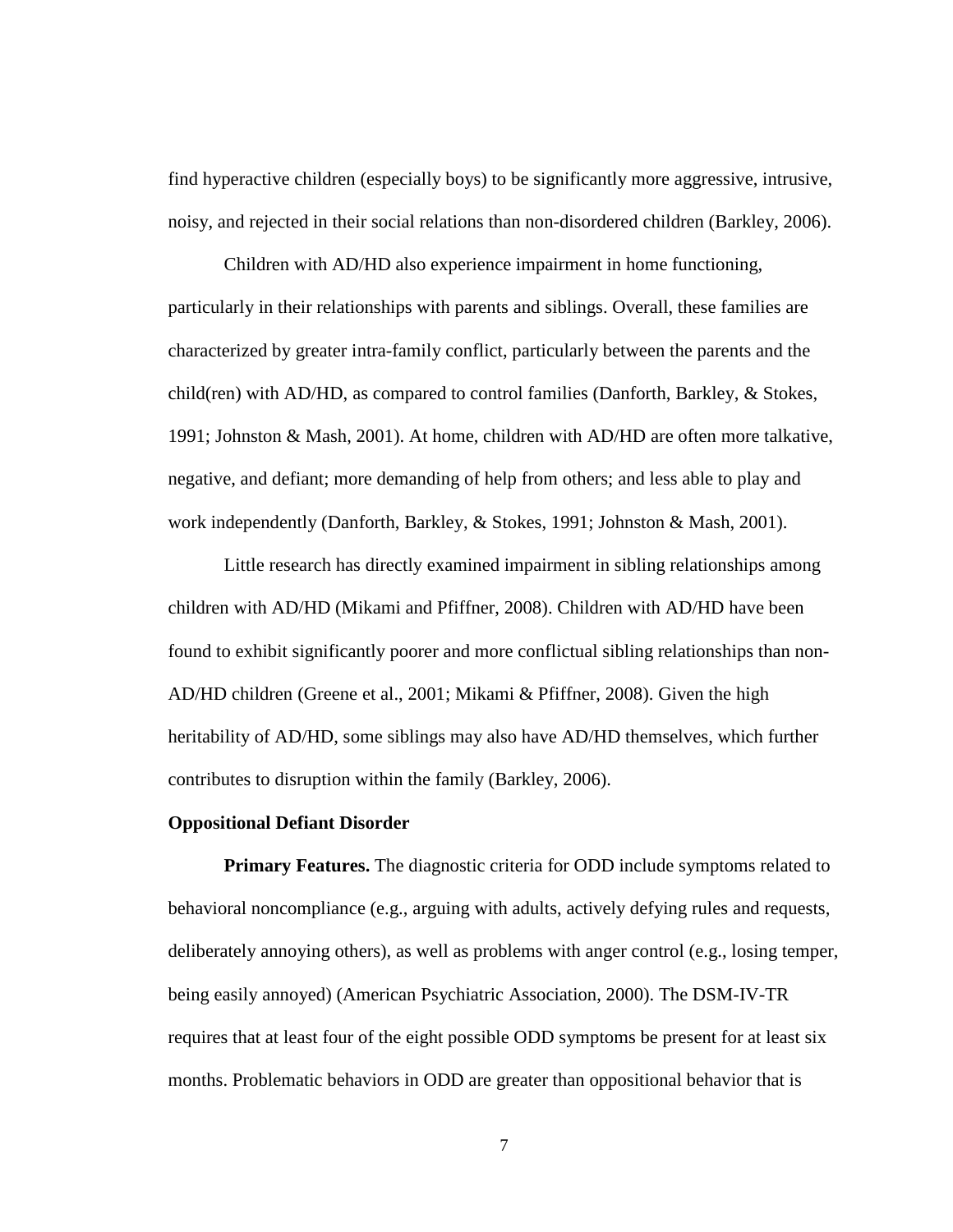characteristic of a specific developmental stage, including opposition of children from 18 to 36 months and some incidents of adolescent rebellion (Christophersen & Mortweet, 2001). In addition, the symptoms must lead to impairment in social, academic or occupational functioning (American Psychiatric Association, 2000). The DSM-IV reports estimated prevalence rates of 2-16% of children. In a large and diverse national sample, rates of ODD in Hispanics, African Americans (non-Hispanic), and Caucasian (non-Hispanic) were found to be similar (5.4%, 5.6%, and 5.7%, respectively) (Breslau et al., 2006). ODD has been found to be more prevalent among families of low socioeconomic status (Loeber, Burke, Lahey, Winters, & Zera, 2000).

Although ODD is more prevalent in males than females before puberty, the rates appear to be equal after puberty (American Psychiatric Association, 2000). However, males may display more overt, aggressive, and confrontational behavior, as well as persistent symptoms than females. Both males and females display nondestructive and more covert behaviors, such as truancy, lying, and defiance (Keenan, Loeber, & Green, 1999). Oppositional behavior is often setting-specific, occurring more often in the presence of parents or other familiar adults such as teachers or babysitters, than in the presence of adults with whom the child has less frequent contact (Chistophersen  $\&$ Mortweet, 2003).

**Developmental Course.** The earliest indicators of ODD-like behaviors may be difficult temperamental characteristics in early childhood (e.g., high reactivity, difficulty being soothed), although this is not specific to ODD (American Psychiatric Association, 2000; Loeber, 1990). Early symptoms, particularly aggressive behavior, appear to emerge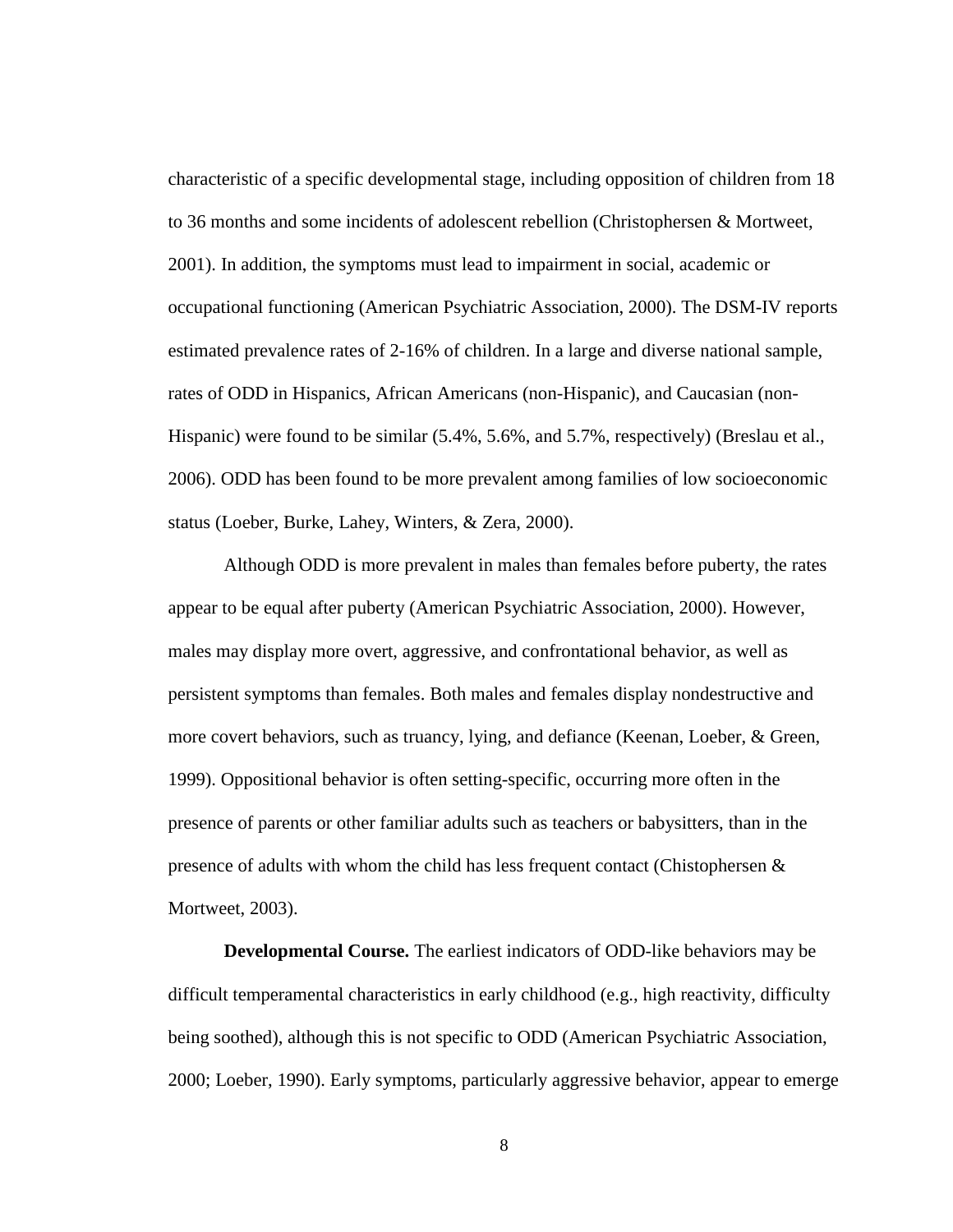around age three to four. Indeed, the primary developmental pathway for serious conduct problems in adolescence and adulthood appears to be established during the preschool years (Webster-Stratton & Reid, 2003). Oppositional symptoms often emerge in the home setting but over time may appear in other settings as well (American Psychiatric Association, 2000). Diagnosable ODD is typically evident before the age of eight, and onset is usually gradual, occurring over the course of months or years. The number and severity of symptoms tends to increase with age (American Psychiatric Association, 2000; Burke, Loeber, & Birmaher, 2002; Loeber, Wung, Keenan, & Giroux, 1993). In a significant proportion of cases, ODD is a developmental precursor to Conduct Disorder (CD), characterized by a repetitive and persistent pattern of behavior in which the basic rights of others or societal norms are violated in an age-inappropriate way (American Psychiatric Association, 2000).

**Etiology.** In contrast to the neurobiological and genetic underpinnings of AD/HD (Barkley, 2006), antisocial behavior appears to be caused by a combination of biological and psychosocial variables (Burke, Loeber, & Birmaher, 2002). Parent-child interactions are believed to be a mechanism through which a child learns antisocial behavior (Patterson, Reid & Dishion, 1992). Through increasingly coercive and negative interactions, a child learns to use arguing, tantrums, and other antisocial behaviors to delay or avoid unwanted demands (e.g., chores, going to bed). When increasingly problematic behavior results in a parent withdrawing a demand, these interactions become negatively reinforcing for the child.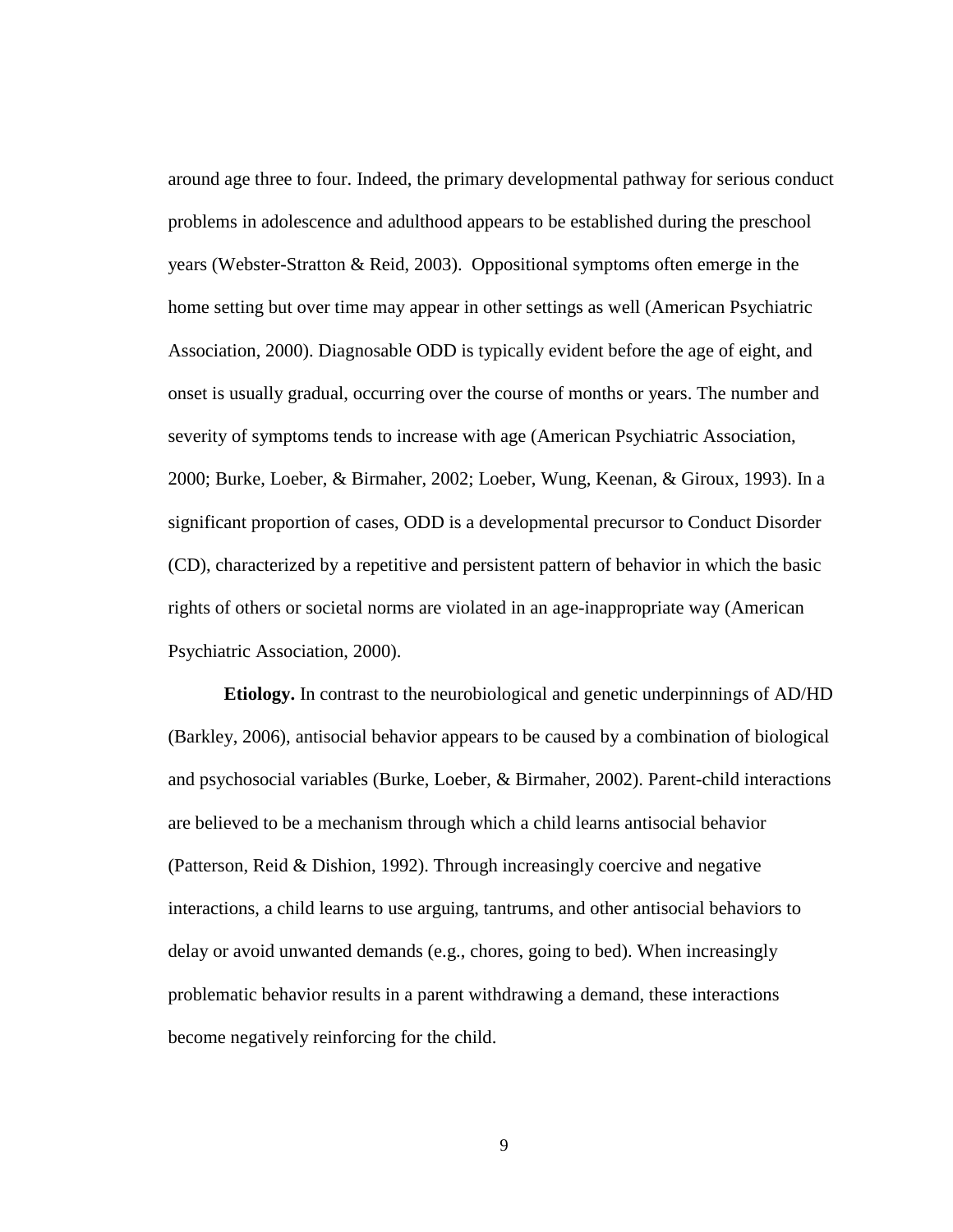ODD also appears to be more common in families in which at least one parent has a history of a Mood Disorder, ODD, CD, AD/HD, Antisocial Personality Disorder, or a Substance-related disorder (American Psychiatric Association, 2000). Some research has found that mothers with a depressive disorder are more likely to have a child with oppositional behavior, but it remains unclear to what extent maternal depression is a cause or a result of a child's oppositional behavior. ODD is also more common in families in which there is severe marital discord.

**Comorbidity.** ODD commonly occurs in the presence of other psychiatric conditions. Much research has indicated that AD/HD is common in children with ODD (American Psychiatric Association, 2000; Greene et al., 2002). In a study of comorbidity and impairment in youth with ODD and CD, Greene and colleagues (2002) found that clinic-referred youth with ODD with and without CD had a significantly higher rate of AD/HD (80% to 85%), severe major depression (30% to 55%), bipolar disorder (30% to 45%) and multiple anxiety disorders (36% to 42%), compared to psychiatric comparison subjects (who were also clinic-referred but did not have ODD or CD).

**Impairment.** Individuals with ODD maybe impaired in several domains of functioning, although the majority of the literature points to impaired family functioning. Difficulties at home include conflicts with parents and siblings, family distress, and parenting distress (Greene et al., 2002). Greene and colleagues (2002) used parent-report on the Social Adjustment Inventory for Children and Adolescents and the Family Environment Scale to assess social and family functioning in families of youth with ODD. The authors found that these families were characterized by significantly poorer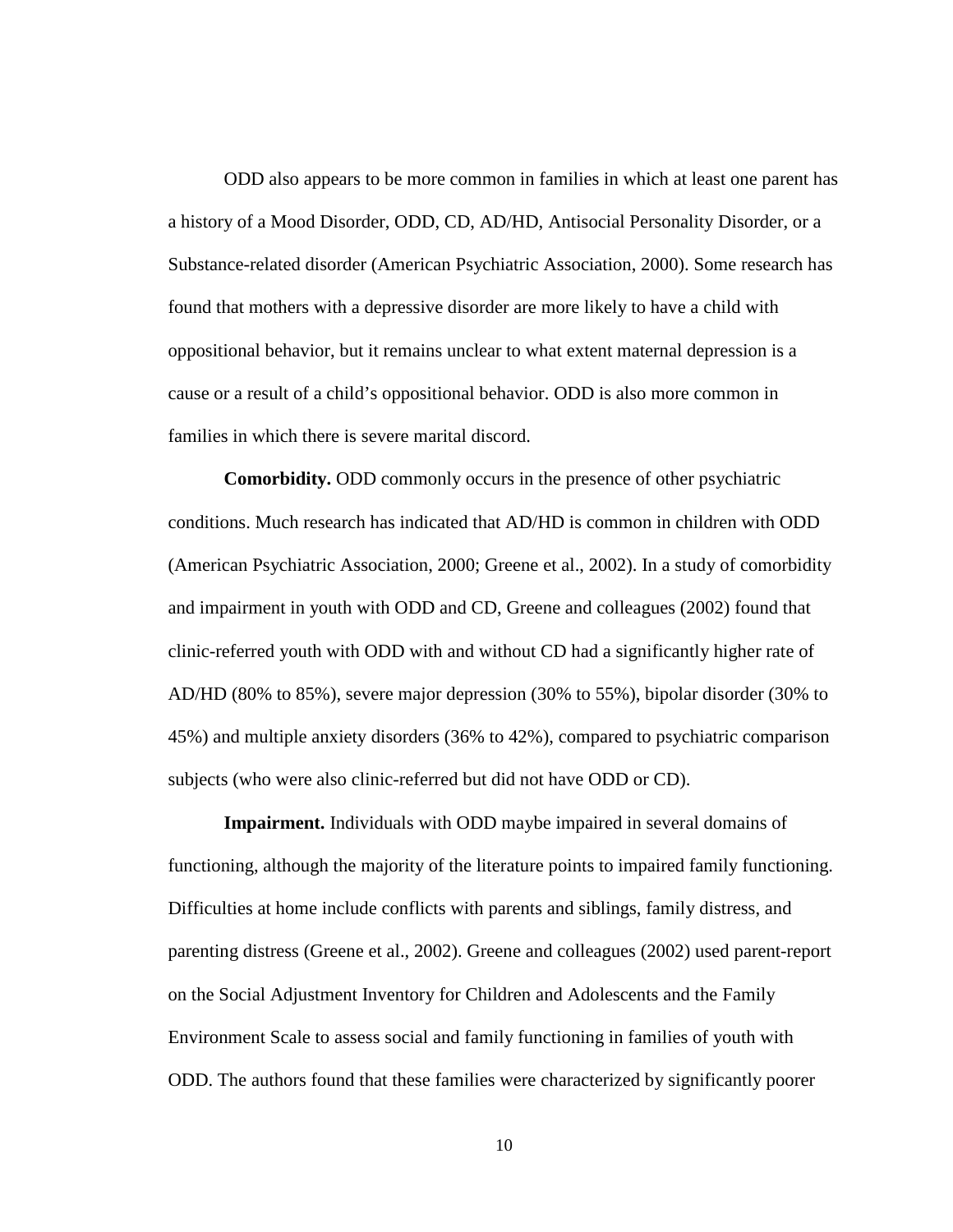cohesion and higher conflict, compared to families of non-disordered youth. Moreover, the authors report that impaired social functioning in these youth was reported across multiple domains (i.e., in school, with parents, with siblings, and with peers).

There has also been some evidence of impairment at school, including reading problems (Maughan et al., 1996) and school refusal (Harnda, Yamazaki, & Saitoh, 2002) in youth with ODD. Learning disorders and communication disorders also tend to be associated with ODD (American Psychiatric Association, 2000); however, a 2002 review by Burke, Loeber, and Giroux indicated that this relationship is almost entirely accounted for by comorbid AD/HD.

#### **Bipolar Disorder**

 $\overline{a}$ 

**Primary features.** A diagnosis of Bipolar I disorder is characterized by the presence of one or more episodes of mania<sup>1</sup>, defined as a discrete, one-week period of abnormally and persistently elevated, expansive, or irritable mood (criterion A) that represents a qualitative shift from the individual's typical mood (American Psychiatric Association, 2000). A manic episode requires at least three additional symptoms (criterion B; four if the mood is only irritable), including inflated self-esteem or grandiosity; decreased need for sleep; feeling that thoughts are racing; distractibility; psychomotor agitation; and excessive involvement in pleasurable activities that have a high risk of dangerous consequences (American Psychiatric Association, 2000). In addition, lability of mood is commonly seen, in which the person alternates between

 $1$  Although the term mania is technically subsumed under bipolar disorder, these terms will be used interchangeably in this document, as this is standard practice in the child psychiatry literature (Klein, Pine, & Klein, 1998).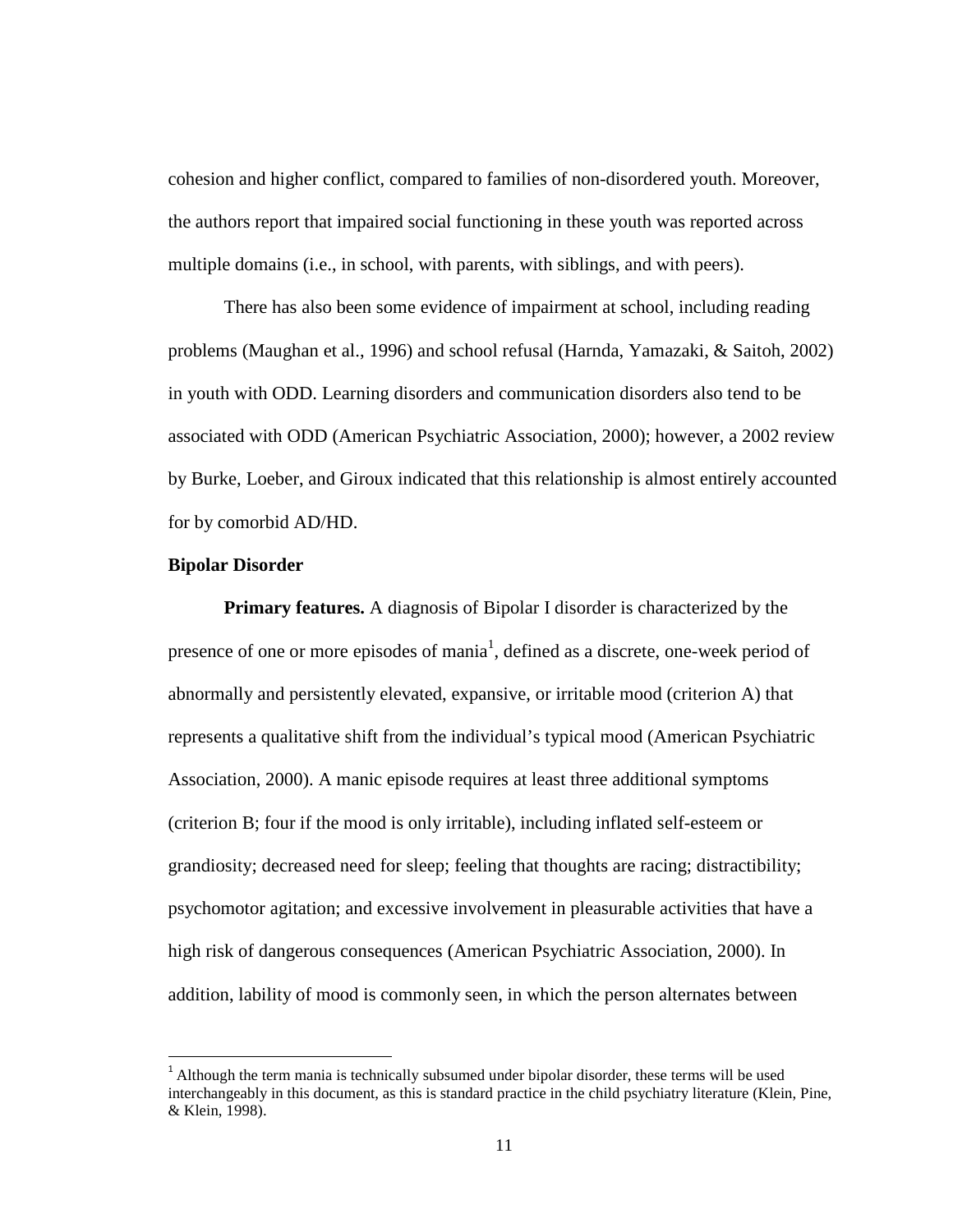euphoric and irritable states. Symptoms must also be sufficiently severe to cause clinically significant impairment in functioning. Individuals with Bipolar I disorder have typically experienced at least one major depressive episode, which requires a two-week period of depressed mood or loss of interest or pleasure that represents a change from the individual's previous functioning. Thus, individuals with Bipolar I disorder commonly experience alternating episodes of mania and major depression. A diagnosis of Bipolar I disorder can also be met if the person has experienced a mixed episode, in which the criteria are met for both a manic episode *and* a depressive episode nearly every day for a one-week period; mixed episodes seem to be more common in adolescents and young adults than in older adults (American Psychiatric Association, 2000).

The current DSM-IV criteria for mania were developed for adults with bipolar disorders and do not account for developmental differences between adults and children or adolescents with the disorder (Kowatch, Fristad, Findling & Post, 2009). Indeed, the defining features of mania in younger populations have been a subject of great debate; as a result, there is great variability in mania criteria that are used within the research on pediatric bipolar disorder. Although Bipolar I disorder may be diagnosed in youth using adult criteria (Wozniak et al., 2005), many experts believe that the presentation of the disorder in childhood or adolescence is a more severe and chronic form of the illness, with patterns of continuous and rapid cycling rather than discrete episodes typical of adult Bipolar I Disorder (Geller et al., 1995; Perlis et al., 2004). Others have argued that it is inappropriate to define mania as continuous, as clinical descriptions of mania have consistently indicated a distinct episode (Klein, Pine, & Klein, 1998).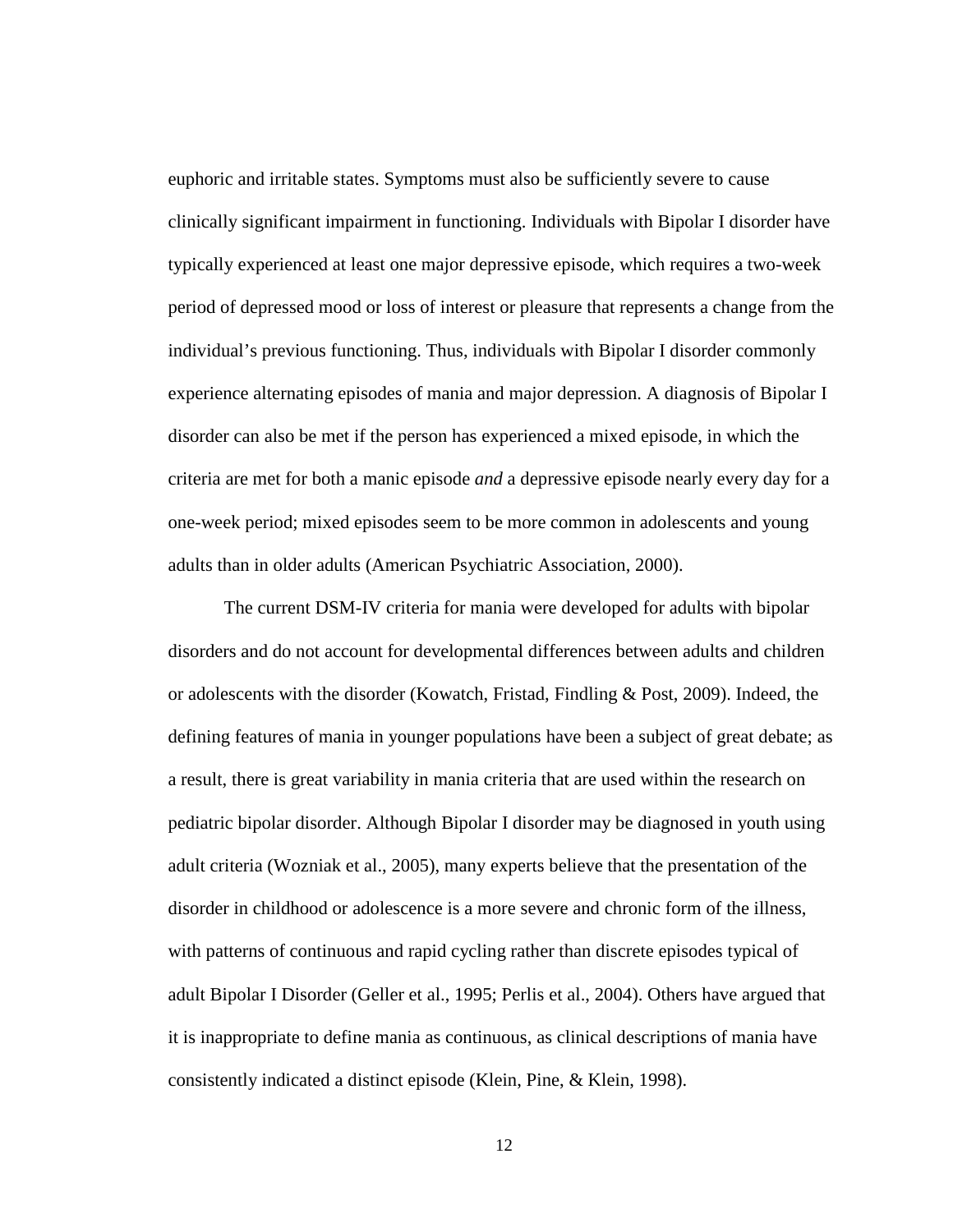Some researchers have also suggested that the cardinal symptoms of mania in youth differ from those of mania in adults. Specifically, rather than euphoria and grandiosity, some experts have argued that rage attacks and severe irritability more accurately characterize mania in youth (Carlson, 1984; Fergus et al., 2003; Wozniak et al., 2005). However, there is a strong argument against using severe irritability as the hallmark symptom of mania in youth, as irritability is not unique to mania and is seen in other pediatric psychiatric conditions, including AD/HD and ODD, as well as normal adolescence. In addition, overlap between other symptoms of mania and symptoms of AD/HD and ODD is a key contributor to the bipolar controversy (see Appendix A) (Pavuluri, Birmaher & Naylor, 2005). In general, the features of pediatric bipolar disorder that are uniformly agreed upon are a chronic course with long episodes; predominantly mixed episodes and/or rapid cycling; predominant irritability; and a high rate of comorbid AD/HD and anxiety disorders (Birmaher et al., 2002; Findling et al., 2001; Geller et al., 1998; Wozniak et al., 1995). Although mania in preadolescence remains highly controversial, mania in adolescence is slightly less so, as most experts agree that the older the child, the more the mania symptoms may mimic the adult presentation (Carlson, 2005; Pavuluri, Birmaher, & Naylor, 2005).

With lifetime prevalence rates varying from 0.4% to 1.6%, bipolar disorders appear equally prevalent in men and women (American Psychiatric Association, 2000). In youth, rates of bipolar disorder in clinic populations vary widely (0.6% to 15%) depending upon the measure and diagnostic criteria used to obtain diagnoses, the referral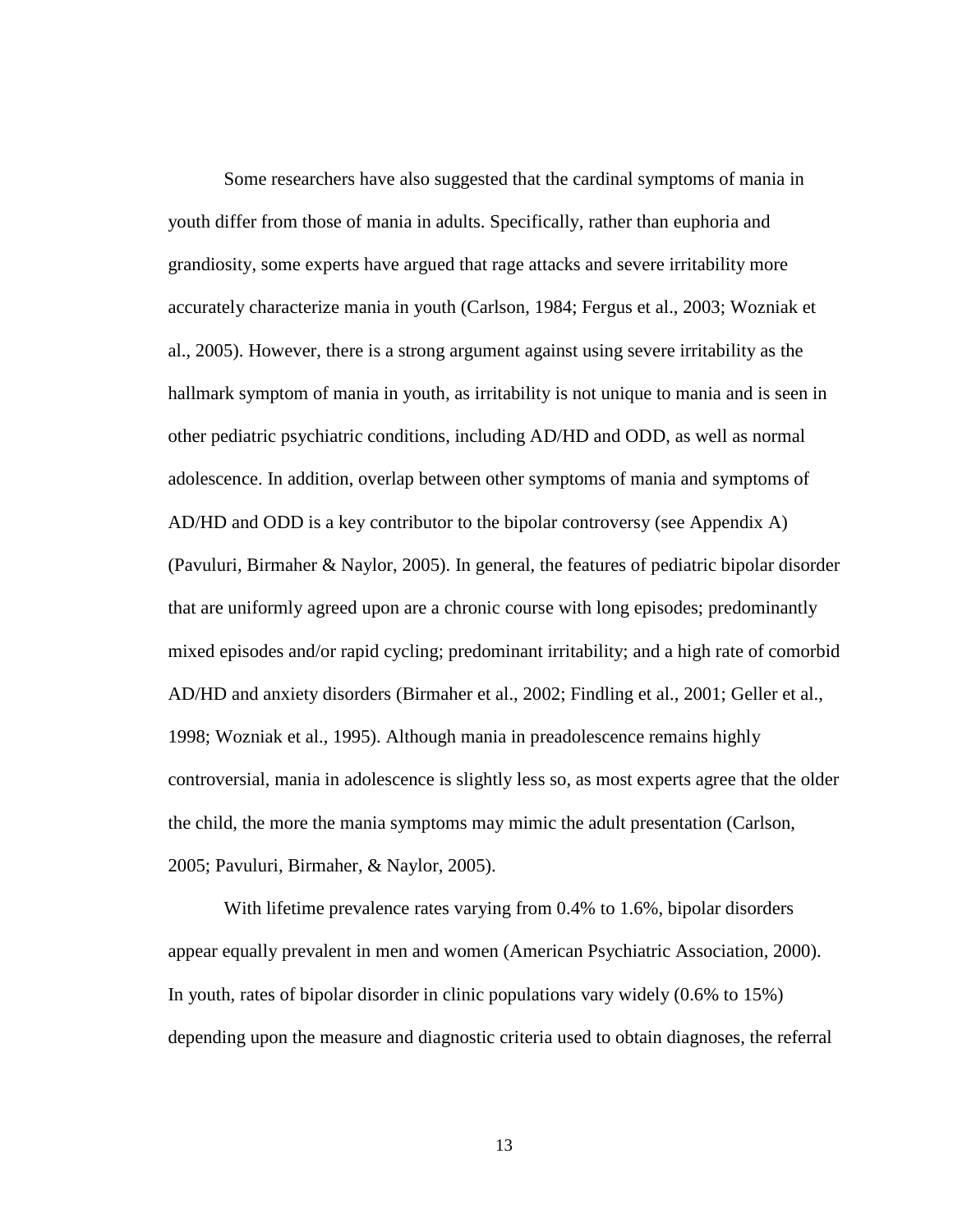source, and the specialization of the clinic (Biederman et al., 1996; Lewinsohn, Klein & Seeley, 1995; Geller et al., 2001).

**Developmental Course.** Bipolar disorder was first considered a disorder of adulthood, and more recently has been recognized to manifest in children and adolescents (Lewinsohn, Seeley & Klein, 2003). According to the DSM-IV-TR, the mean age of onset of the first manic episode is in the early 20s, but some cases start in adolescence and others start after age 50 (American Psychiatric Association, 2000). In two large national studies, the majority of adults with bipolar disorder reported that their initial onset of mania or depression occurred at age 19 or earlier (Lish, Dime-Meenan, Whybrow, Price & Hirschfeld, 1994; Chengappa et al., 2003), and another large-scale study reported that between 15% and 28% of their sample experienced illness onset before age 13 (Perlis et al., 2004).

Currently, there is not sufficient evidence to indicate that children with bipolar disorder will go on to develop the adult form of the illness (Harrington & Myatt, 2003). However, adolescent-onset mania, particularly when associated with psychotic symptoms, appears to more closely resemble bipolar disorder in adulthood (McClellan, McCurry, Snell, & DuBose, 1999; Carlson, 2005; Pavuluri, Birmaher, & Naylor, 2005).

**Etiology.** Bipolar disorder is among the most heritable of disorders, with heritability estimates ranging from .85 to .93 (Miklowitz & Johnson, 2008). Although meta-analyses have suggested that there are several possible genetic regions linked to bipolar disorder, no genetic region has consistently been replicated across studies. Bipolar disorder is thought to be a result of dysregulation in dopamine and serotonin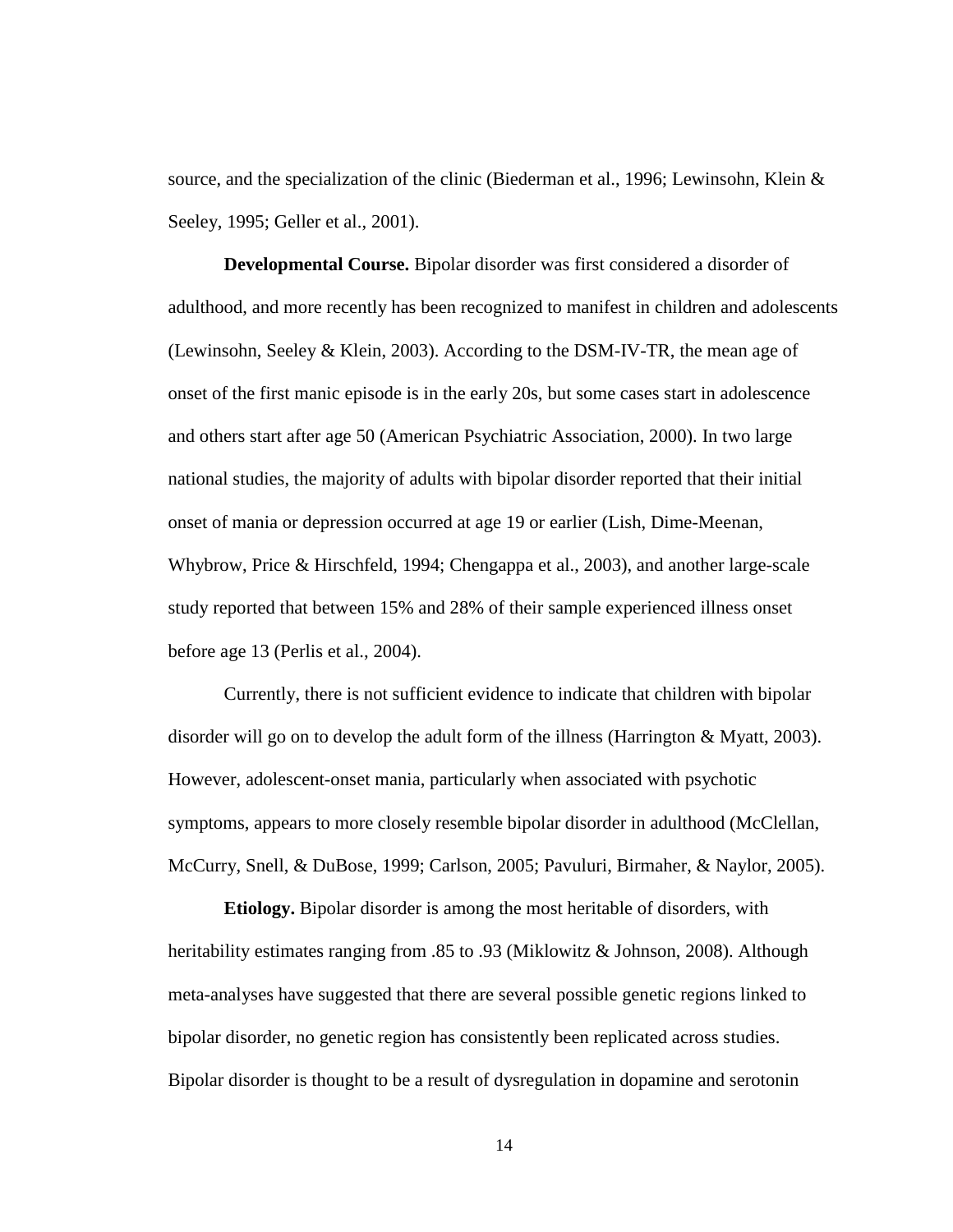systems. Specifically, it is currently theorized that dopamine function is overactive during manic states and underactive during depressive states. It is also thought that deficits in the functioning of the serotonin system allow for greater variation in the functioning of the dopamine system.

Psychosocial variables can also affect the nature of the disorder (Miklowitz & Johnson, 2008). It has been theorized that individuals with bipolar disorder are overreactive in their response to rewards and successes in their environment. In other words, these individuals are more likely to react with strong emotions to reward or achievement.

**Comorbidity.** The majority of individuals with bipolar disorder have a lifetime history of other psychiatric disorders (Miklowitz & Johnson, 2008). Much attention has been given in research studies to the comorbidity of AD/HD in youth with bipolar disorder. Several studies report high rates of comorbid AD/HD in pediatric bipolar samples, ranging from 57% to 98% in children (Angold, Costello, & Erkanli, 1999; Miklowitz & Johnson, 2008; Wozniak, Biederman, Kiely & Ablon, 1995) and 20% to 69% in adolescents (Faraone et al., 1997; Geller et al., 1995). The large ranges of these rates are likely to be at least partially due to the varying definitions of mania used by different research groups, or perhaps to the fact that AD/HD and bipolar disorders share several core symptoms, including inattention, racing thoughts, distractibility, hyperactivity, and impulsivity (West, McElroy, Strakowski, Keck, & McConville, 1995). However, rates between 60% to 90% have been found in samples even when overlapping symptoms were removed from consideration (Miklowitz & Johnson, 2008).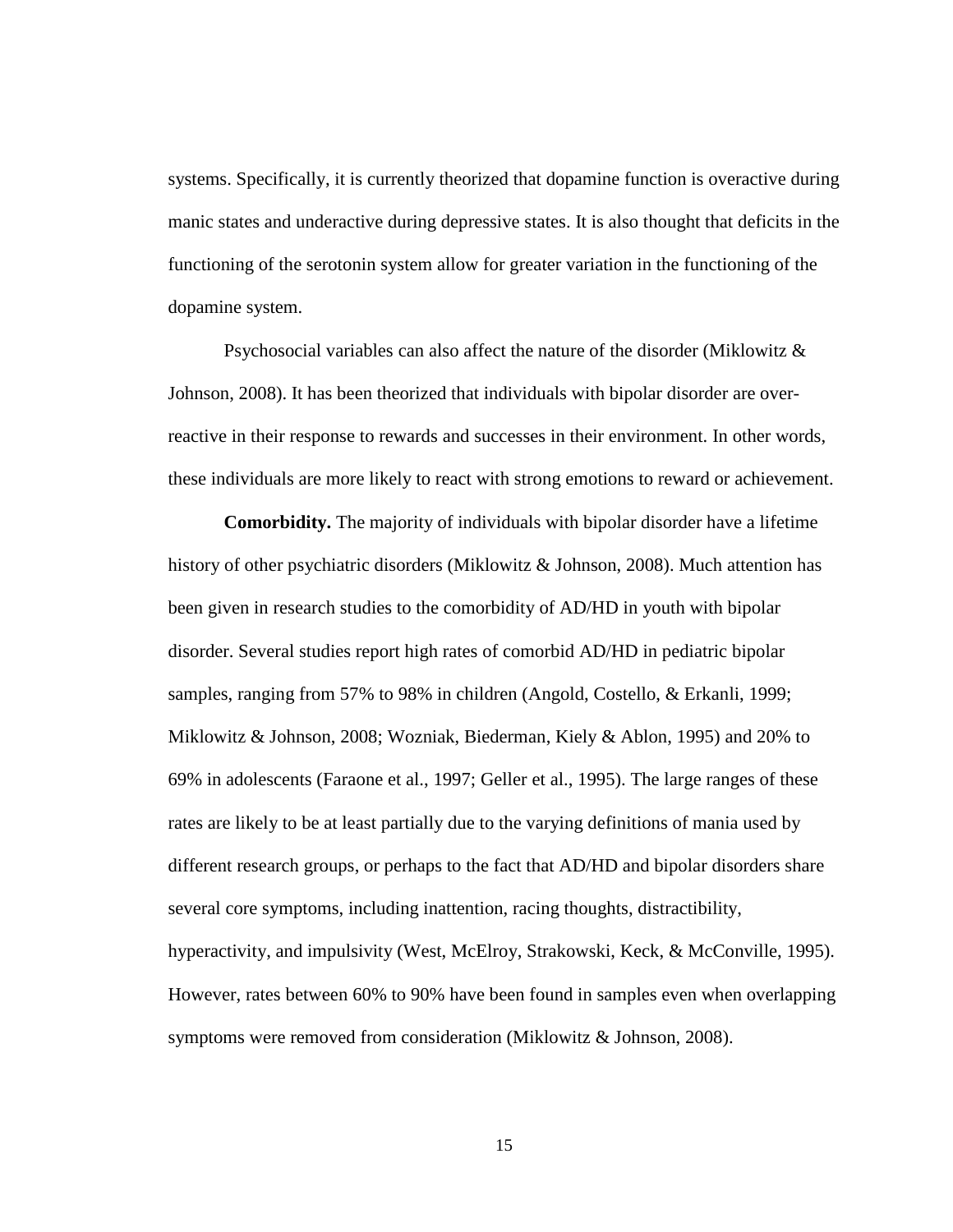Rates of ODD in bipolar samples range from 46% to 75% (Pavuluri, Birmaher & Naylor, 2005). ODD also shares symptoms with mania, including being easily annoyed; being angry and resentful; and often losing one's temper. Other comorbid disorders include CD (found in 5.6% to 37% of bipolar youth), anxiety disorders (found in 12.5% to 56%), substance abuse disorders (found in 0% to 40%), and Asperger's disorder (found in 11%). A review by Pavuluri, Birmaher and Naylor (2005) also concluded that comorbidity varies with age; children with bipolar disorder tend to have higher rates of AD/HD than do adolescents with bipolar disorder, whereas the latter tend to have higher rates of substance abuse.

**Impairment.** Although mania has a broad impact in several domains of functioning, the majority of the literature points to deficits in family and peer relationships (Geller, 2002). Geller and colleagues (2002) found that their sample of youth with DSM-IV bipolar disorder experienced substantial impairment in family functioning, as they had poor relationships with siblings and strained relationships with parents. Specifically, the authors found low levels of warmth and high levels of hostility in mother-child relationships, as well as poor agreement between parents regarding parenting practices. The authors also found that more than half of their sample of bipolar youth had poor social skills, lacked friendships, and were the target of teasing from other children. Additionally, a study of adolescents with bipolar disorder by Goldstein, Mullen and Miklowitz (2006) found that they demonstrated significant interpersonal deficits, even when asymptomatic, compared with non-disordered controls.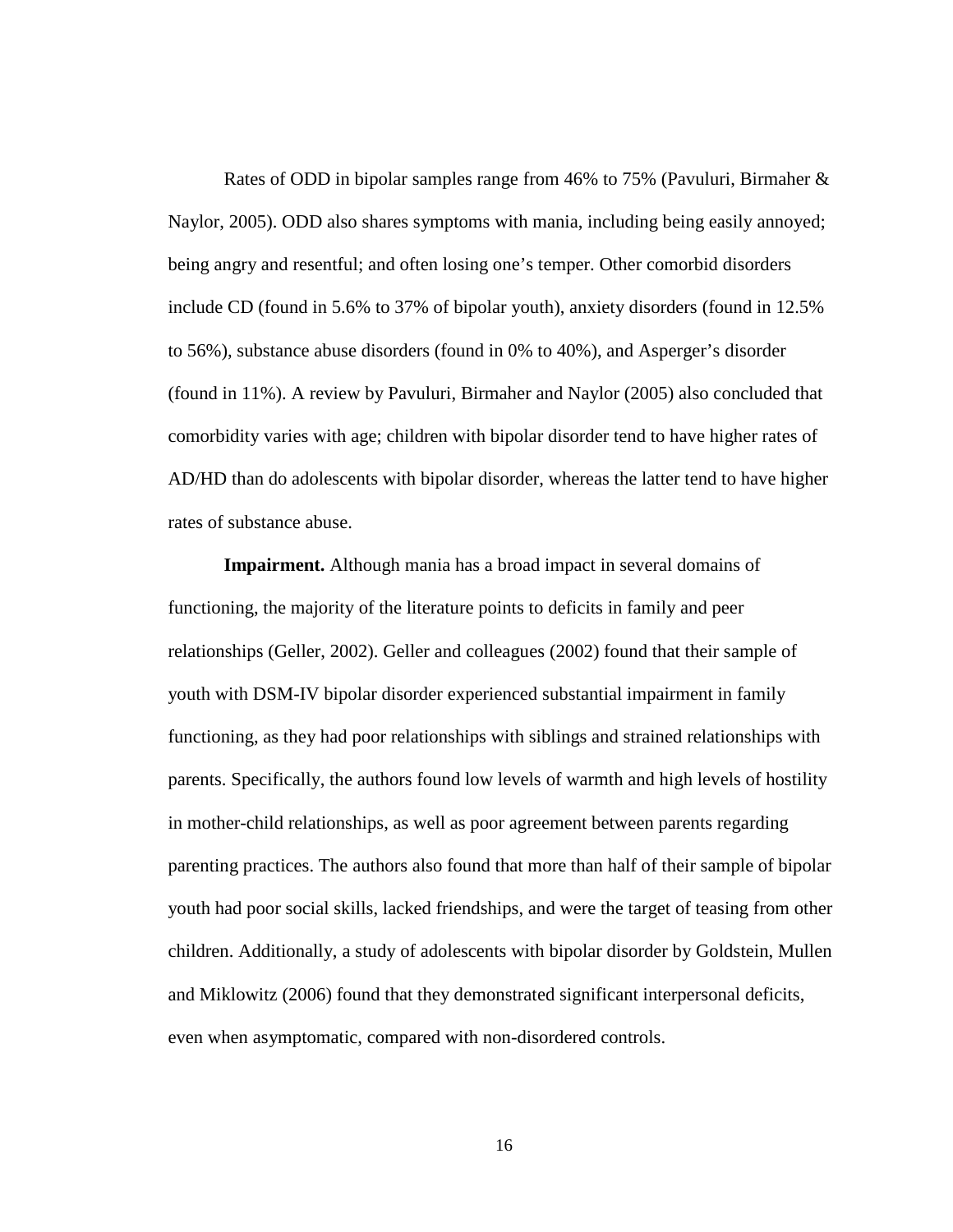Little research has examined academic impairment that is unique to bipolar disorder (i.e., that is not better accounted for by comorbid AD/HD). Studies of adults with bipolar disorder have reported deficits in executing functioning, such as planning, working memory, and resistance to interference, as well as aspects of sustained attention, verbal learning, and memory (Bearden et al., 2001), which may impact academic functioning. In one of the few studies on neuropsychological functioning in bipolar youth, Robertson, Kutcher, and Lagace (2003) compared adolescents with bipolar disorder to controls and found that the bipolar group performed significantly lower than controls on only one subtest (oral arithmetic) of the WISC-III. In the same sample, these researchers also found that bipolar youth had significantly lower scores on achievement in mathematics, but not in reading, spelling, or nonverbal intelligence (Lagace, Kutcher, & Robertson, 2003).

#### **Comparing Impairment in AD/HD, ODD, and Bipolar Disorder**

AD/HD, ODD and bipolar disorder have a substantial impact on a child's functioning in academic, parent, sibling, and peer domains. Such impairment is likely to predict future negative outcomes for these children (Evans & Youngstrom, 2006); however, research examining the differences in type or severity of impairment among these conditions is limited. Indeed, very few studies have directly compared differential impairment in groups of AD/HD, ODD and bipolar disorder youth. In one example, Geller and colleagues (2000) examined interpersonal functioning with family and peers and found that children with Bipolar I or II disorder showed significantly greater impairment in terms of mother-child warmth, mother-child and father-child tension, and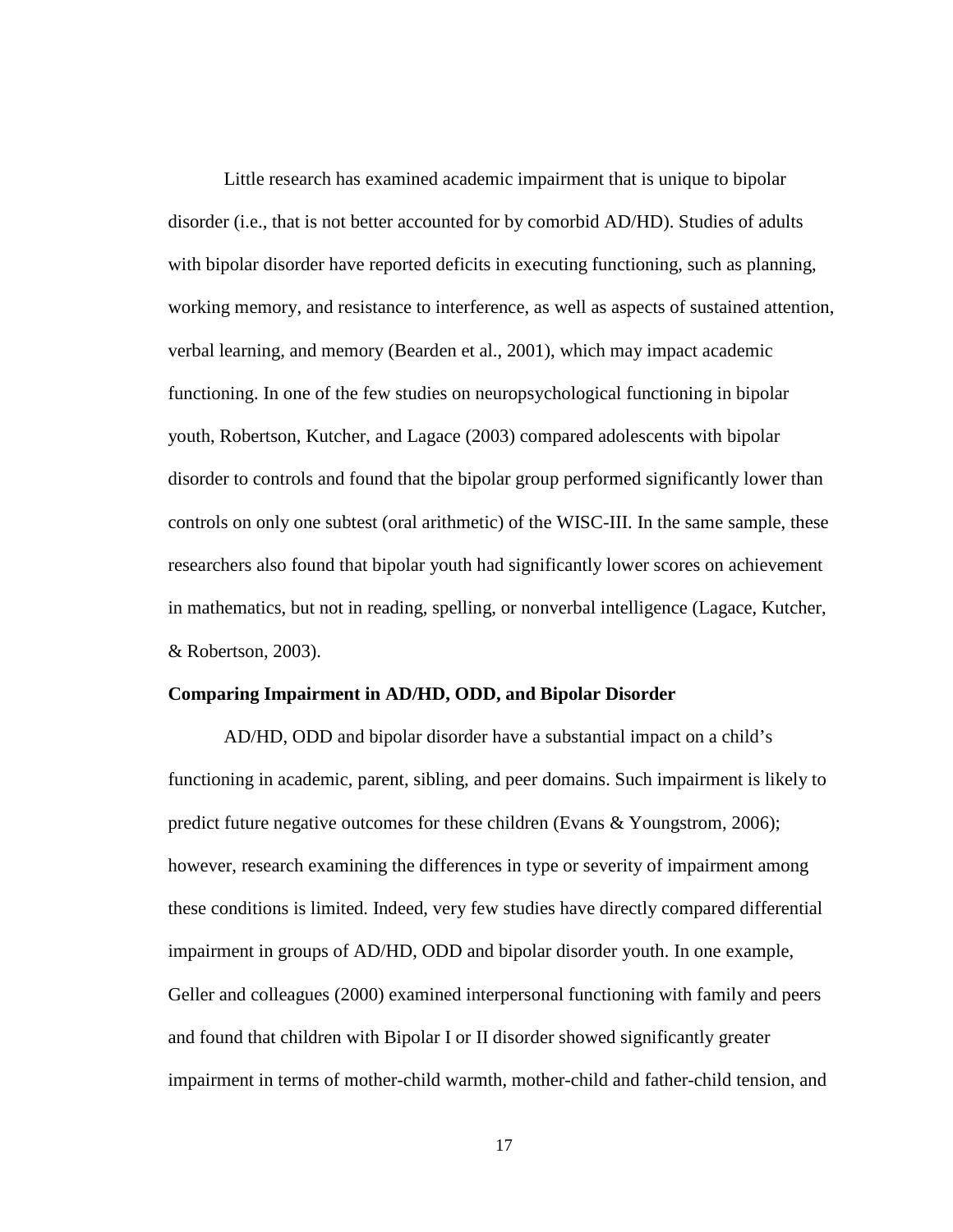in peer relationships, as compared to children with AD/HD and control children. Overall, this work suggests that children and adolescents with bipolar disorders experience greater impairment in family and social functioning than children with AD/HD and healthy children.

Other investigators have compared impairment in a "pure" group with one disorder alone to a "comorbid" group presenting with more than one disorder. In terms of academic impairment, an early study by Wozniak and colleagues (1995) found that children and adolescents meeting criteria for both AD/HD and mania had higher rates of reading disabilities, as compared to youth with AD/HD only. A more recent study by Henin and colleagues (2007) examined neuropsychological impairments in children and adolescents with AD/HD and bipolar disorder, youth with AD/HD alone, and healthy controls; the authors found that the AD/HD plus bipolar disorder group and the AD/HDonly group were equally impaired on measures of verbal learning and arithmetic achievement, and demonstrated similar rates of receiving special services (e.g., school tutoring, special education placement) at school. On all measures, both AD/HD groups demonstrated significantly greater functional impairment as compared to healthy control youth. The authors conclude that AD/HD symptoms, rather than mania symptoms, may account for neuropsychological (and, subsequently, academic) impairment in these youth. They argue that this finding may be logical in light of the fact that AD/HD often onsets prior to bipolar disorder, and therefore could be responsible for early academic impairment. However, this study examined clinic-referred youth only and their bipolar group was unmedicated and acutely symptomatic at the time of testing; it remains unclear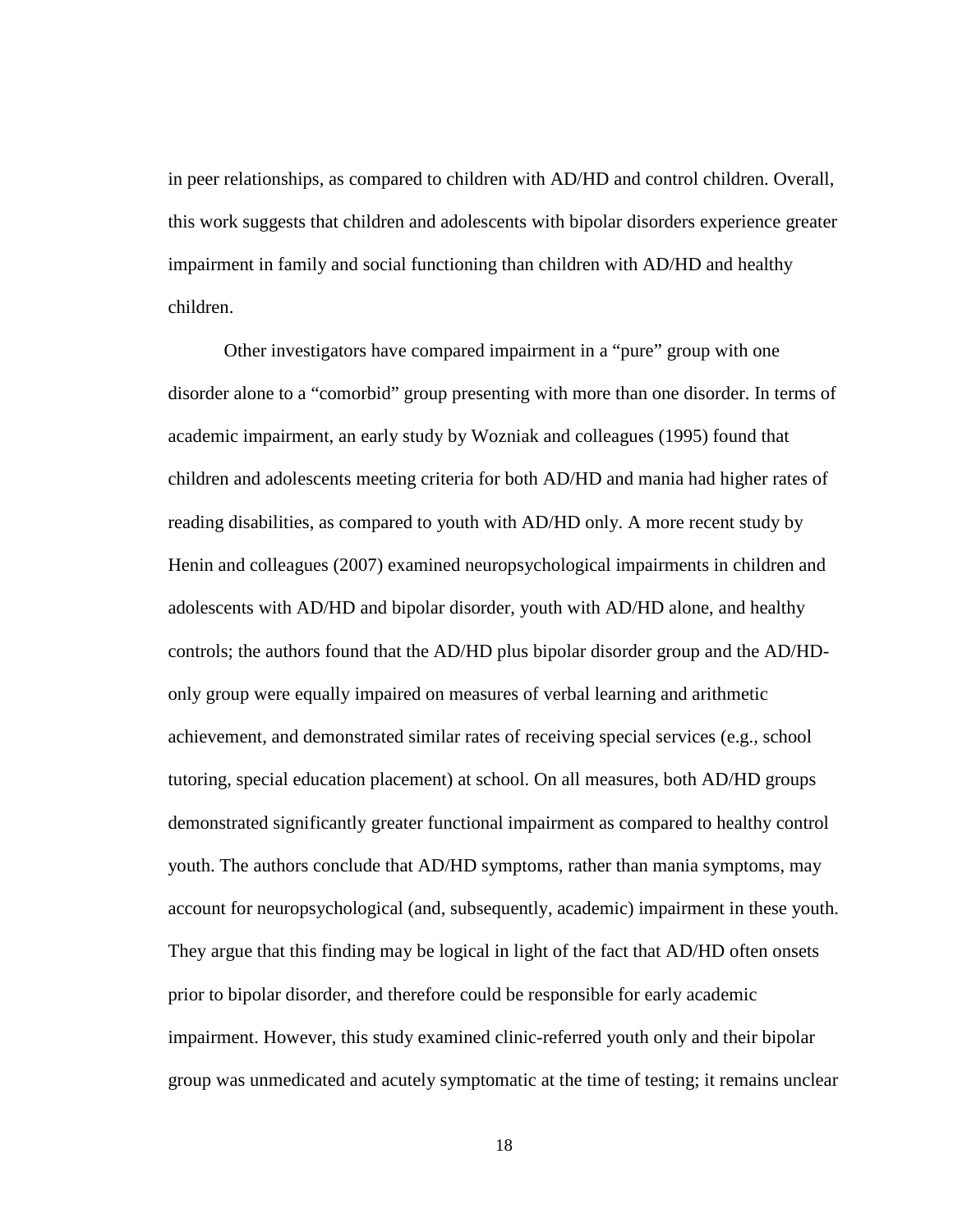the extent to which illness severity may have impacted these results, or whether such results would also be seen in less severe or community-based samples.

In terms of family functioning, Barkley, Anastopoulos, Guevremont and Fletcher (1992) examined adolescents with AD/HD, adolescents with AD/HD and comorbid ODD, and non-disordered controls and found that both AD/HD groups displayed more topics of conflict and more angry conflicts at home than in control families. Specifically, it was the group with both AD/HD and ODD that displayed greater communication difficulties, greater family conflicts and anger during conflicts (with both mothers and fathers) than the control group. This group was also more likely to exhibit greater use of negative behaviors during neutral conversations, and the mothers of these children also displayed more extreme and unreasonable beliefs about parent-adolescent relations than mothers of controls. The AD/HD-only group scored in between the AD/HD and ODD and the control group on these measures. The authors concluded that the presence of ODD in adolescents with AD/HD seems to increase the risk for negative communications, angry family interactions and unreasonable beliefs about parent-teen relations.

In a recent study of impairment in interpersonal functioning (with both family and peers) in adolescents with bipolar disorder, Goldstein and colleagues (2009) found that bipolar youth with comorbid AD/HD reported greater impairment compared to bipolar youth without AD/HD. Similarly, bipolar youth with comorbid ODD reported greater impairment in interpersonal functioning than bipolar youth without ODD. This evidence appears to suggest that the combination of symptoms of bipolar disorder and comorbid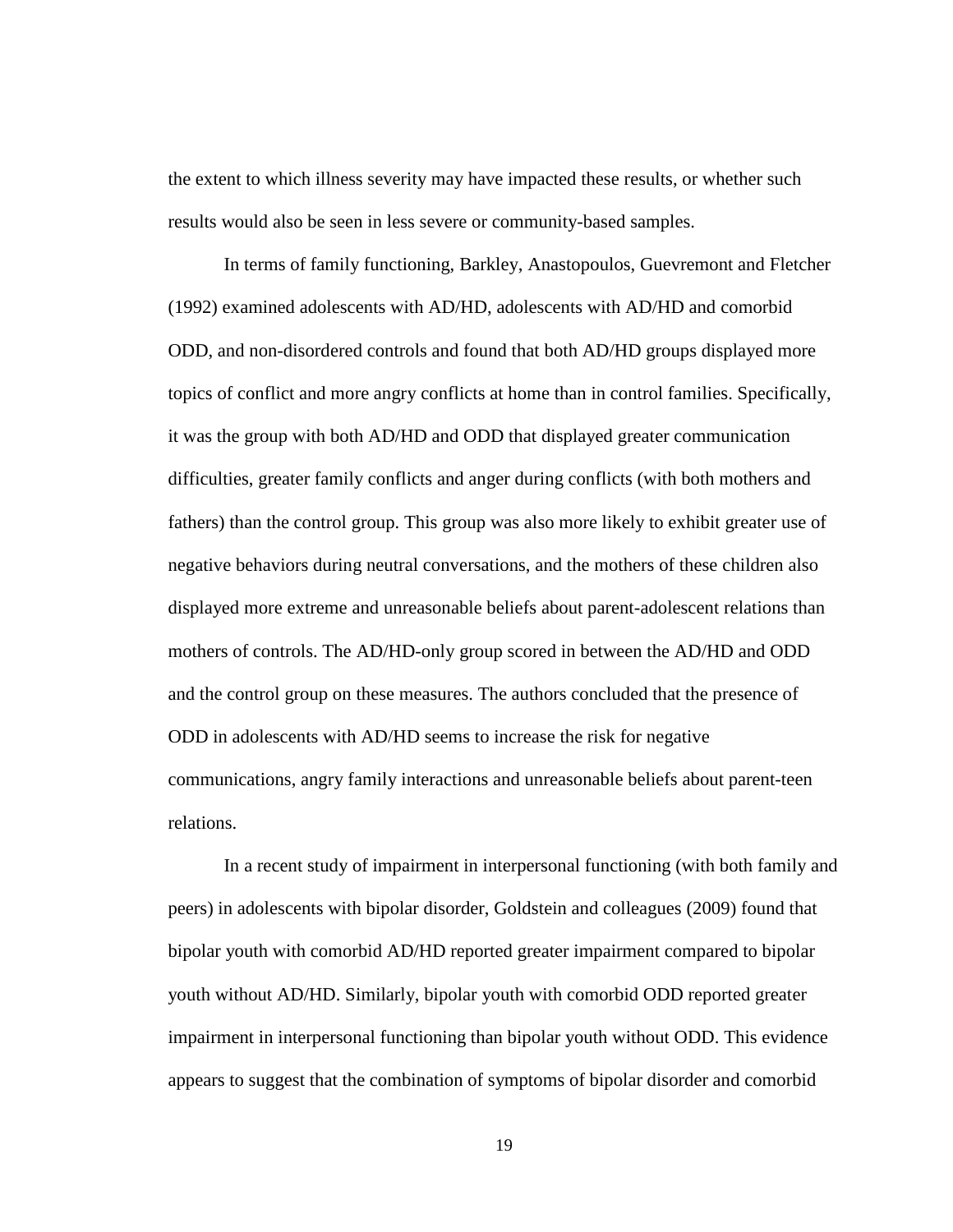AD/HD or ODD had an additive effect in terms of the amount of impairment experienced. Indeed, other research including pure and comorbid groups appears to suggest an additive effect in terms of impairment experienced when more than one disorder is present. For example, research on youth with AD/HD has demonstrated that impairment in social difficulties, delinquent behavior, and substance abuse tends to be even greater when comorbid disorders such as ODD or CD are present (Hazell, 2010; Wilens et al., 2002).

In this same vein, Wozniak and colleagues (1995) assessed overall impairment and found that children meeting criteria for both AD/HD and mania had higher rates of comorbid conditions and were significantly more impaired compared to children meeting criteria for AD/HD only. In particular, children with AD/HD and mania had lower Global Assessment of Functioning (GAF) scores than children with AD/HD only. In a longitudinal study, Biederman and colleagues (1996) found that children with AD/HD and comorbid bipolar disorder had significantly higher rates of comorbid conditions, psychiatric hospitalization, and severe impairment in psychosocial functioning (e.g., lower GAF scores, higher scores on measures of delinquent behavior and social problems) at both baseline and four-year follow-up than other AD/HD children.

## **Summary**

Many researchers question current conceptualizations of bipolar disorder in children and adolescents, primarily because of the extent of overlap with symptoms of AD/HD and ODD. This diagnostic confusion has led to research examining features that are unique to each condition, as well as features that are shared. Children diagnosed with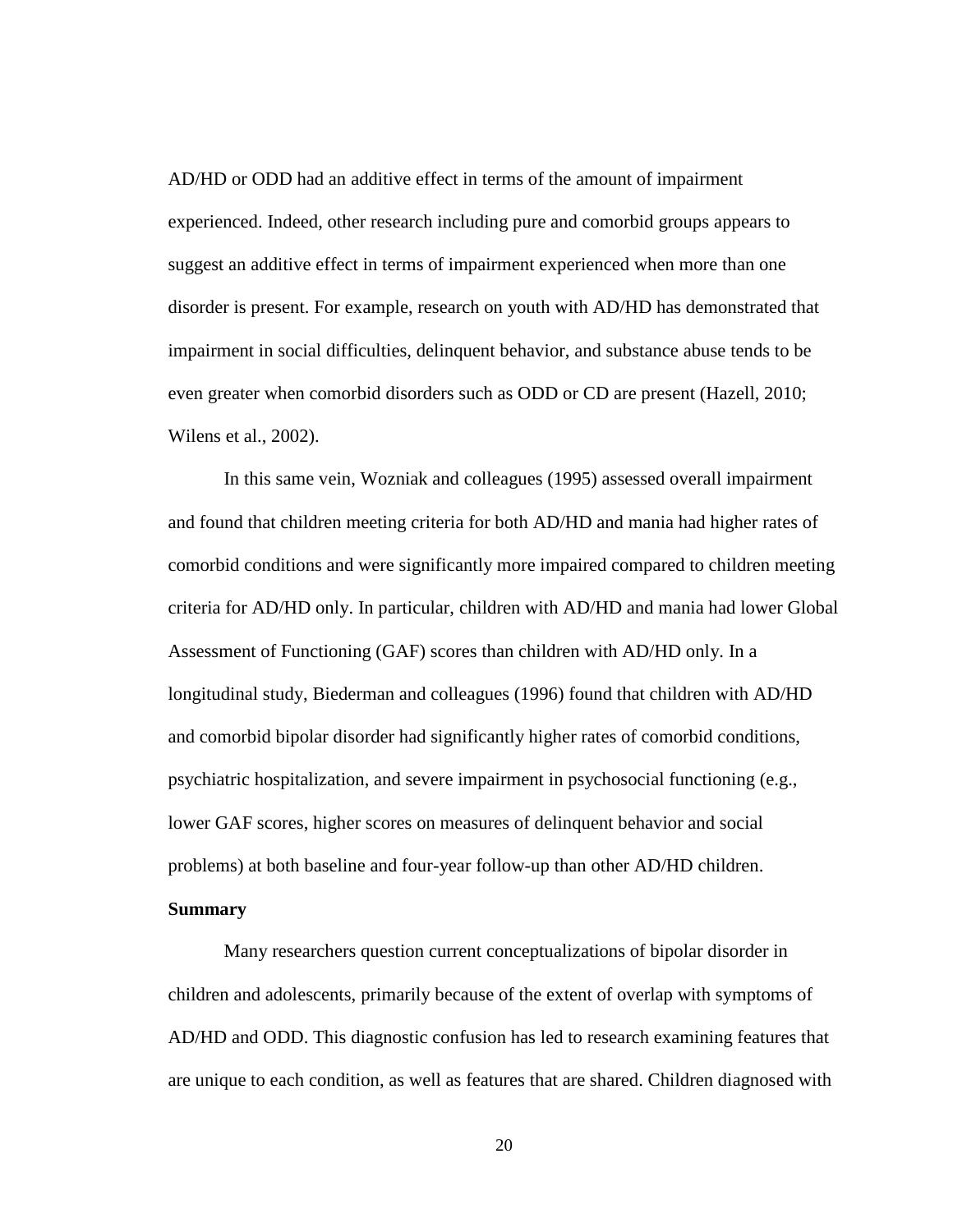AD/HD, ODD, and bipolar disorder are often impaired in several domains of functioning, including academics and interpersonal relationships with parents, siblings, and peers. What has been largely absent in the research, however, is an examination of differential severity of functional impairment among these conditions, as well as qualitative differences in terms of the domain of functioning impacted. A closer examination of severity and domains of functional impairment associated with symptoms of mania, AD/HD, and ODD may provide important information in the ongoing investigation of the relationships among these diagnoses.

Some research suggests that mania is associated with more severe global impairment than AD/HD or ODD, although differences in terms of specific domains of impairment were not identified. In contrast, some research has suggested that symptoms of AD/HD may account for impairment in the academic domain, even for youth who may also have bipolar disorder. However, the existing body of research on this topic is small. Some studies have examined impairment between AD/HD and ODD samples, very few studies have compared AD/HD and bipolar samples, and no studies have compared bipolar and ODD samples. Another limitation is that much of the existing research includes only studies involving acutely symptomatic, clinic-referred youth. One problem with this approach is that clinical samples depend upon using diagnostic criteria for which there is questionable validity. In a classic example of circular reasoning, researchers ultimately base their conclusions about diagnostic criteria after using those very diagnostic criteria to classify the groups in their sample. Utilizing community samples would allow for a more dimensional examination of impairment associated with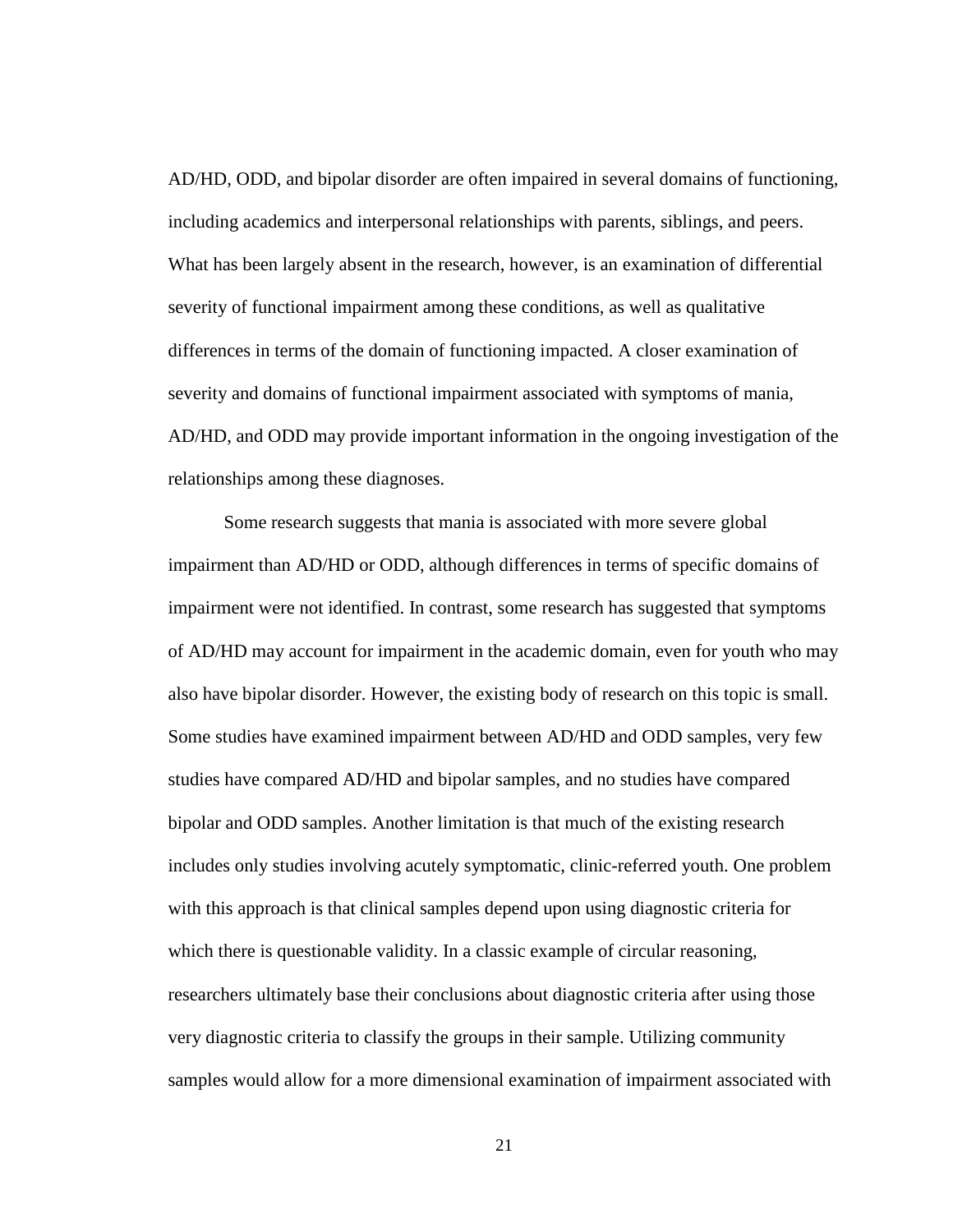these symptom clusters, rather than relying on uncertain diagnostic categories. Moreover, including community-based samples could allow for examinations of functional impairment in subsyndromal manifestations of these conditions.

#### **Current Study**

In an effort to shed further light on the relationship among AD/HD, ODD, and mania, this study examined the extent to which symptoms of each diagnosis map onto indices of impairment in several domains of functioning, as well as severity of impairment associated with each condition, in a sample of both clinic-referred and community-based participants. In particular, the following hypotheses were proposed about the relation between symptoms of AD/HD, ODD, and mania, and domains and severity of functional impairment:

**Hypothesis 1.** Based on the pervasive nature of AD/HD on functioning in multiple domains, AD/HD was expected to be the strongest predictor of overall functional impairment.

**Hypothesis 2.** Each diagnosis would differentially be associated with indices of impairment; specifically, AD/HD was expected to be the strongest predictor of academic impairment, while ODD was expected to predict impairment in family functioning, and mania was expected to predict impairment in family and peer relationships.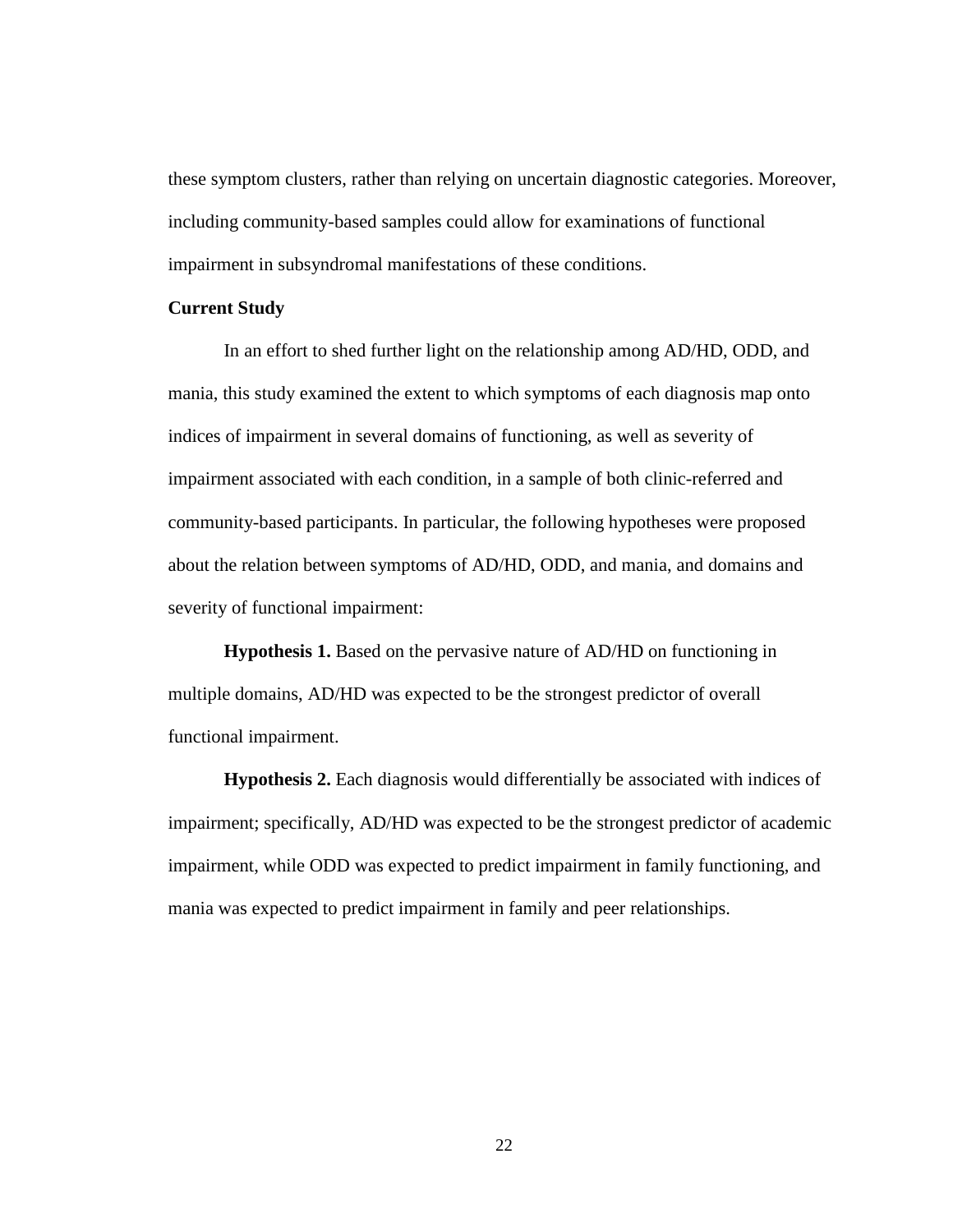## CHAPTER III

#### **METHOD**

### **Participants**

 Fifty-two parents of an adolescent between the ages of 13 and 17 participated in this study. As shown in Table 1, the mean age of the adolescents was  $15.30$  (*SD* = 1.47), and all were enrolled in grades 6 through 12. Sixty-five percent  $(N = 34)$  were male. Racial composition of the adolescent sample was 82.7% Caucasian/White, 9.6% African American/Black, 5.8% multiracial, and 1.9% Asian. None of the adolescents were of Hispanic ethnicity. Two children were adopted; all others lived with at least one biological parent. Forty-eight percent  $(N = 25)$  of the sample carried a psychiatric diagnosis, including 20 diagnosed with AD/HD, 5 diagnosed with depression, and 3 diagnosed with an anxiety disorder. Of the adolescents with a psychiatric diagnosis, 22 reported ever taking psychotropic medication(s).

Parents ranged in age from 30 to 71 ( $M = 46.50$ ,  $SD = 6.90$ ). All but one parent participant were female. Racial composition of the parents was 84.6% Caucasian/White, 9.6% African American/Black, 3.8% Asian, and 1.9% multiracial. None of the parents reported being of Hispanic ethnicity. In terms of marital status, 75.0% reported being married, 15.4% reported being divorced, 3.8% of parents reported being single; 3.8% reported being in a relationship but not married; and 1.9% reported being separated. In regards to educational background, 48.1% of parents reported completing college, 34.6%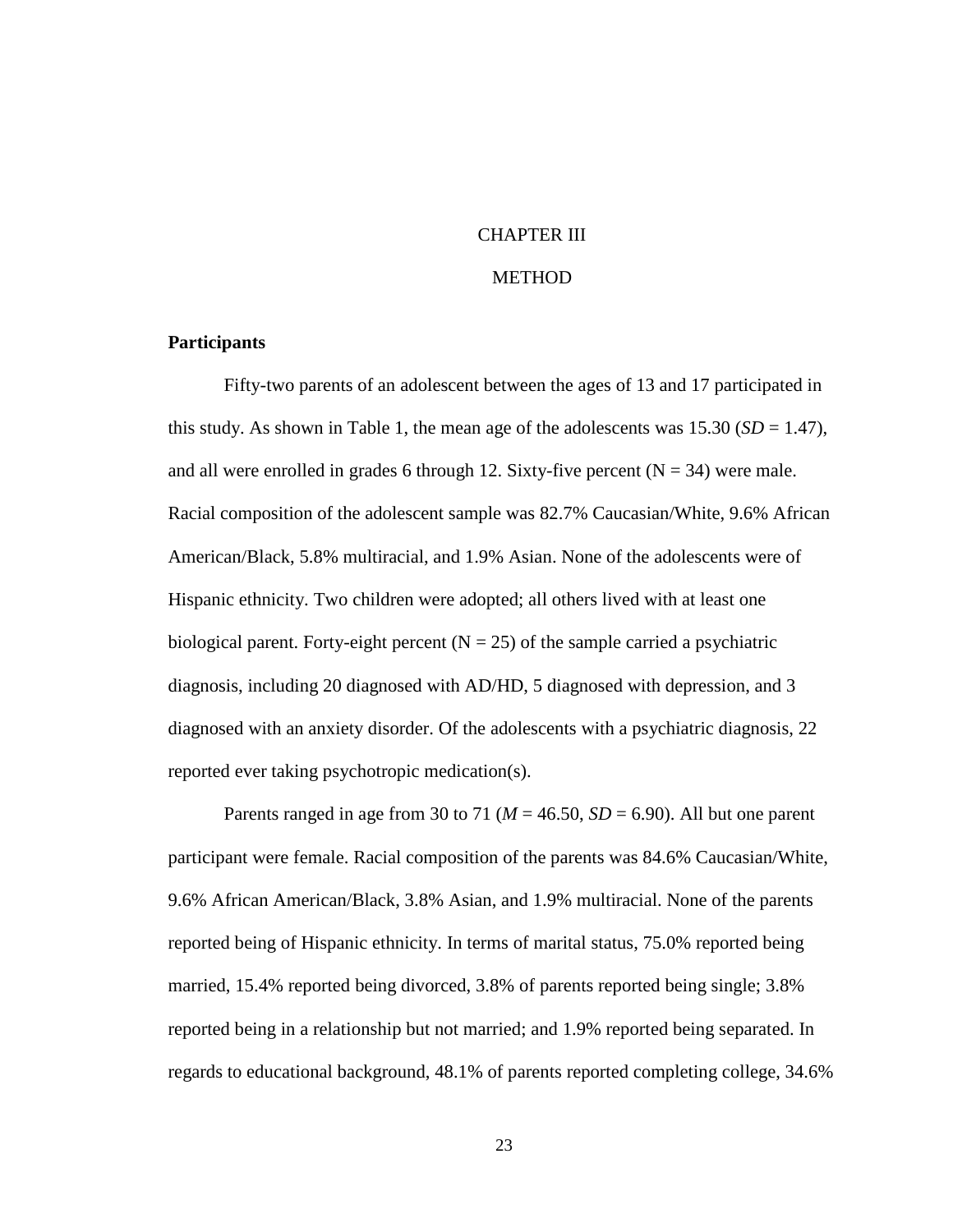reported earning a graduate degree, 9.6% reported completing some college, 5.8% reported completing some high school, and 1.9% reported earning a high school diploma. In terms of parental psychopathology, 38% ( $N = 20$ ) of parents reported carrying a psychiatric diagnosis, including 16 diagnosed with depression, 5 diagnosed with an anxiety disorder, and 2 diagnosed with AD/HD. All 20 of these parents reported ever having taken psychotropic medication(s).

## **Materials**

**Demographics.** Parents completed a brief demographic questionnaire about themselves and their adolescent. Parents also provided information about psychiatric history for themselves and their adolescent, including the name of any diagnosis received and medication history.

**Symptoms of AD/HD, ODD, and Mania.** In order to assess symptoms of AD/HD, ODD, and mania in adolescents, a parent-rated questionnaire was created comprised of items from valid and reliable rating scales of AD/HD, ODD, and mania. The rating scales from which the items are drawn are on a very similar 4-point Likert scale  $(0 = never \ or \ rarely; 1 = sometimes; 2 = often; 3 = very \ often)$ , which was retained in the new questionnaire. Items from each rating scale were listed randomly.

*Attention-Deficit Hyperactivity Disorder Rating Scale-IV (ADHD RS-IV).*  Inattention and hyperactivity-impulsivity items were drawn from the ADHD RS-IV (DuPaul, Power, Anastopoulos & Reid, 1998), which is a narrow-band rating scale containing the 18 DSM-IV items exclusively evaluating AD/HD in home and school contexts. Parents were asked to indicate the frequency of AD/HD symptoms on a 4-point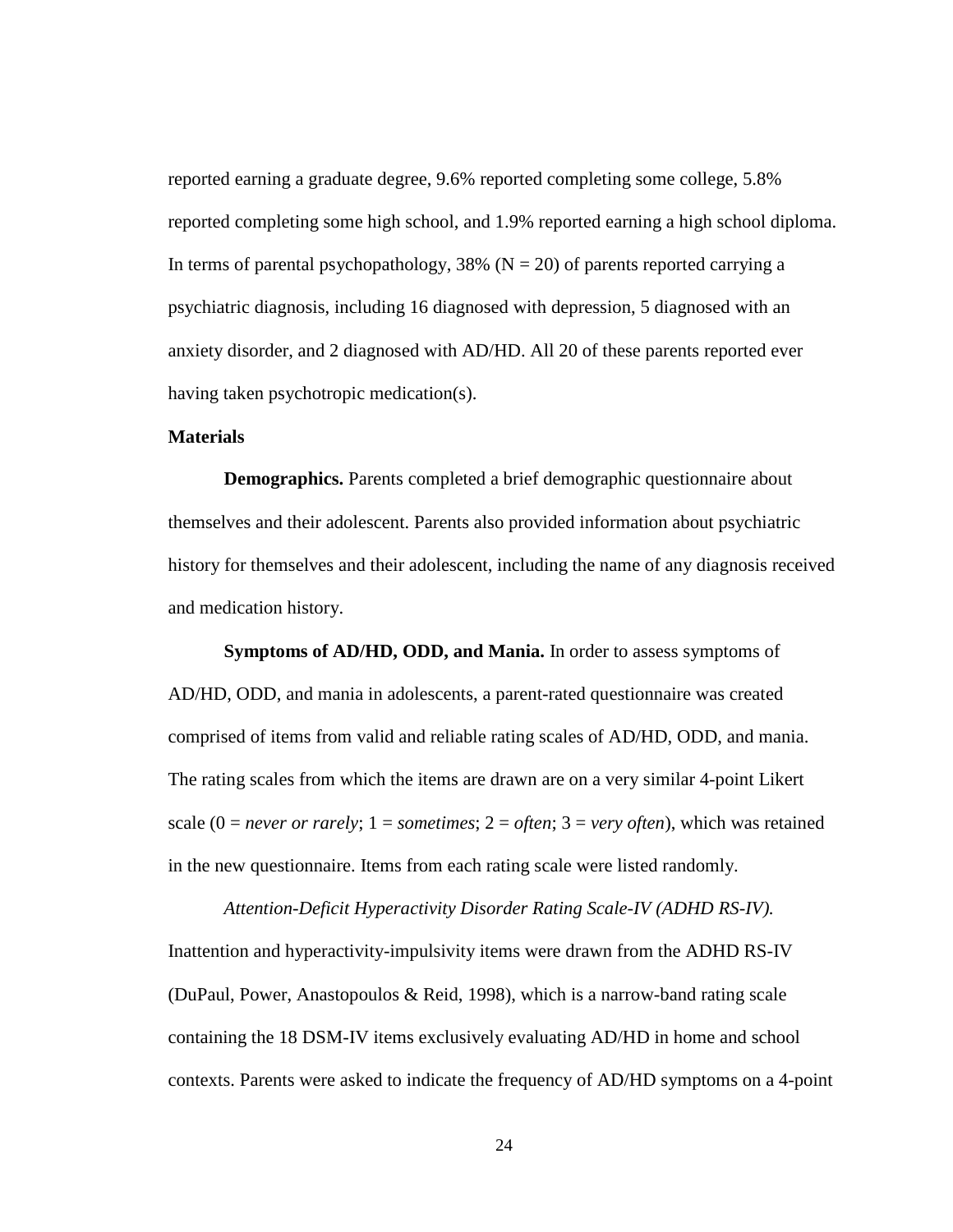Likert scale ranging from *never or rarely* (0) to *very often* (3), with higher scores indicating greater AD/HD-related behavior. The ADHD RS-IV is a psychometrically sound instrument that has demonstrated substantial reliability and validity. Adequate internal consistency was found (Cronbach's  $\alpha$  = .86 for Inattention, .88 for Hyperactivity/Impulsivity). Scores were also found to be consistent over a four-week period (Pearson product-moment correlation coefficients = .78 for Inattention and .86 for Hyperactivity/Impulsivity).

*The ODD Rating Scale* (Anastopoulos, 1999). Symptoms of Oppositional Defiant Disorder were drawn from the ODD Rating Scale, which is an 8-item measure reflecting the 8 ODD symptoms from the DSM-IV-TR (American Psychiatric Association, 2000), and was modeled after the ADHD Rating Scale-IV (DuPaul, Power, Anastopoulos & Reid, 1998). Each symptom is rated on a 4-point Likert scale ranging from *not at all* (0) to *very often* (3). Items are then summed to yield a total ODD score ranging from 0 to 24, with higher scores indicating greater symptom severity. The ODD Rating Scale demonstrates good concurrent validity  $(r = .61)$  with the BASC-2 aggression T-score. All 8 items were incorporated into the proposed questionnaire, with the purpose of evaluating ODD symptoms.

*Child Mania Rating Scale (CMRS)*. Mania symptoms were drawn from the Child Mania Rating Scale, Parent Version (CMRS-P; Pavuluri, Henry, Devineni, Carbray & Birmaher, 2006), which is a 21-item parent-completed screening tool for ages 5 to 17 exclusively evaluating symptoms of mania in children and adolescents in the past month. All items correspond to DSM-IV criteria for a manic episode. Parents respond to each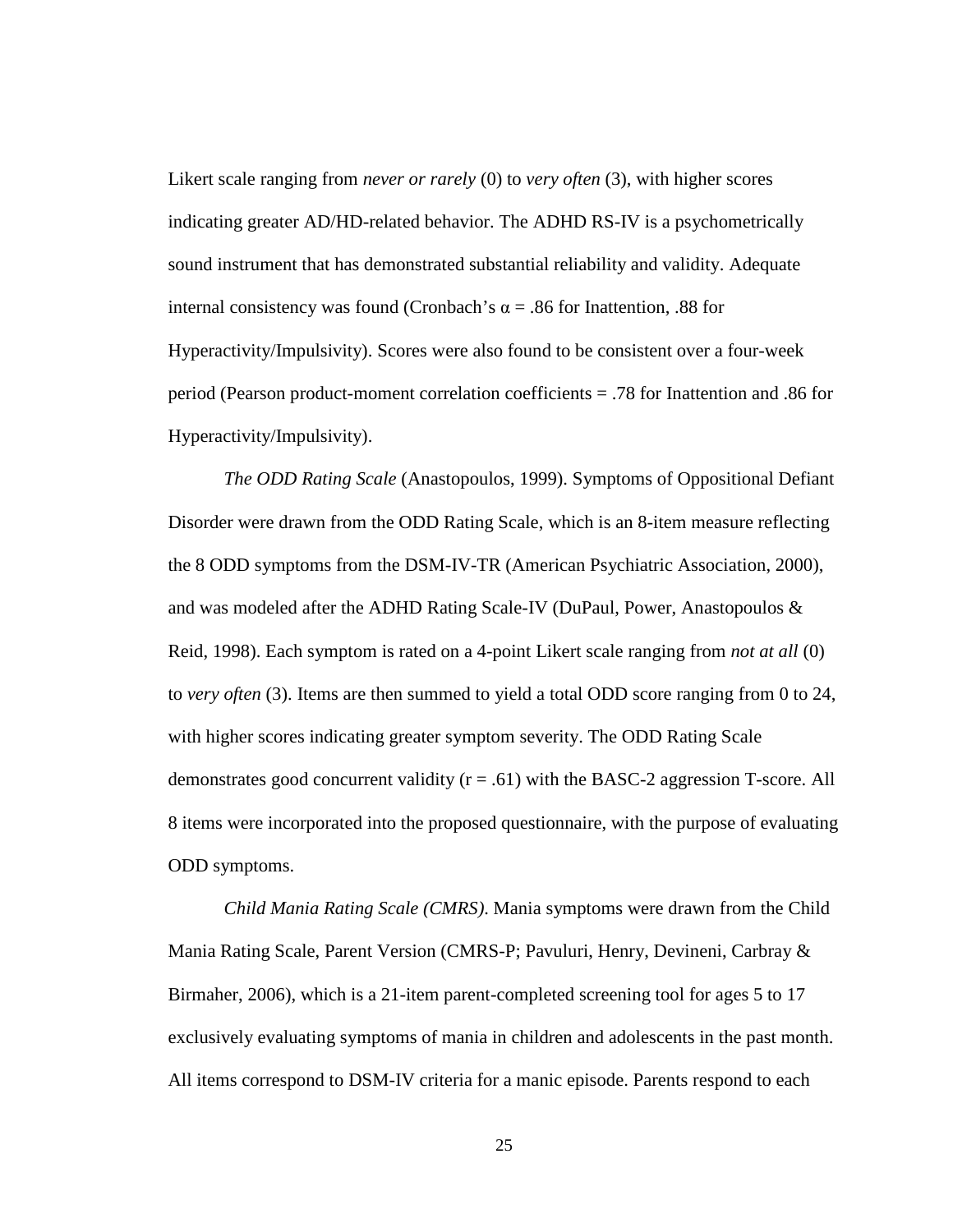item on a 4-point Likert scale ranging from *never/rarely* (0) to *very often* (3), which is nearly identical to that of the ADHD Rating Scale-IV and the CPRS-R. Although the CMRS-P asks parents to rate the presence of the symptoms within the past month, an open-ended time frame was used in the current study in order to capture a wider range of all symptoms (Pavuluri, Henry, Devineni, Carbray & Birmaher, 2006). However, given that the present study aims to examine symptoms on the bipolar spectrum rather than a manic episode diagnosis, and that mania symptoms have been reported to be more chronic than episodic in youth (Geller, 1995; Geller et al., 2000), we did not retain the specification that the symptoms must have occurred within the past month.

The CMRS-P is a sound psychometric measure, with excellent internal consistency (Cronbach's  $\alpha$  = .96) and test-retest reliability (r = .96) at one week. The authors also examined the construct validity of the CMRS-P by assessing the correlations between the CMRS-P and three clinician-administered rating scales also designed to measure manic symptoms, all of which had established reliability and validity. The CMRS-P demonstrated adequate construct validity, as the CMRS-P total score correlated significantly with the YMRS ( $r = .78$ ), the K-SADS MRS ( $r = .80$ ), and the WASH-U-KSADS Mania Module  $(r = .83)$ . The authors also report Area Under the Curve (AUC) analyses of .91 for discriminating bipolar disorder from AD/HD, and .96 for discriminating bipolar disorder from healthy controls. Principal components analyses revealed that the CMRS-P is a unidimensional scale, as 91.8% of the variance was accounted for by a single dimension of mania (Henry, Pavuluri, Youngstrom & Birmaher, 2008).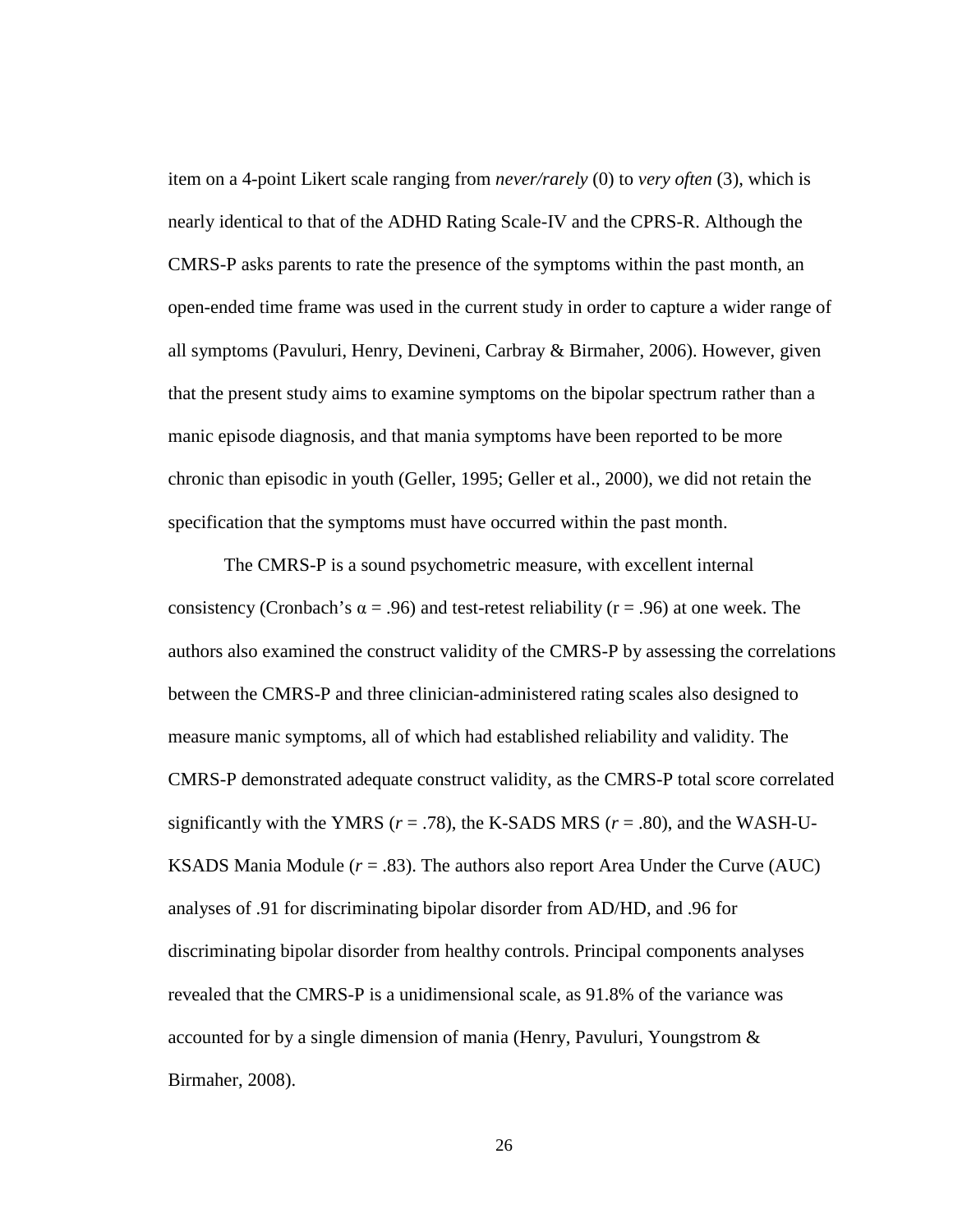Compared to other parent-report mania rating scales or mood disorder rating scales for children and adolescents (including the Young Mania Rating Scale, the Mood Disorder Questionnaire and the General Behavior Inventory), the CMRS-P appears to cover DSM-IV criteria most thoroughly. Although the number of items outweighs the number of criteria for a manic episode, the CMRS-P includes more than one item for many of the criteria. For example, the CMRS-P includes five items that correspond to different aspects of Criterion A, which addresses elevated, expansive, or irritable mood lasting at least one week. For purposes of the proposed study, all 21 items will be incorporated into the proposed questionnaire in order to assess symptoms of mania.

*Conners Comprehensive Behavior Rating Scale.* The Conners Comprehensive Behavior Rating Scale (CBRS; Conners, 2008) is a broadband measure with parent, teacher, and self-report versions, which assesses for a broad range of behavioral, emotional, social and academic concerns and disorders that have occurred within the past month in children and adolescents aged 6 to 18. It includes AD/HD, ODD and mania subscales, as well as impairment items that assess impairment at home, at school, and with peers. The CBRS consists of 202 items, all rated on a 4-point Likert scale ranging from *not true at all; never; seldom* (0) to *very much true; very often; very frequently* (3). Internal consistency is very good, with coefficients ranging from .69 to .96. Test-rest reliability is also very good, with two- to four-week test-retest reliability coefficients ranging from .56 to .96. Convergent and divergent validity between the CBRS and related measures were also supported. This measure was used in the present study to further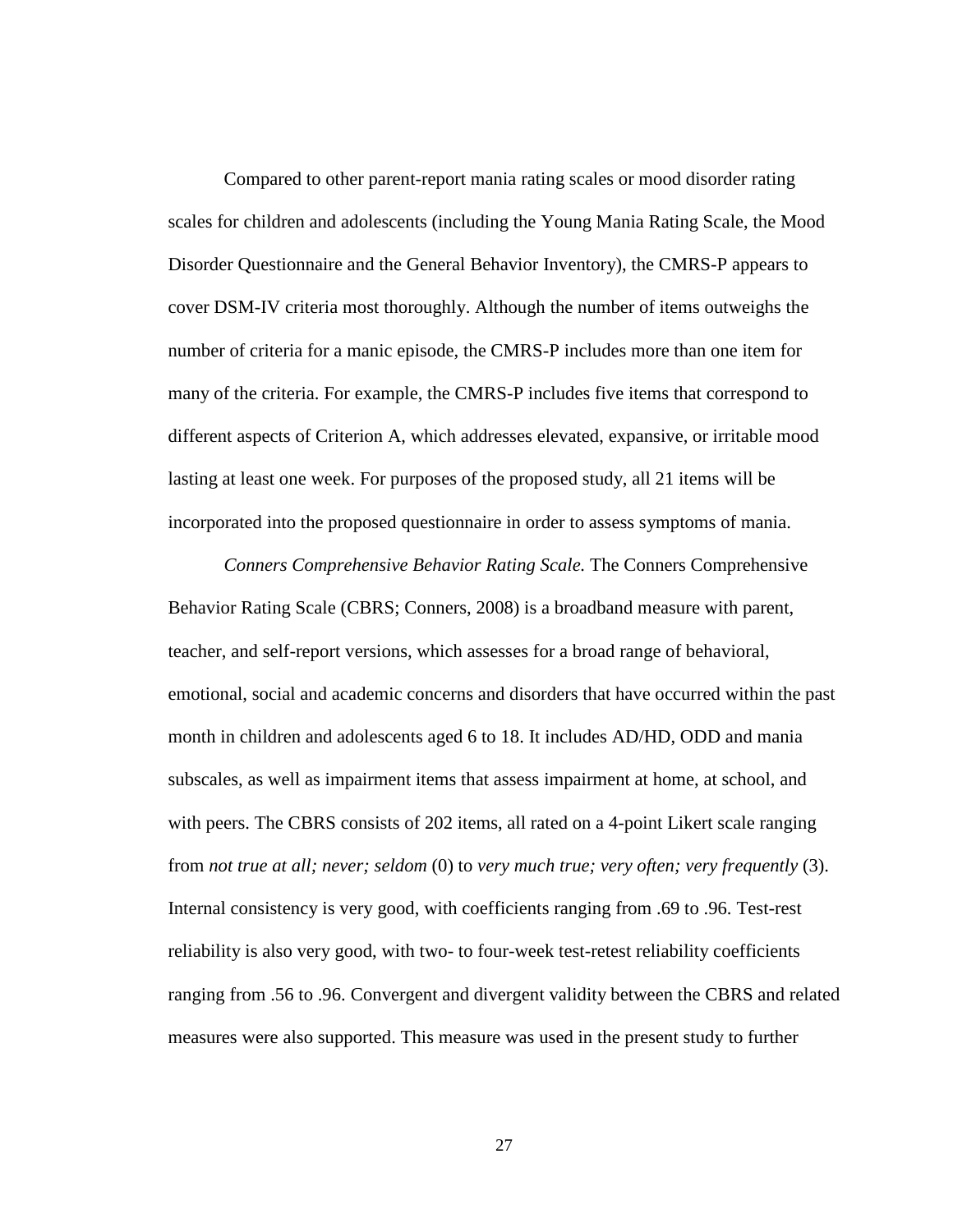assess AD/HD, ODD, and mania symptoms, as well as impairment in several areas of functioning.

**Impairment.** The Impairment Rating Scale (IRS; Fabiano & Pelham, 2002; Fabiano et al., 2006) is a multidimensional parent-rated measure that assesses various domains of functioning, including peer relationships, academic progress and family functioning. The IRS asks the rater to place an "x" on a seven-point scale that ranges from *No problem; definitely does not need treatment or special services* to *Extreme problem; definitely needs treatment or special services*. The IRS exhibits concurrent, discriminant, and convergent validity, and good temporal stability between preschool and elementary school-age (Pelham, Fabiano & Massetti, 2005). Preliminary psychometric data have demonstrated the utility of the IRS for ages 11 to 14 (G.A. Fabiano, personal communication, September 18, 2009). The IRS was used in the present study in order to assess impairment in functioning.

## **Procedure**

 Parents of adolescents were recruited through a range of organizations and agencies that work with teens and families, including the Center for Cognitive Behavior Therapy, Family Psychological Associates, the Developmental and Psychological Center, Counseling Services, Inc., the Hill Center, Partnership Village, Greensboro Day School, the AD/HD Clinic at UNCG, the AD/HD Parent Support Group, and one private practitioner. Presentations were offered to organizations whose administrators permitted the researcher to recruit. Of these sites, only five yielded any results. Recruitment was also conducted through dissemination of flyers at the AD/HD Clinic at UNCG, the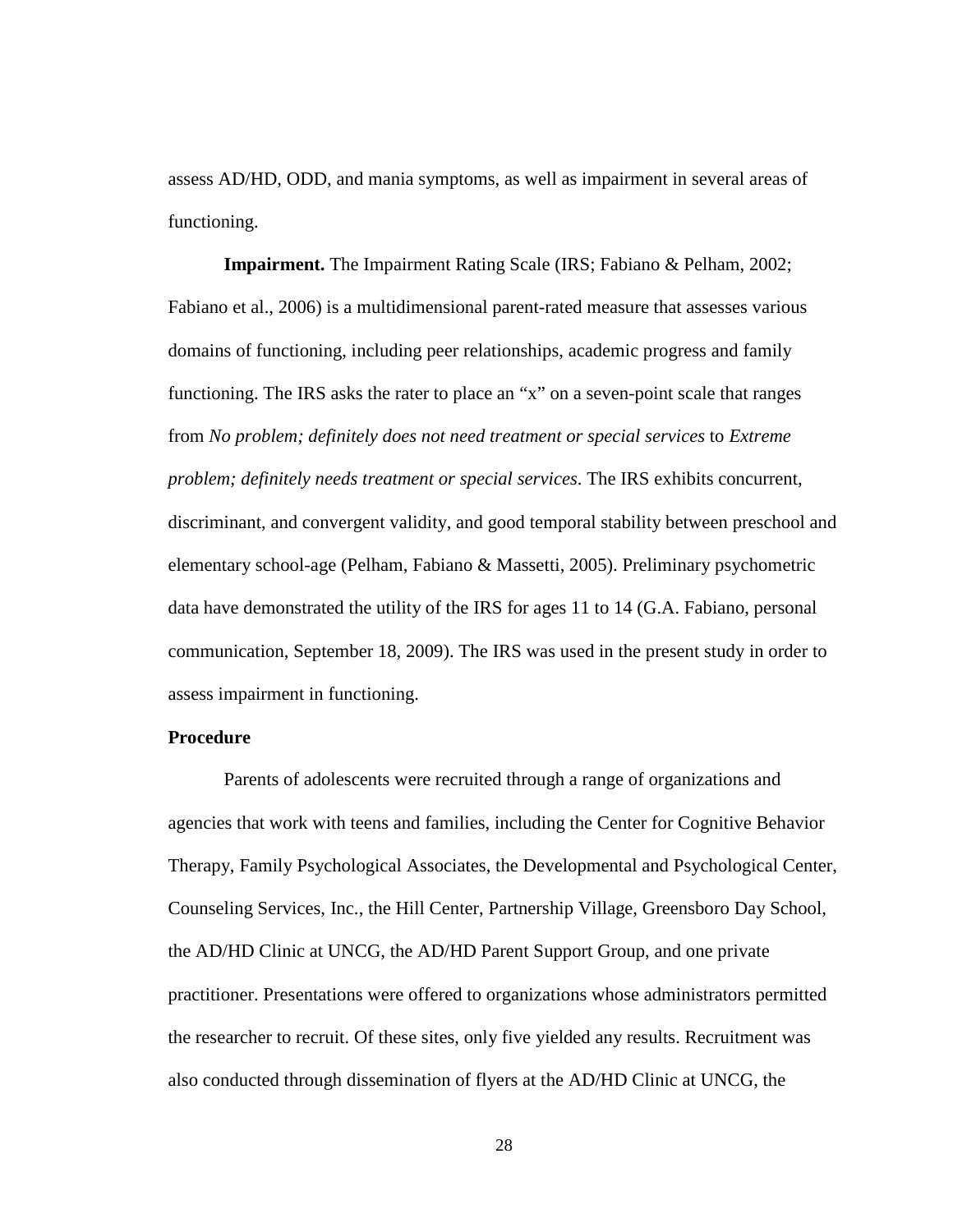UNCG Psychology Clinic, and AD/HD Parent Support Group meetings. Previous clients of the AD/HD Clinic at UNCG were contacted directly in order to apprise them of the opportunity to participate in this study. Of the total sample for this study, 21% of participants were recruited from the AD/HD Clinic at UNCG, 19% from the AD/HD Parent Support Group, 15% from Greensboro Day School, 7.7% from the Developmental and Psychological Center, and 3.8% from Partnership Village. An additional 9.6% were recruited through the Piedmont Parent newsletter, 5.8% from flyers posted in the UNCG Psychology Clinic, and 19% through referrals from other participants.

The standard procedure for recruitment involved distributing parent packets containing two copies of the consent form, the study questionnaires, and a postage-paid envelope, after the purpose of the project and confidentiality procedures were explained. All participants completed study materials by mail. Three organizations allowed inperson distribution of packets to interested parents. Informed consent was obtained from all participants. Through the consent form, parents were informed of the study procedures, the risks and benefits associated with their participation, and that they may withdraw from the study at any time. As compensation, the first 35 participants were offered entry into a raffle for a \$100 gift card to a local business. Three participants declined to be entered into the raffle. The remaining participants were each compensated with a \$10 gift card to a local business, as a supply of gift cards became available for use midway through recruitment for this study. All study participants were also given the option to request a summary of the results of their questionnaires. Contact information for each participant was also obtained, so that proper referrals could be made in the event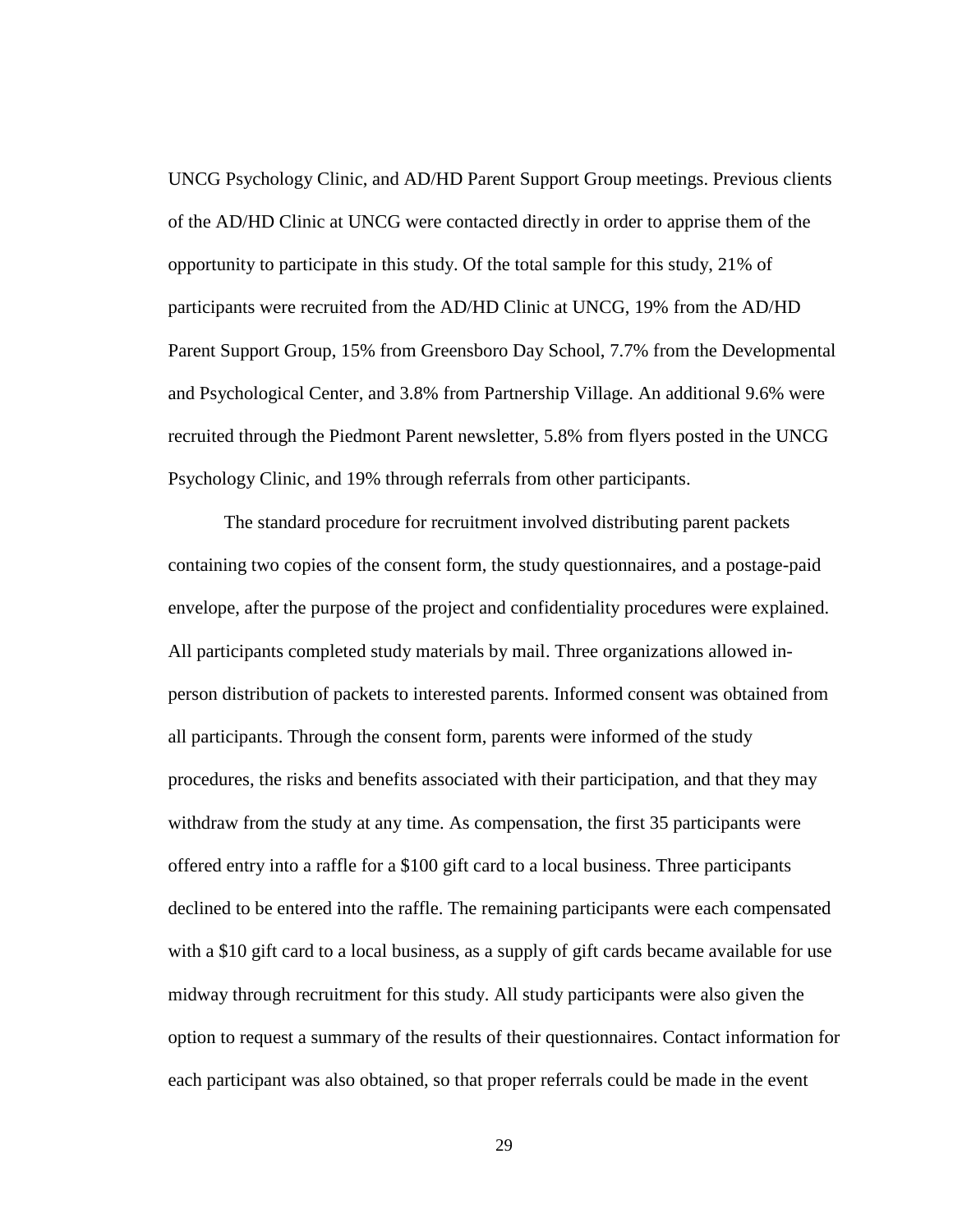that a participant reported that his or her child may be at risk to himself or others. This issue did not arise for any of the participants.

Confidentiality was maintained by using a unique code number for each participant; only the code number appeared on the completed measures. Consent forms (Appendix C), containing participants' full names, were kept in a separate locked cabinet apart from the data.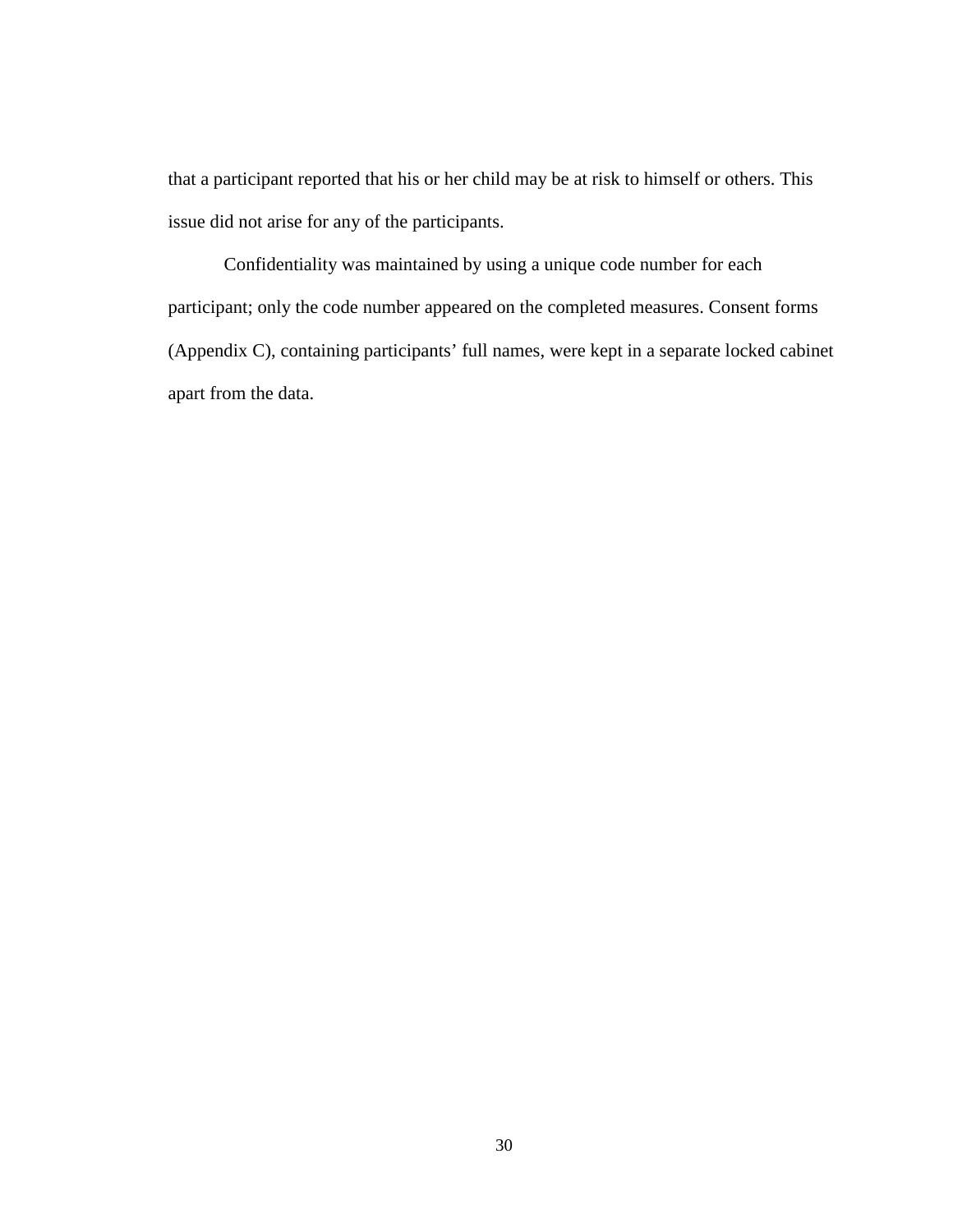## CHAPTER IV

## RESULTS

#### **Preliminary Inspection of the Data**

An examination of the data indicated that six variables violated assumptions of normality: AD/HD Hyperactive-Impulsive symptom count, AD/HD Hyperactive-Impulsive severity, mania total score, mania symptom count, mania total impairment score, and mania average impairment score. These six variables were log transformed, resulting in normally distributed variables. Final skew statistics for all variables ranged from -.27 to 1.30; final kurtosis statistics for all variables ranged from -1.50 to .74. Therefore, all data fulfilled the assumptions of the planned analyses.

#### **Psychometric Characteristics of the Adolescent Behavior Questionnaire**

Internal consistency of the 47 items on the Adolescent Behavior Questionnaire was found to be excellent (Cronbach's  $\alpha = .97$ ). Reliability was also assessed for each of the three symptom groups individually. The AD/HD symptom items yielded an excellent reliability score (Cronbach's  $\alpha = .95$ ). Internal consistency was also very good for the 8 ODD items (Cronbach's  $\alpha = .91$ ) and the 21 mania items (Cronbach's  $\alpha = .90$ ).

#### **Description of the Sample**

In terms of AD/HD symptom counts,  $28.85\%$  (N = 15) of parents reported at least six symptoms of inattention and/or hyperactivity-impulsivity (i.e., met the clinical cutoff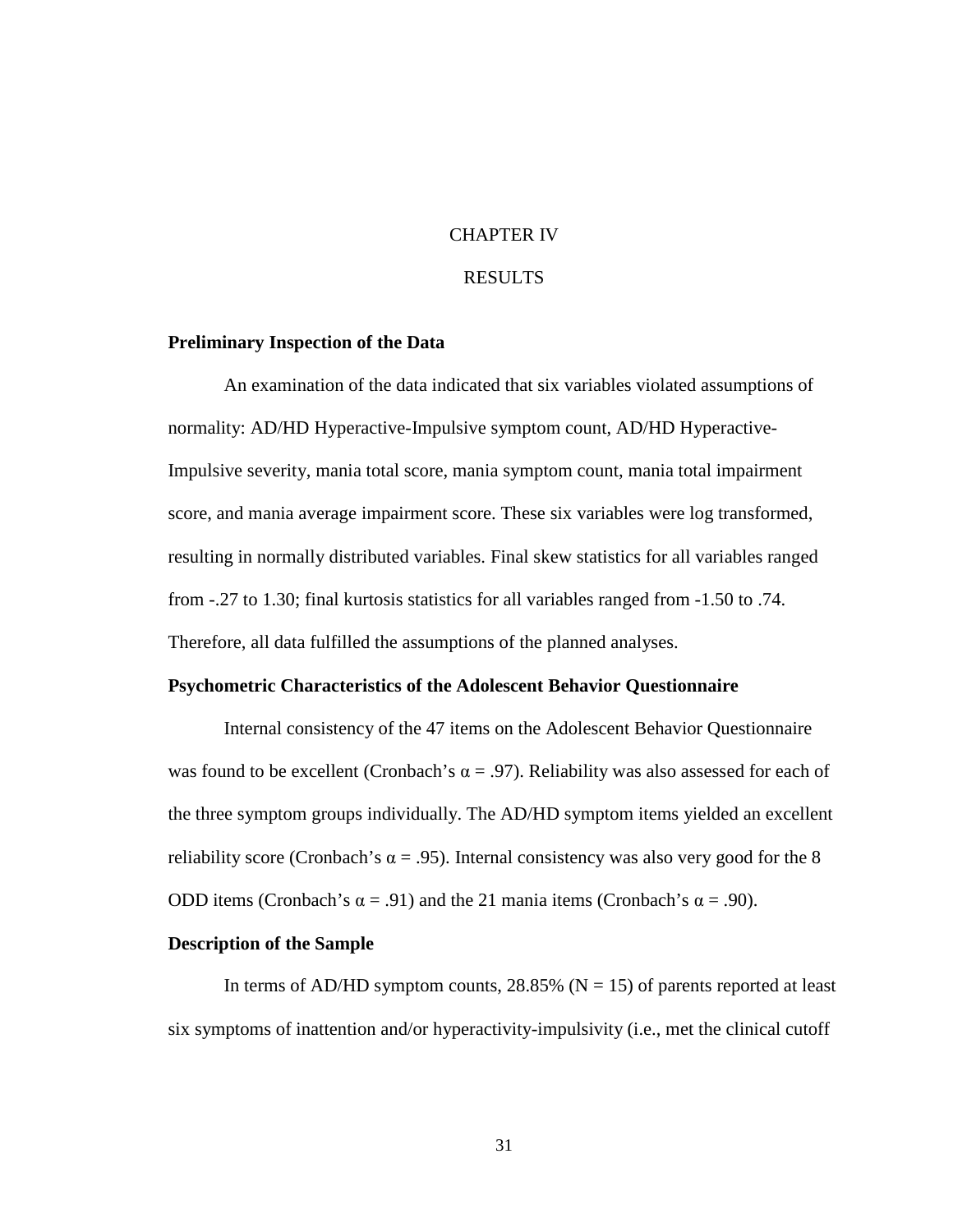for AD/HD) in their adolescent. Overall, parents reported an average of 2.87 counts of inattention ( $SD = 3.45$ ), and .96 counts of hyperactivity/impulsivity ( $SD = 1.84$ ) in their teen. In terms of ODD symptom counts,  $17.31\%$  (N = 9) of parents rated at least 4 symptoms of ODD (i.e., met the clinical cutoff for ODD) in their adolescent; overall, parents reported an average of 1.44 (*SD* = 2.17) counts of ODD in their teen. In terms of mania symptom counts, parents reported an average of  $1.45$  ( $SD = 2.36$ ) counts of mania in their teen. The CMRS does not provide a clinical cutoff score based on symptom counts; based on severity scores,  $11.5\%$  (N = 6) of adolescents met the clinical cutoff (a score of 20 or higher) for mania. These results indicate that this was a primarily non-AD/HD, non-ODD, and non-mania sample. However, because the sample for this study was recruited from both clinical and community settings, this result was anticipated. As a result, symptom severity scores were used instead of symptom counts in the analyses.

Descriptive statistics for symptom and impairment variables appear in Table 2. In terms of AD/HD severity, mean scores were  $9.52$  (*SD* = 7.49) for inattention, 4.29 (*SD* = 5.03) for hyperactivity-impulsivity, and 13.81 (*SD* = 11.37) for overall AD/HD symptoms. The mean score for ODD severity was 5.75 (*SD* = 5.43), and the mean score for mania severity was  $7.15$  ( $SD = 7.56$ ).

In terms of functional impairment on the Child Impairment Rating Scale, parents reported a mean overall impairment score of  $1.92$  (*SD* = 2.05). Parents also reported a mean academic impairment score of 2.32 ( $SD = 2.39$ ). In terms of social functioning, parents reported mean scores of  $1.92$  (*SD* = 2.13) for family impairment, 2.02 (*SD* =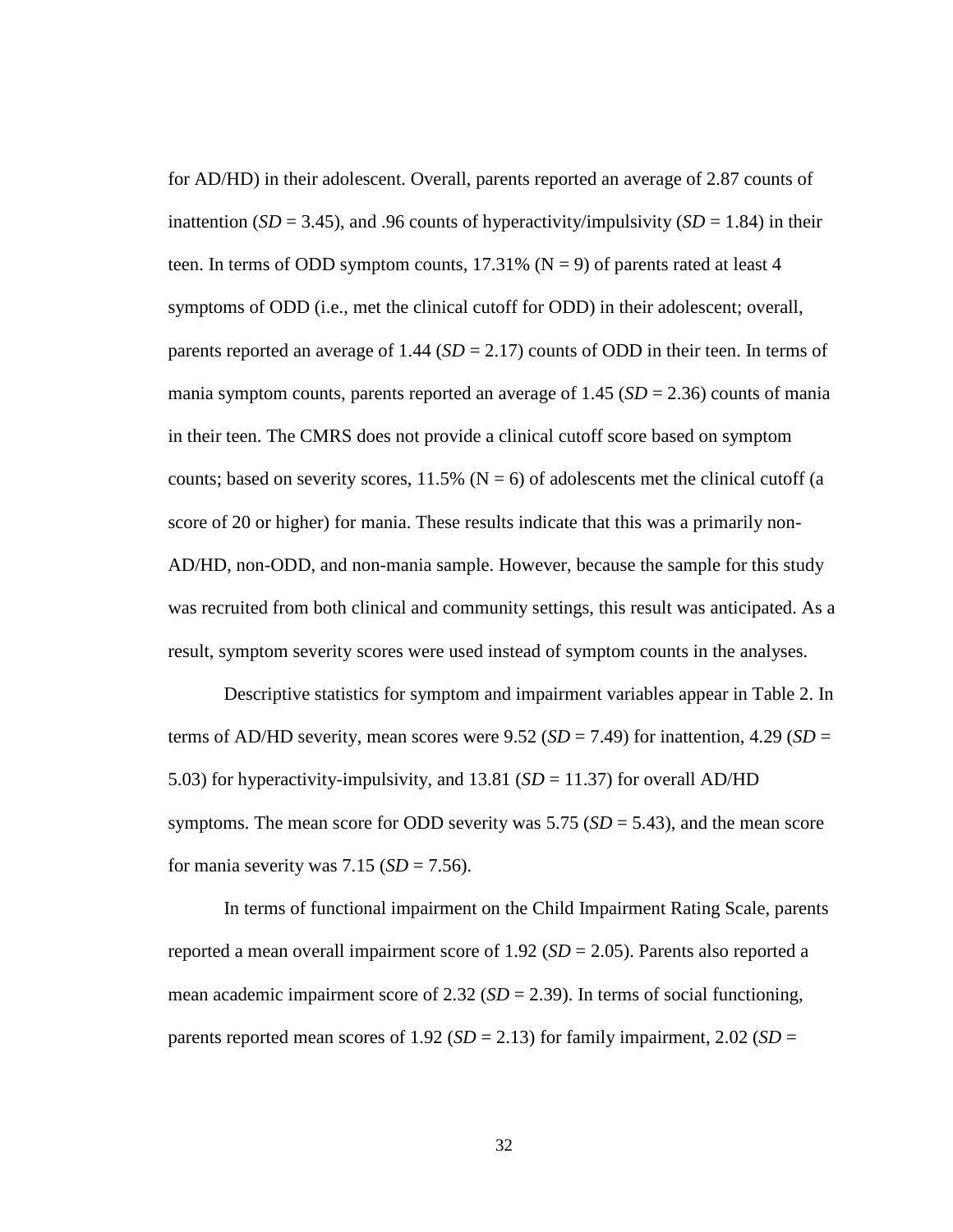2.10) for impairment in relationships with parents,  $1.43$  (*SD* = 1.96) for impairment in sibling relationships, and  $1.34$  (*SD* = 1.84) for friendship impairment.

 For purposes of secondary analyses, the Conners Comprehensive Behavior Rating Scale was included to evaluate AD/HD, ODD, and mania symptomatology. Parents reported an average T score of 59.31 ( $SD = 15.39$ ) on the DSM-IV AD/HD Inattention subscale, and an average T score of 53.85 ( $SD = 14.56$ ) on the DSM-IV AD/HD Hyperactivity-Impulsivity subscale. On the ODD subscale, parents reported an average T score of  $54.85$  (SD = 14.67); on the Manic Episode subscale, they reported an average T score of  $56.00$  (SD = 14.63). Again, these scores fall below the cutoff for clinical significance (i.e., a T score of 65), suggesting that the sample is predominantly subclinical in their level of symptomatology.

#### **Correlations among Variables**

Table 3 depicts results of correlational analyses conducted among symptom and impairment variables. One participant's data was excluded from these analyses because the CIRS was not completed. These analyses yielded numerous significant associations among the symptom severity and CIRS impairment variables. AD/HD Total, AD/HD Inattention, AD/HD Hyperactive-Impulsive, ODD, and Mania severity scores were all highly correlated with impairment on each of the CIRS impairment domains. These correlations were all positive, indicating that greater symptom severity is associated with greater functional impairment.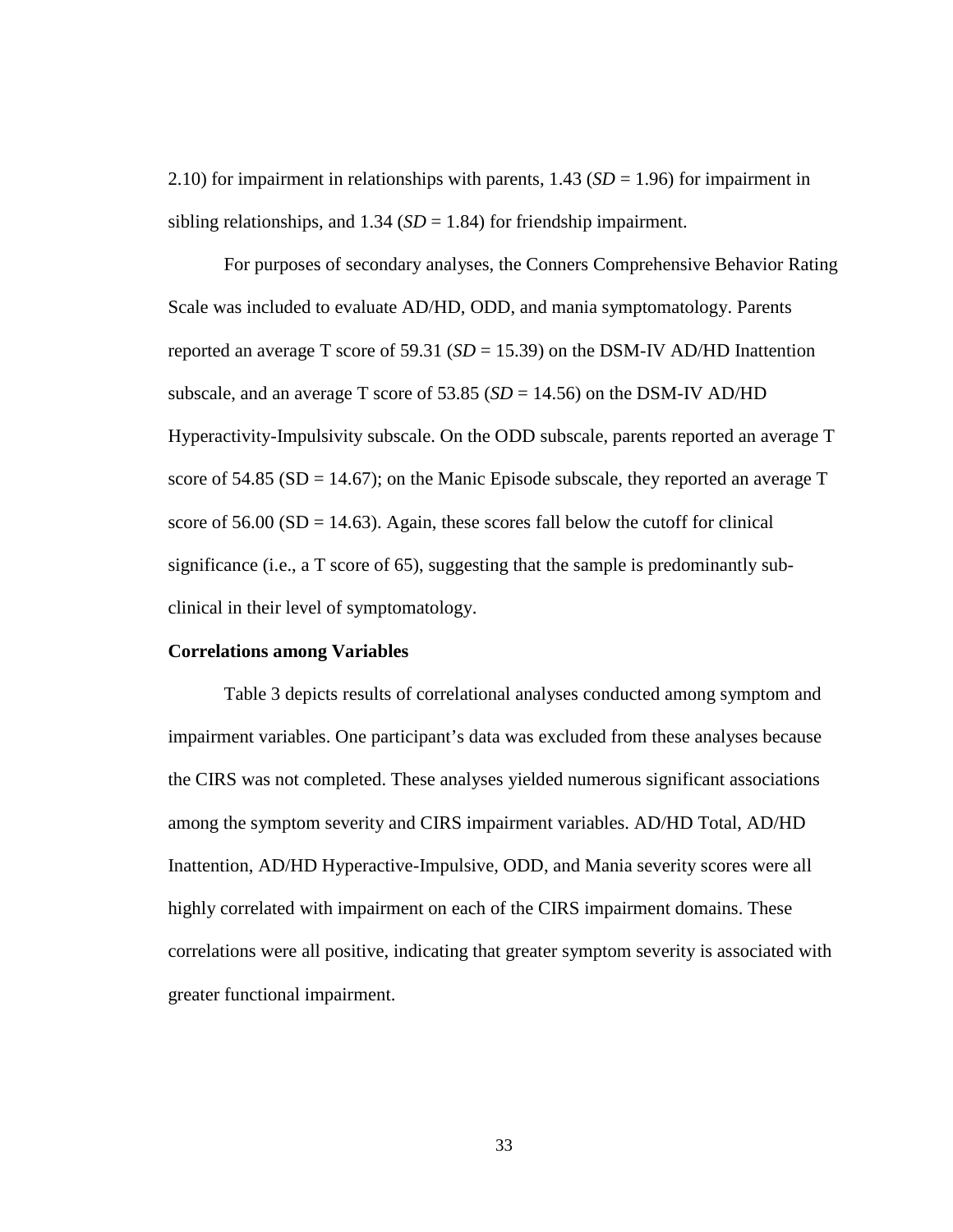## **Predicting Domains of Impairment**

 To address the hypothesis that the three symptom categories would differentially predict specific domains of impairment, multiple regression analyses were conducted. Academic, family, parent, sibling, friendship, and overall impairment scores were regressed separately on total AD/HD severity, ODD severity, and Mania severity (transformed) scores. Results of these regression analyses are presented in Table 4. For all impairment domains except impairment in sibling relationships and friendships, total AD/HD severity was the only significant predictor. These models also accounted for a substantial proportion of variance in the impairment domains, with  $R^2$  values ranging from 0.29 to 0.72. Total AD/HD severity significantly predicted overall impairment ( $\beta$  = .78, *p* < .001; model *R*<sup>2</sup> = 0.72), academic impairment (β = .81, *p* < .001; model *R*<sup>2</sup> = 0.50), family impairment ( $β = .77, p < .001$ ; model  $R^2 = 0.59$ ), and impairment in parent relationships (β = .40, *p* < .05; model  $R^2$  = 0.52). In contrast, none of the symptom groups significantly predicted sibling or friendship impairment. In these analyses, only ODD severity approached significance as a predictor of impairment in sibling relationships ( $\beta$  = .42,  $p = 0.06$ ; model  $R^2 = 0.29$ ). Mania severity was not a significant predictor for any domain of impairment.

#### **Post-hoc Analysis 1**

In light of the results suggesting that total AD/HD severity is a significant predictor of impairment in several domains of functioning, multiple regression analyses were run using AD/HD Inattention and AD/HD Hyperactivity-Impulsivity severity scores as separate predictors. In addition, as a result of the finding that ODD approaches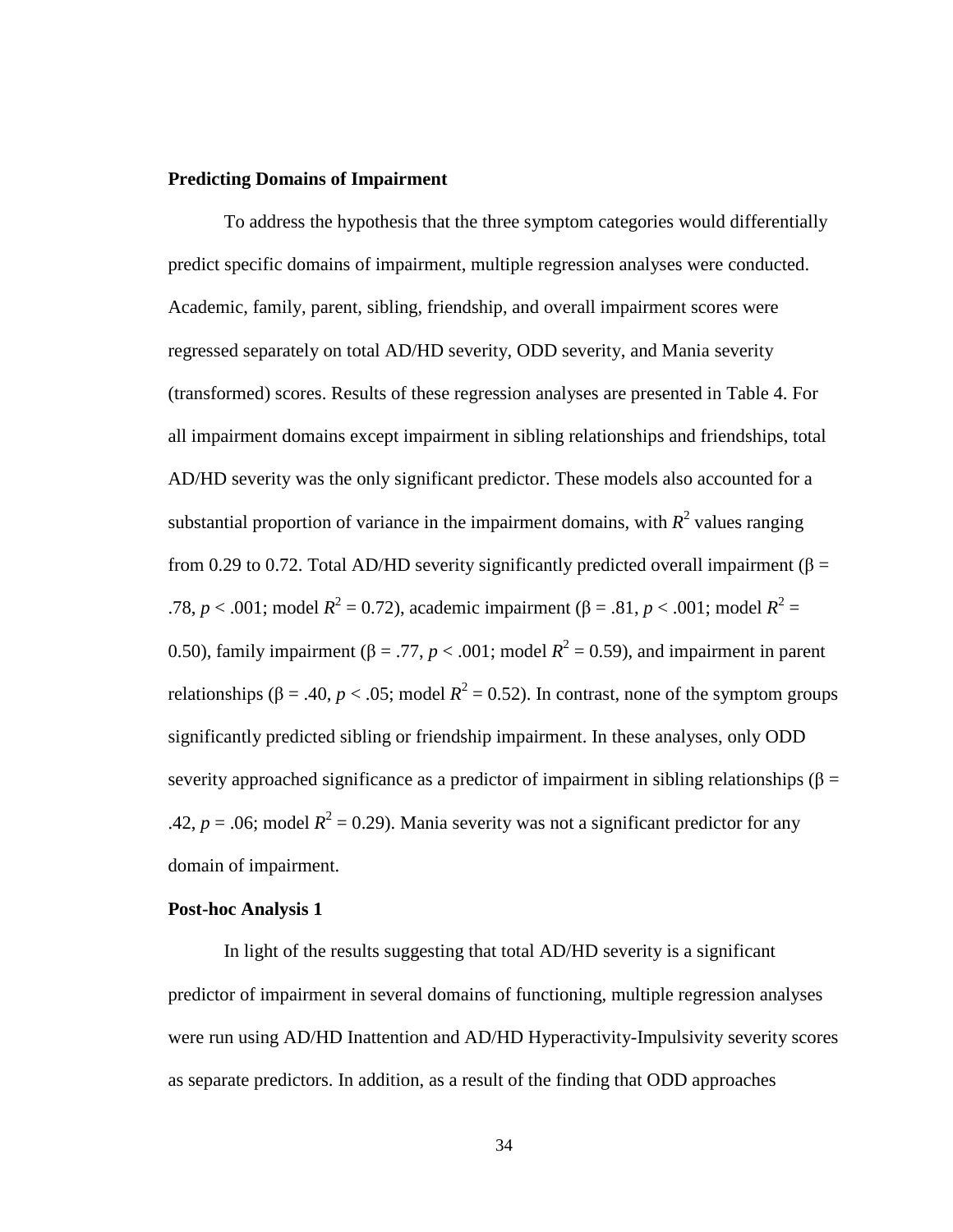significance as a predictor of impairment in sibling relationships, variables were created in order to examine the predictive power of ODD symptoms relating to noncompliant behavior separately from ODD symptoms relating to anger. Therefore, five predictors (AD/HD-IA, AD/HD-HI, ODD-NC, ODD-AN, and Mania) were entered simultaneously into multiple regression analyses for each impairment domain.

 The results for overall, academic, and family impairment were mostly consistent with the a priori results. For overall impairment, AD/HD inattention severity was a significant predictor ( $\beta = .55$ ,  $p < .001$ ; model  $R^2 = 0.75$ ), as was AD/HD hyperactivityimpulsivity severity ( $\beta = 0.35$ ,  $p < 0.05$ ). This time, ODD anger severity was a significant predictor as well ( $\beta = .33$ ,  $p < .05$ ). For academic impairment, AD/HD inattention severity was the sole significant predictor ( $\beta = .78$ ,  $p < .001$ ; model  $R^2 = 0.52$ ). For family impairment, AD/HD inattention severity and AD/HD hyperactivity-impulsivity severity were both significant predictors ( $\beta = .53$ ,  $p < .01$  and  $\beta = .48$ ,  $p < .05$  respectively; model  $R^2 = 0.65$ ). This time, ODD anger severity approached significance as well ( $\beta = .37$ ,  $p =$ .06).

The results for parent, sibling, and friendship impairment were somewhat discrepant from the a priori results. In terms of impairment in relationships with parents, ODD anger severity was the only significant predictor (β = .40, *p* < .05; model  $R^2$  = 0.56). This contrasts from the previous analysis, in which total AD/HD severity, and not ODD, was a significant predictor of impairment in parent relationships. For impairment in relationships with siblings, ODD anger severity was the only significant predictor ( $\beta$  = .47,  $p < .05$ ; model  $R^2 = 0.41$ ), although AD/HD hyperactivity-impulsivity approached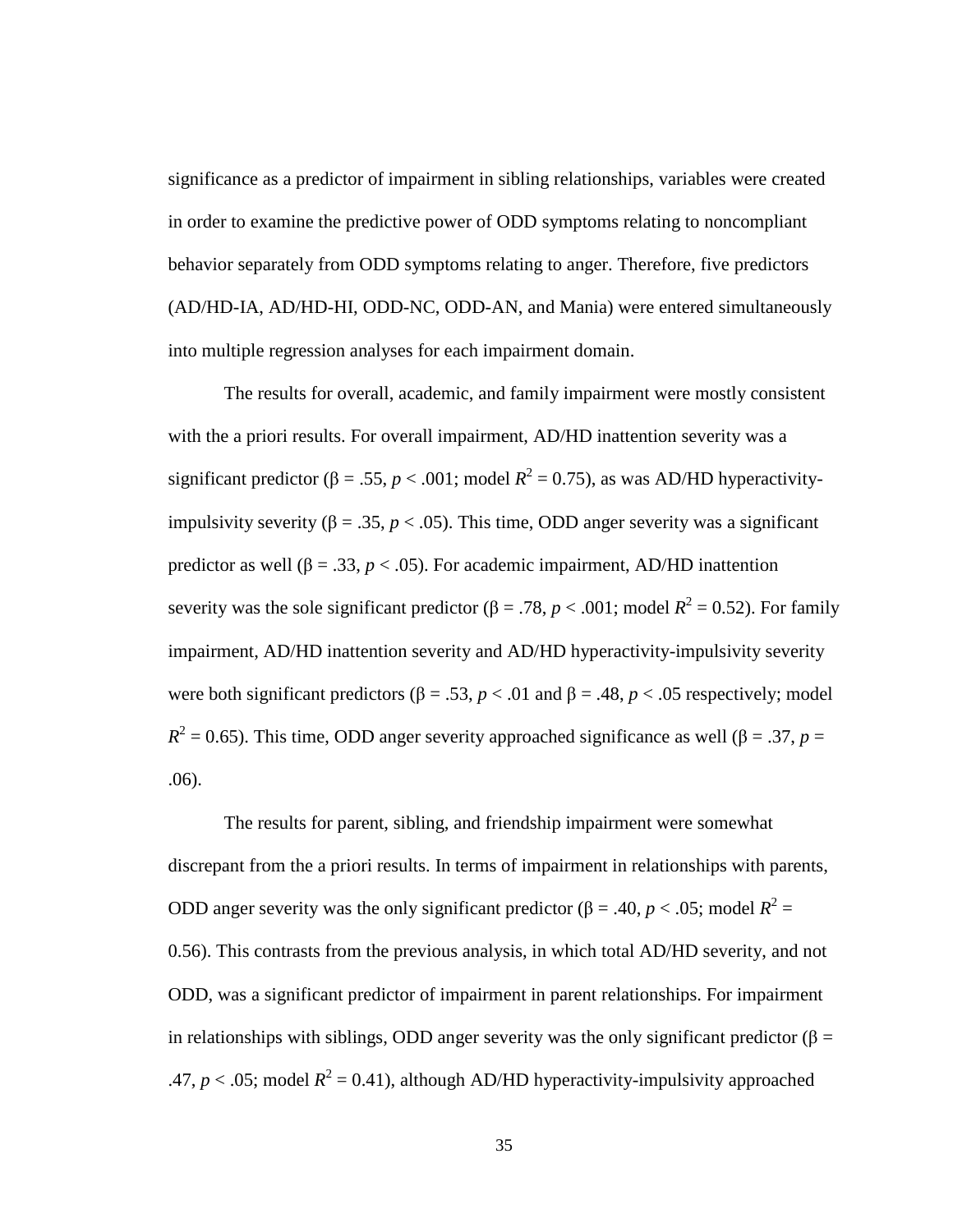significance ( $\beta = .48$ ,  $p = .07$ ). This is somewhat contrary to the a priori results, in which ODD severity reached only trend levels. Finally, in terms of friendship impairment, only ODD Anger severity was significant (β = .61,  $p < .01$ ,  $R^2 = 0.49$ ). This contrasts with the a priori analysis, in which none of the predictors were significant. Of note, mania severity was not a significant predictor of impairment in any of these analyses.

#### **Post-hoc Analysis 2**

The CBRS is a new measure that includes AD/HD, ODD, and mania subscales; a second series of post-hoc analyses was conducted in order to examine its utility as an alternative measure of these constructs and to determine if it offers any advantages over the other measures included in this study. Multiple regression analyses were run using the AD/HD Inattention, AD/HD Hyperactivity-Impulsivity, ODD, and Manic Episode subscales from the CBRS as predictors of impairment. Results are reported in Table 6. Consistent with previous analyses, AD/HD inattention was a significant predictor of overall impairment (β = .54, *p* < .001; model  $R^2 = 0.73$ ), academic impairment, (β = .61, *p* < .001; model *R*<sup>2</sup> = 0.59), and family impairment (β = .60, *p* < .001; model *R*<sup>2</sup> = 0.62). AD/HD hyperactivity-impulsivity was not a significant predictor in any of these domains.

In terms of parent impairment, AD/HD inattention was a significant predictor ( $\beta$  = .41,  $p < .01$ ; model  $R^2 = 0.57$ ), which is consistent with the a priori results, as was Manic Episode ( $\beta = .42$ ,  $p < .05$ ). Next, the results for sibling impairment are similar to a priori results, with ODD being the strongest predictor ( $\beta = .35$ ,  $p = .06$ ; model  $R^2 = 0.41$ ), although only reaching trend levels. Finally, in terms of friendship impairment, ODD was a significant predictor ( $\beta = .58$ ,  $p < .01$ ; model  $R^2 = 0.54$ ), which is consistent with the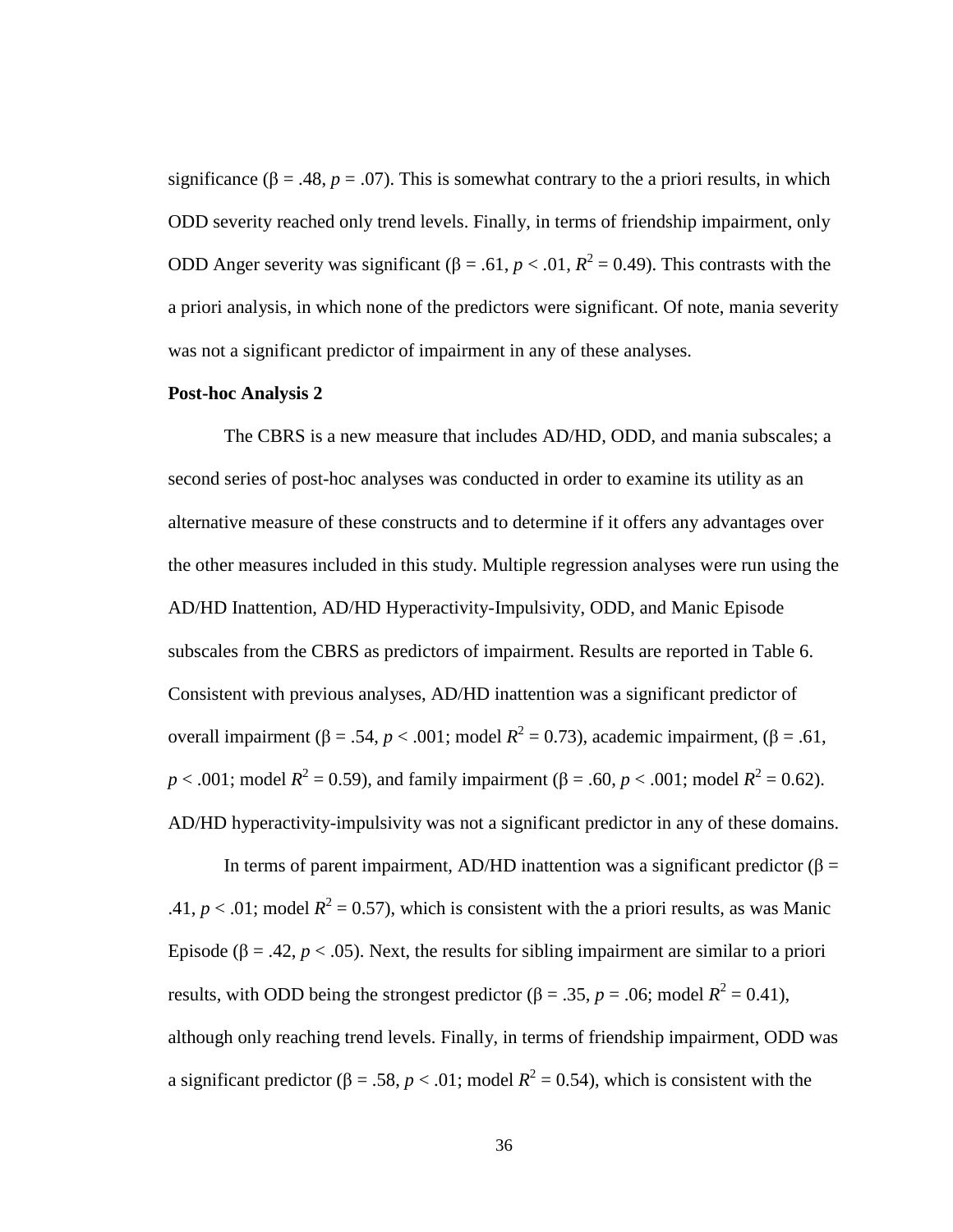first post-hoc analyses on this domain. In this domain, and contrary to previous results, AD/HD Hyperactivity-Impulsivity and Manic Episode were both significant predictors (β  $=$  -.51,  $p < .05$  and  $\beta = .46$ ,  $p < .05$ , respectively). However, the negative value of the AD/HD hyperactivity-impulsivity coefficient indicates that this association is in the opposite direction than would be expected; greater friendship impairment is associated with *lower* levels of hyperactivity-impulsivity. It is unclear why this association might be. **Assessment of Multicollinearity** 

To address the possibility that the findings were an artifact of high correlations among AD/HD, ODD, and mania symptoms, analyses were conducted to examine the extent of multicollinearity among these predictors. For each of the a priori, post-hoc 1 and post-hoc 2 analyses, variance inflation factor values were calculated by regressing each predictor on all other predictors. All VIF results were substantially lower than 10, the value commonly believed to indicate extreme multicollinearity. For the a priori analyses, total AD/HD severity, ODD severity, and mania severity (transformed) VIF scores ranged from 2.69 to 3.36; for post-hoc 1 analyses, AD/HD Inattention severity, AD/HD Hyperactivity-Impulsivity severity (transformed), ODD Noncompliance severity, ODD Anger severity, and mania severity (transformed) VIF scores ranged from 2.47 to 3.92; and for post-hoc 2 analyses, CBRS AD/HD Inattention, CBRS AD/HD Hyperactivity-Impulsivity, CBRS ODD, and CBRS Manic Episode VIF scores ranged from 2.09 to 3.80.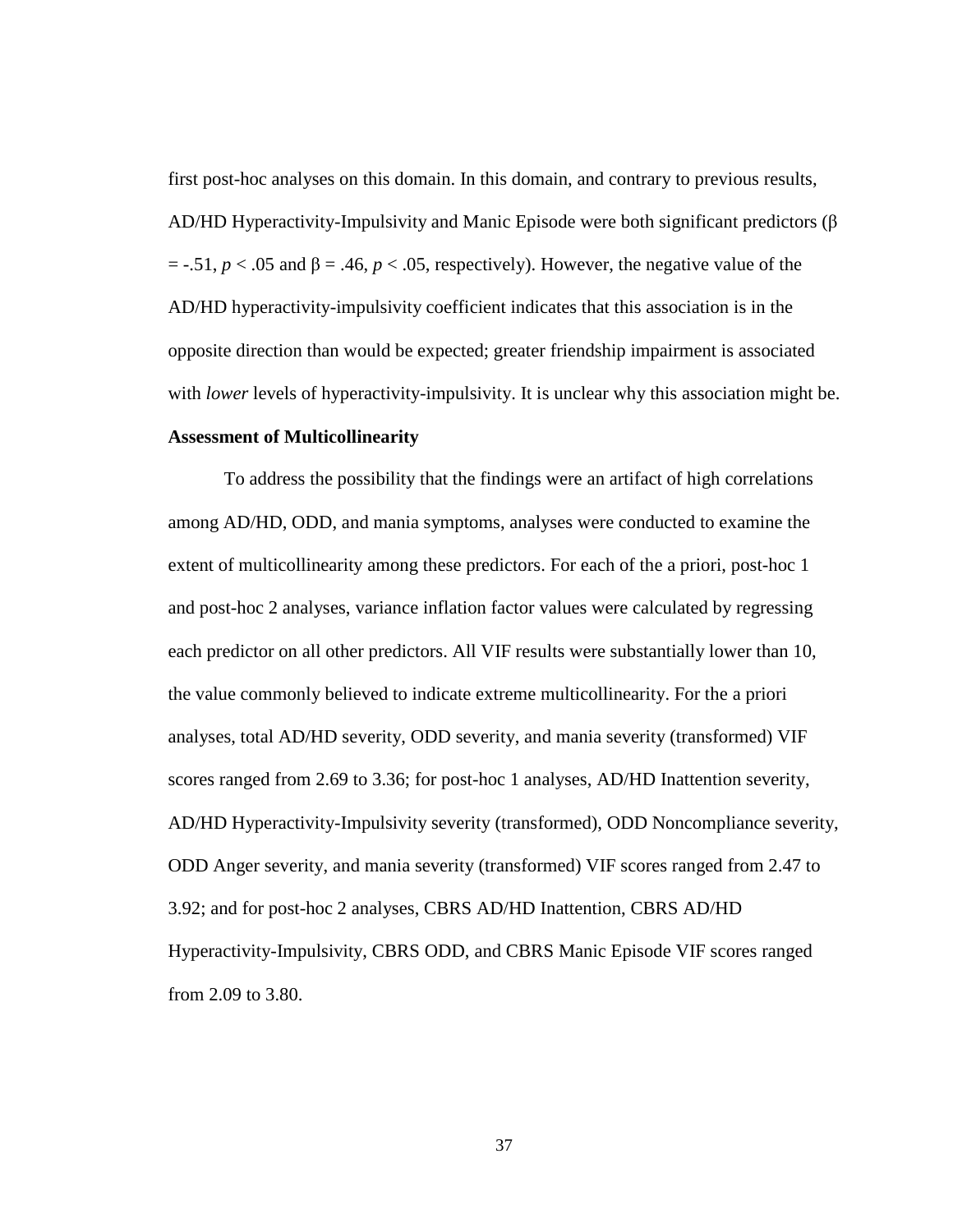## CHAPTER V

#### **DISCUSSION**

AD/HD, ODD, and bipolar disorder are debilitating conditions that impact a child's functioning in a variety of domains. However, there is limited existing research directly examining differences in domain or severity of impairment among these disorders. A small number of studies have compared impairment in children with one of these disorders to children with one or more disorders, and even fewer have directly compared impairment in children with one disorder to children with another disorder. This study aimed to examine the extent to which symptoms of AD/HD, ODD, and mania map onto indices of impairment in several domains of functioning, as well as overall impairment.

#### **AD/HD, ODD, Mania and Domains of Impairment**

The first hypothesis, that AD/HD would be the strongest predictor of overall impairment, was fully supported across both a priori and post-hoc analyses. These results are consistent with existing research which suggests that AD/HD is a pervasive condition that affects virtually all aspects of a child's life (Barkley, 2006).

Findings from this study show full support for the hypothesis that AD/HD would be the strongest predictor of academic impairment. Across both a priori and post-hoc analyses, AD/HD was consistently the strongest predictor of academic impairment. Specifically, Inattention significantly predicted academic impairment in both post-hoc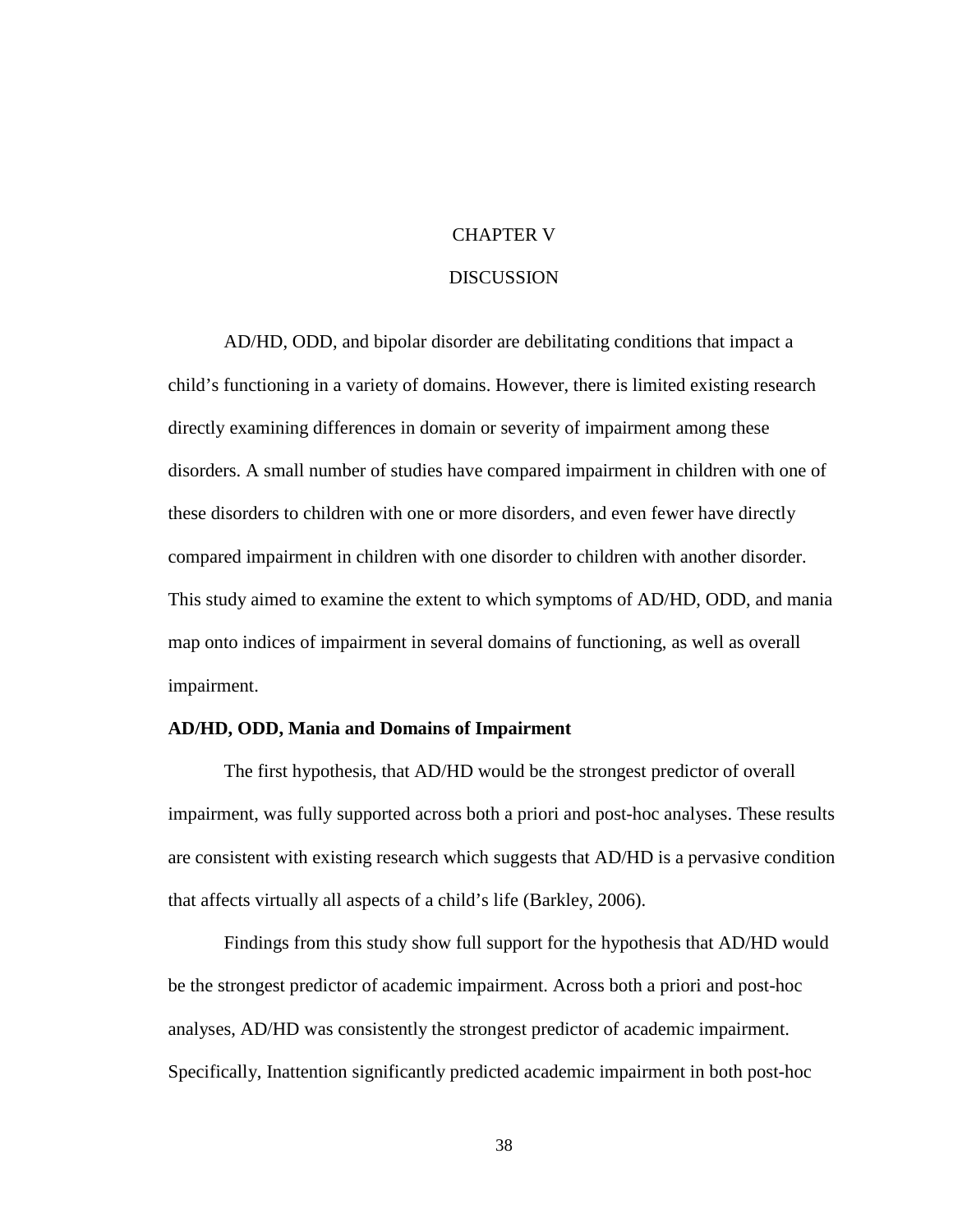analyses. These results are consistent with a small body of previous research suggesting that academic impairments in children with AD/HD and bipolar disorder are attributable to symptoms of AD/HD and not to symptoms of mania (Henin, 2007). Prior research had included clinic-referred, acutely symptomatic youth only; the current study extended this work by including a more asymptomatic sample, and utilized multiple assessments of symptomatology.

Findings from this study show partial support for the hypotheses that ODD would predict impairment in family functioning, and mania would predict impairment in family and peer relationships. In terms of family impairment, AD/HD, and not ODD, was consistently the strongest predictor. In post-hoc analyses, Inattention in particular was the strongest predictor, although Hyperactivity-Impulsivity as measured by the ADHD-RS in post-hoc analysis 1 was also significant. In this analysis only, ODD anger approached significance. These results are consistent with existing research indicating that AD/HD is associated with impairment in family functioning; however, it was expected that ODD and mania, rather than AD/HD, would emerge as the strongest predictor when entered simultaneously into these analyses. These results may suggest that, in contrast to expectations, family functioning is more heavily impacted by AD/HD than by ODD or mania symptoms. However, these results may have been influenced by the skewed nature of the sample, as AD/HD symptoms were more commonly endorsed than ODD or mania symptoms.

Results were mixed in terms of impairment in relationships with parents. In contrast to the hypotheses, a priori analyses indicated that AD/HD total severity, and not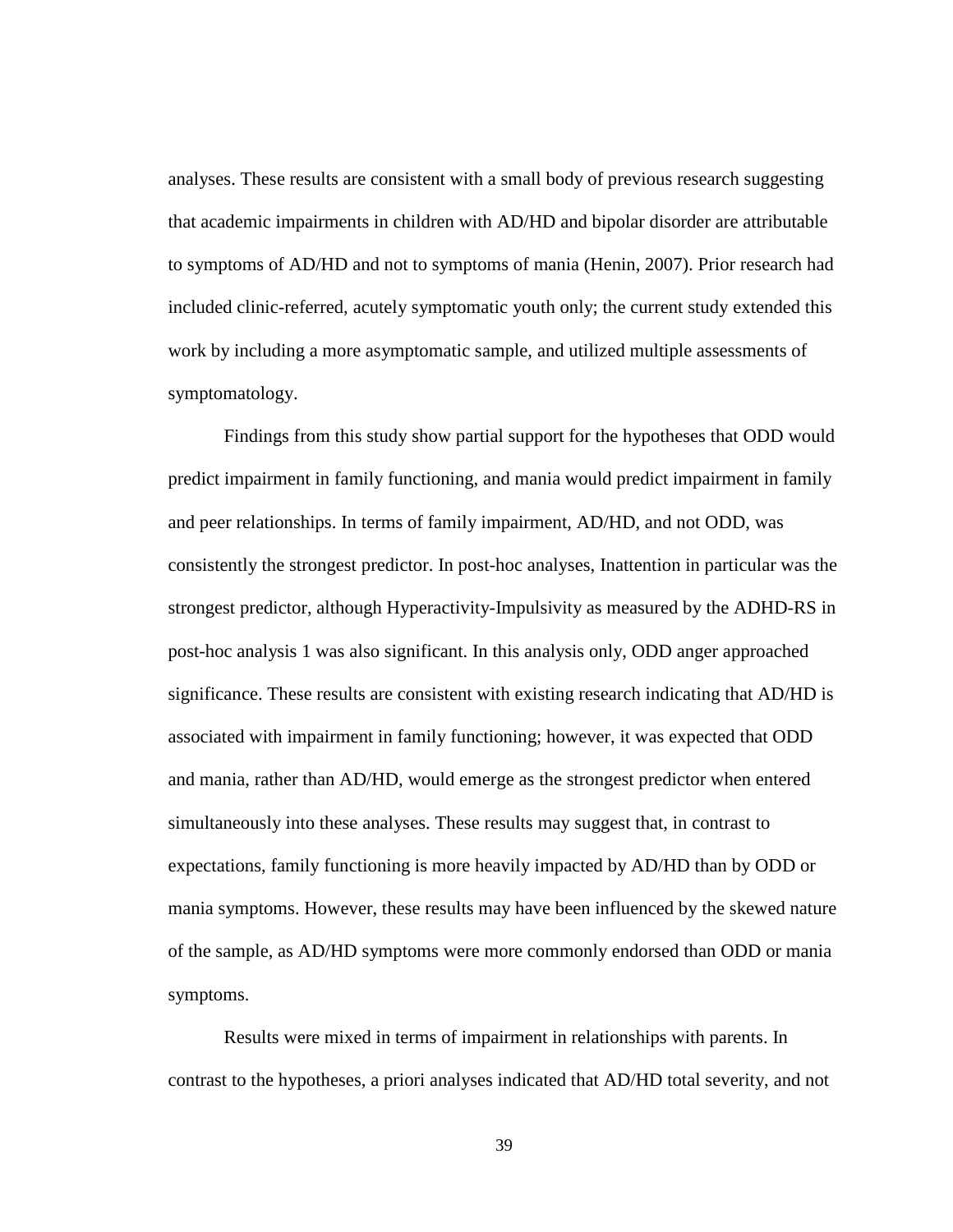ODD, was a significant predictor. When AD/HD and ODD were split in post-hoc analyses, however, ODD anger emerged as the only significant predictor. As measured by CBRS subscales, AD/HD Inattention and Manic Episode significantly predicted impairment in parent relationships. All symptom groups appear to be associated with impairment in this domain; due of the mixed nature of these results, however, firm conclusions about the strongest predictor of impairment in parent relationships cannot be made at this time.

In partial support for the hypotheses, ODD approached significance as a predictor of impairment in sibling relationships in a priori analyses. When ODD was split into noncompliance and anger components in post-hoc analysis 1, ODD anger emerged as a significant predictor. In post-hoc analysis 2, the ODD subscale of the CBRS also approached significance as a predictor (no other subscales were significant). Although little research has specifically examined impairment in sibling relationships in any of these conditions, this result is consistent with a small body of work suggesting that children with ODD have more conflicts with siblings than non-disordered children (Greene et al., 2002). The current study extended this work by assessing sibling impairment in the context of AD/HD and mania symptoms as well as ODD symptoms, and included a predominantly subclinical sample.

Contrary to expectations, no symptom group emerged as a significant predictor of impairment in friendships in a priori analyses. In post-hoc analysis 1, however, ODD anger was a significant predictor. This is consistent with the post-hoc findings on impairment with parents and siblings, in which ODD anger was also the only significant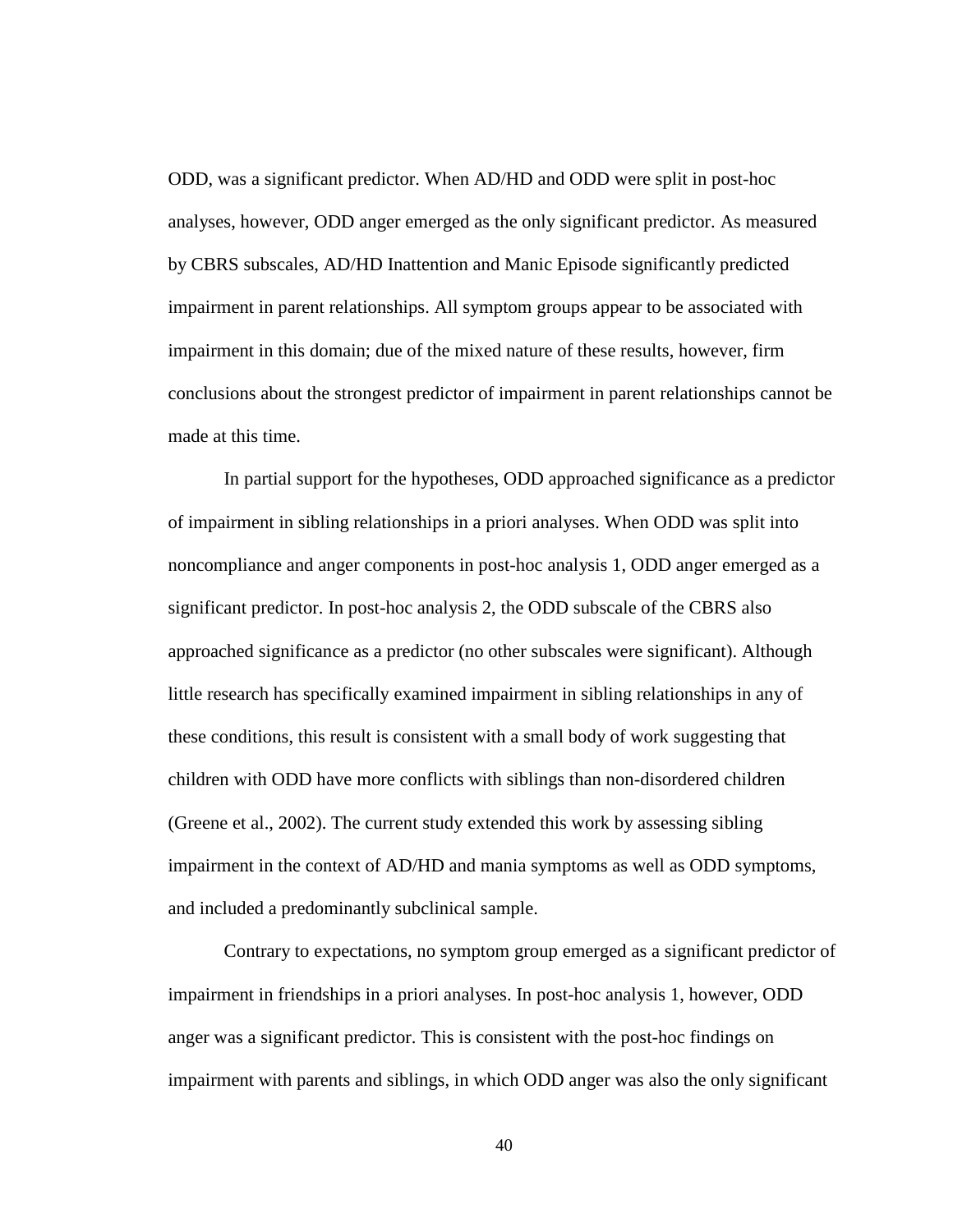predictor. This result seems logical, as this type of behavior (e.g., losing temper, being easily annoyed, acting in a spiteful way), is likely to lead to interpersonal conflicts. Some researchers argue that severe anger, or "explosive irritability," is the hallmark symptom of mania in youth (Carlson, 1984; Fergus et al., 2003; Wozniak et al., 2005). In these analyses, ODD anger, and not mania, emerged as a significant predictor of impairment in interpersonal relationships. This may have been due to the low rates of mania symptoms endorsed in this sample; future research may examine whether anger attributed to ODD symptoms or anger attributed to mania is associated with greater impairment in interpersonal functioning. In post-hoc analysis 2, however, the CBRS subscales of AD/HD Hyperactivity-Impulsivity, ODD, and Manic Episode emerged as significant predictors of friendship impairment. Overall, these mixed results preclude any firm conclusions about differential associations between these conditions and friendship impairment.

The CBRS was included in this study as a concurrent measure of AD/HD, ODD, and mania symptoms; it is a new measure and is unique in that it includes a mania subscale. AD/HD inattention, AD/HD hyperactivity-impulsivity, ODD, and Manic Episode subscale scores on the CBRS were highly correlated with corresponding rating scale total severity scores ( $p < .001$  in all cases), indicating good concurrent validity. In general, findings of multiple regression analyses using CBRS subscale T-scores as predictors of impairment were similar to analyses using AD/HD, ODD, and mania rating scale severity scores, particularly as AD/HD inattention significantly predicted academic, family, and overall impairment in both analyses. In contrast to analyses using the rating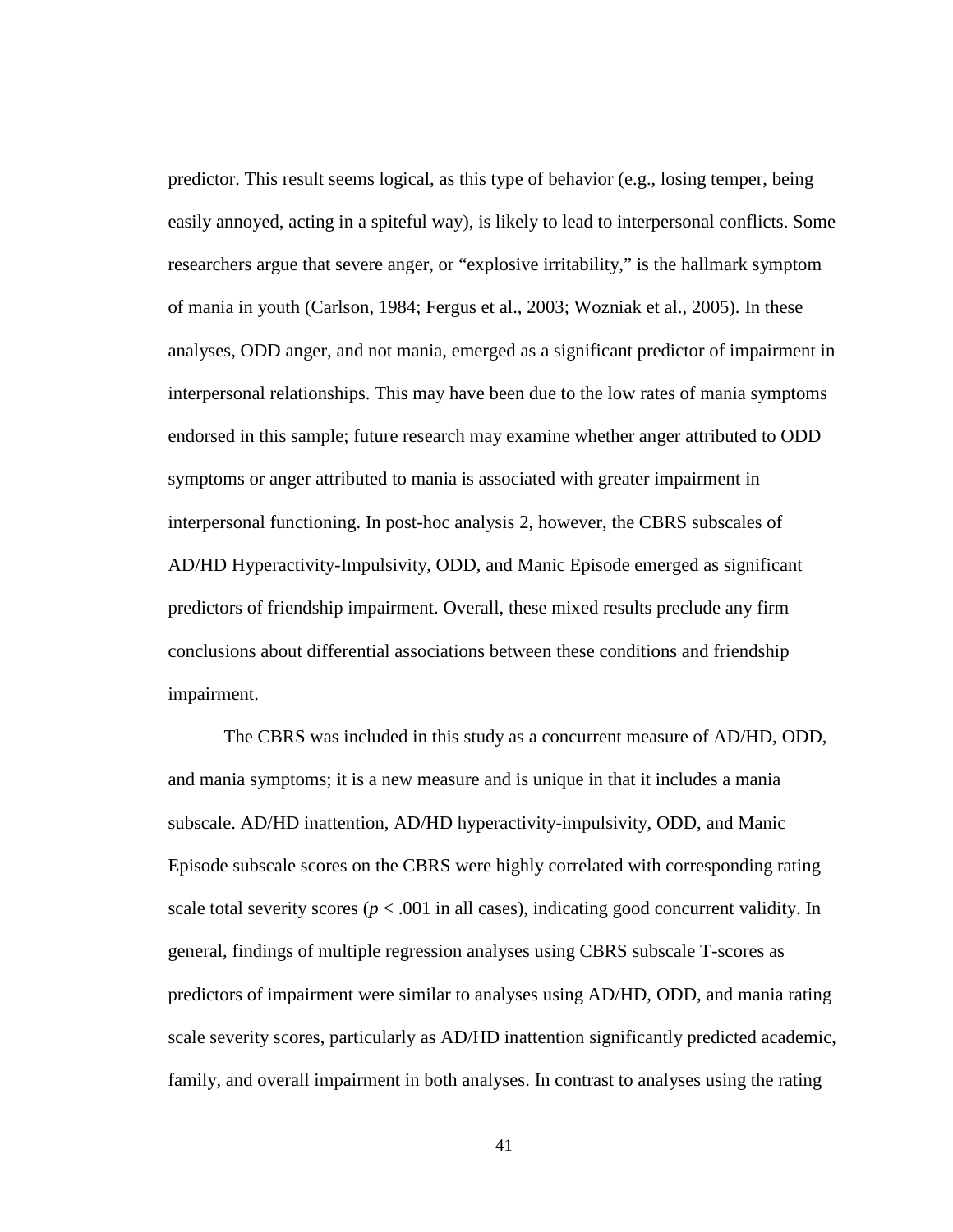scale measures, analyses using the CBRS also found mania to be a significant predictor of parent and friendship impairment. Thus, including the CBRS was helpful for providing a secondary measure in order to fully capture the range of mania symptoms in the sample. **Implications** 

The results of this study provided evidence that symptoms of AD/HD, ODD, and mania may be differentially associated with various domains of functional impairment. AD/HD was consistently the strongest predictor of academic, family, and overall impairment, though results surrounding the association between ODD and mania and parent, sibling, and friendship impairment were somewhat mixed. The relation among ODD, mania, and interpersonal impairment might be clarified in future studies that include a sample reporting a higher rate of these symptoms. In general, pending replication in future studies, these results could point to areas of impairment as key features that are unique to each condition. This may provide an important step towards clarifying the distinguishing features among these commonly overlapping and diagnostically confusing disorders (Kim & Miklowitz, 2002).

However, more research is needed in order to examine the extent to which AD/HD, ODD, and mania represent truly unique conditions. In particular, future research might examine the extent to which items assessing symptoms of mania will group together independently from items assessing symptoms of AD/HD and ODD. Confirmatory factor analysis may be used to determine whether items evaluating mania symptoms create a unique factor, or if these items load onto factors of AD/HD and ODD.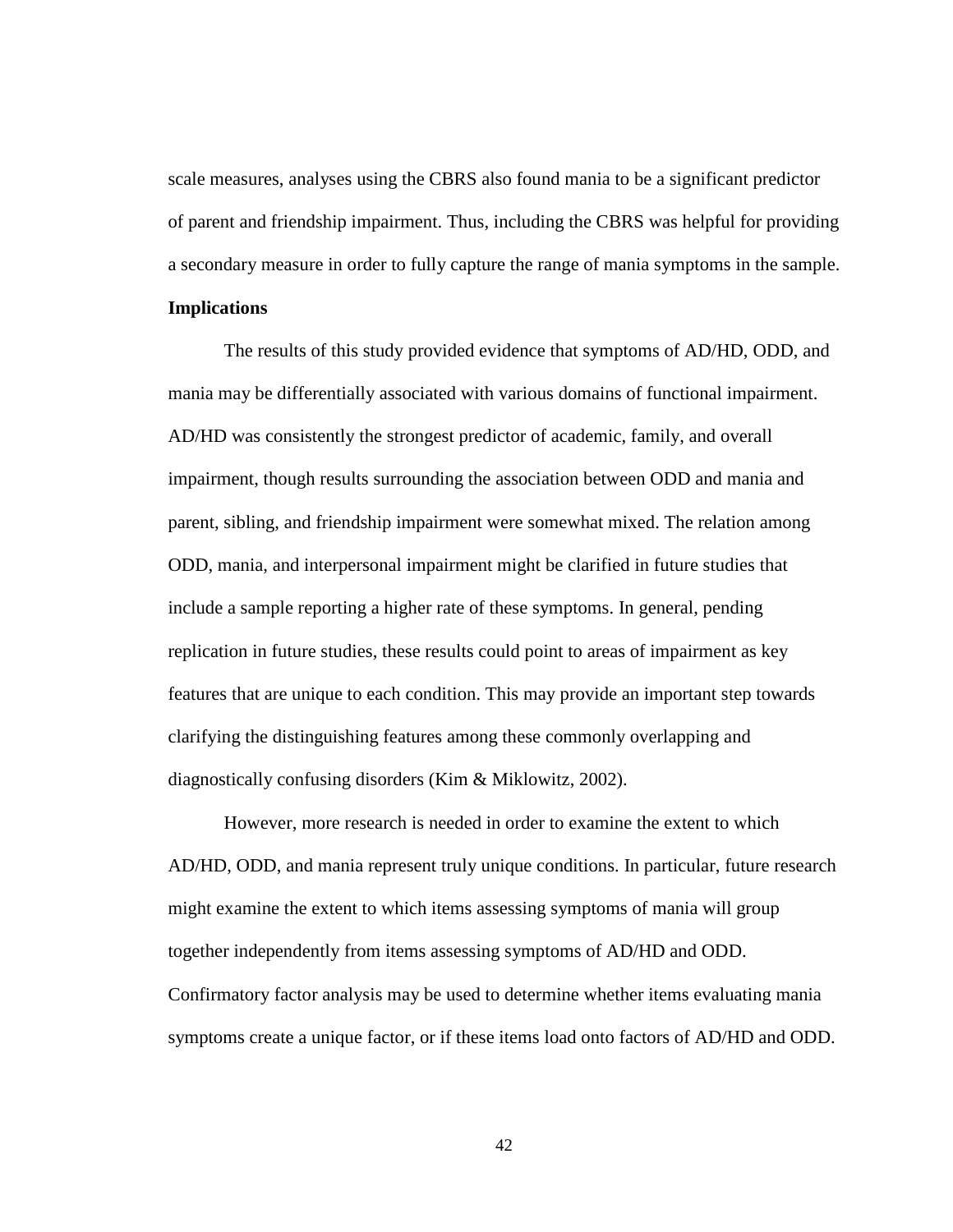Diagnostic clarity among these conditions remains a considerable public health concern, as diagnostic labels have direct implications for treatment selection and prognosis.

Future research might also incorporate a longitudinal analysis in which symptoms and impairment are assessed prospectively in order to evaluate how symptoms affect impairment in various domains, and vice versa, across development. For example, perhaps impairment in parent relationships is a risk factor for ODD in children with AD/HD. Such research may aid in early identification and intervention efforts. A longitudinal design may also allow for an examination of causality, in terms of whether symptoms cause impairment or perhaps some areas of impairment (such as rejection by peers) cause symptoms (such as anger associated with ODD). Ultimately, longitudinal research may also track the course of these disorders into adulthood in order to determine if the disorders have unique trajectories.

Clinically, results from this study highlight the importance of attending to areas of functional impairment, in addition to symptoms, during assessments and when selecting targets for intervention. In particular, the results provide strong evidence to the small body of previous literature suggesting that AD/HD is associated with academic impairment even in the presence of ODD or mania symptoms. Some research has conceptualized the association between AD/HD and academic underachievement within a developmental framework, such that symptoms of AD/HD and achievement delays in childhood give way to delinquency and school failure in adolescence (Hinshaw, 1992). These findings point to the necessity of careful assessment of impairment, as well as the importance of early intervention efforts, especially within a school context.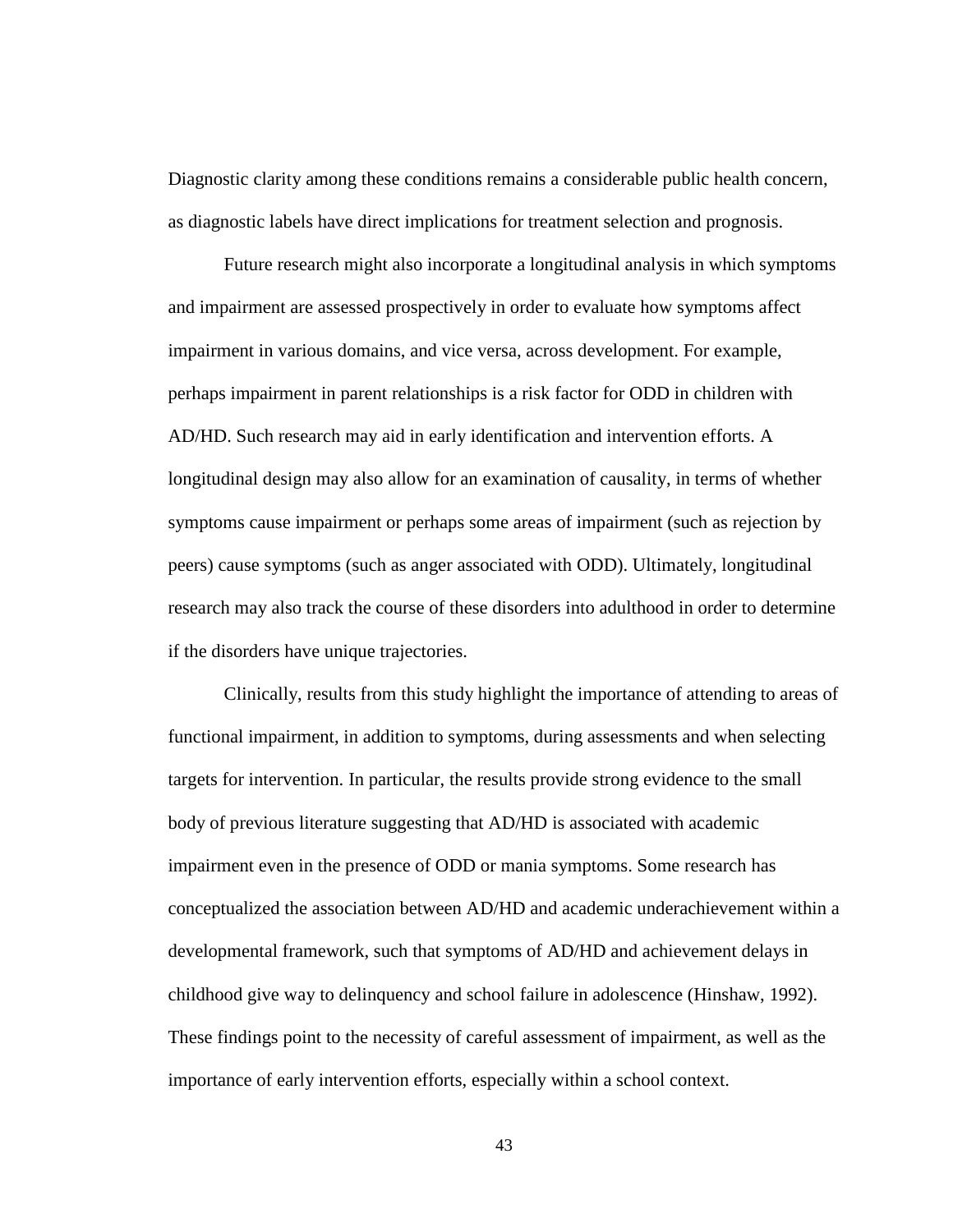Although general family impairment seems to be most highly associated with AD/HD symptoms, impairment in parent, sibling, and peer relationships seems to be more highly associated with ODD-type symptoms, particularly anger. Given that ODD symptoms commonly occur in the presence of another disorder (American Psychiatric Association, 2000), this study provides additional evidence that ODD may be uniquely associated with interpersonal impairment, above and beyond other areas of impairment that might already exist as a function of a co-occurring disorder like AD/HD. This is consistent with a small body of prior research suggesting that ODD, in combination with AD/HD and bipolar disorder, is more impairing in terms of interpersonal relationships than either disorder alone (Barkley, Anastopoulos, Guevremont & Fletcher, 1992; Goldstein et al., 2009). Moreover, differential results from this study between noncompliant ODD symptoms and anger ODD symptoms suggest that there may be some utility for examining these symptoms separately during assessments for clinical or research purposes. If anger, rather than noncompliance, associated with ODD is truly driving impairment in interpersonal relationships, future research may more closely compare the anger associated with ODD to the higher-level anger that some have attributed uniquely to mania (Mick, Spencer, Wozniak, & Biederman, 2005). This may provide an important step in clarifying the distinction between these two conditions. Overall, these results point toward the need for careful assessment of relationship impairment for these youth, as well as interpersonal-focused interventions. This may be particularly helpful for young children who display emerging ODD symptoms, in order to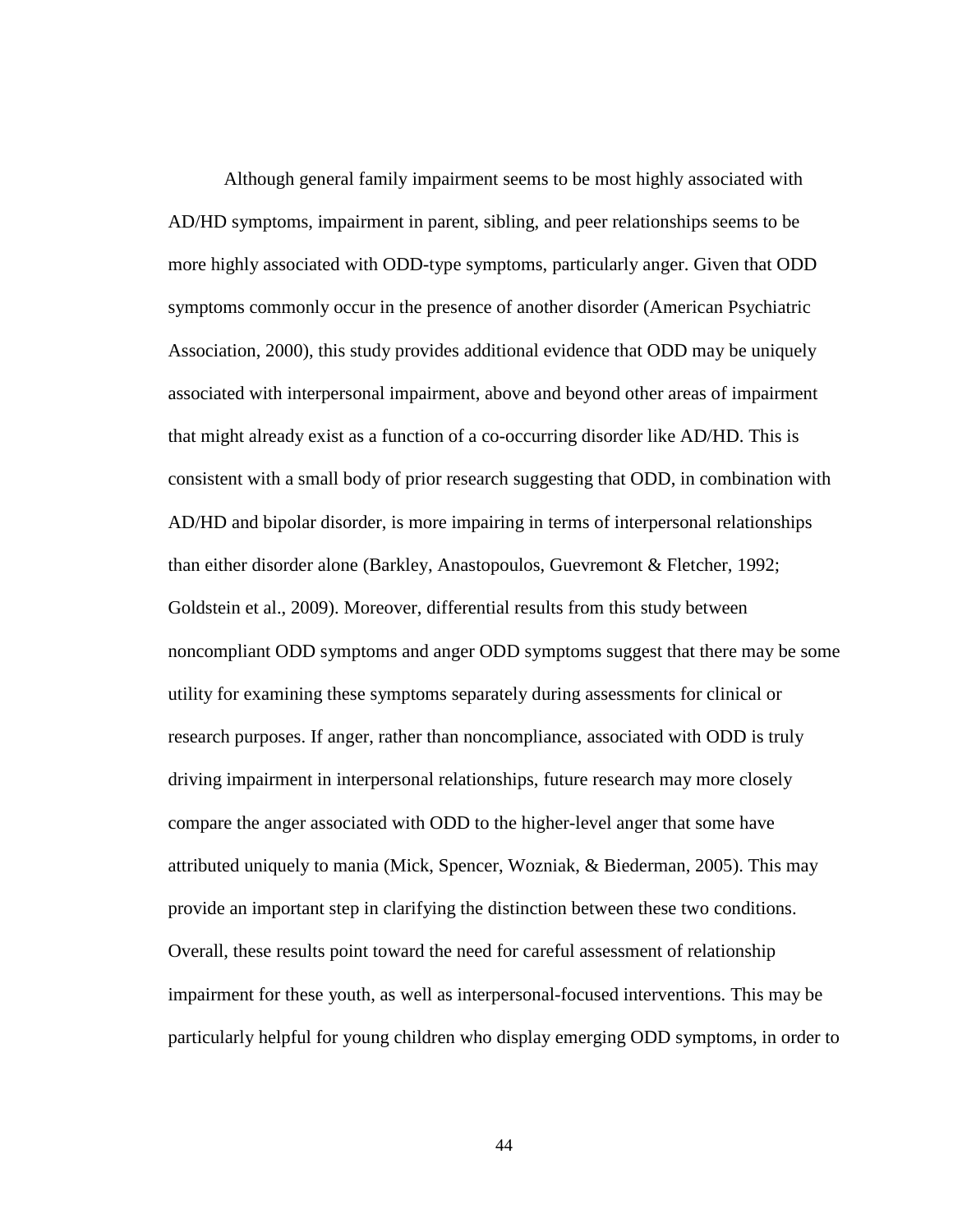potentially improve the trajectory for a child's parent, sibling, friendship, and romantic relationships in the future.

In discussing possible implications of their work, several researchers have noted the importance of learning how to potentially decrease the impact that early symptoms may have on later functioning (Goldstein et al., 2009; Henin, 2007). Indeed, a closer examination of areas of functional impairment associated with these diagnoses may be clinically useful in terms of helping to distinguish among these disorders, but may also inform potential targets of early intervention for youth and their families struggling with these conditions.

## **Limitations**

Although consistent with the study's hypotheses, obtained findings must be tempered by a consideration of limitations in the design. First, most of the participants were recruited from sites that predominantly draw families of youth with AD/HD, including the AD/HD Clinic at UNCG and the AD/HD Parent Support Group. As a result, the sample was somewhat skewed in the direction of AD/HD; a sizable percentage of the sample had an AD/HD diagnosis (38.5%), but a much smaller percentage had been diagnosed with ODD (9.6%), and none were diagnosed with bipolar disorder. Symptoms of mania, in particular, were endorsed less frequently than symptoms of AD/HD or ODD. Although none of the parents reported that their child had a bipolar diagnosis, the range of scores on the Manic Episode subscale of the CBRS suggests the presence of mania symptoms in this sample. Despite the skewed distribution, strong and significant associations were consistently found between AD/HD and overall, academic, and family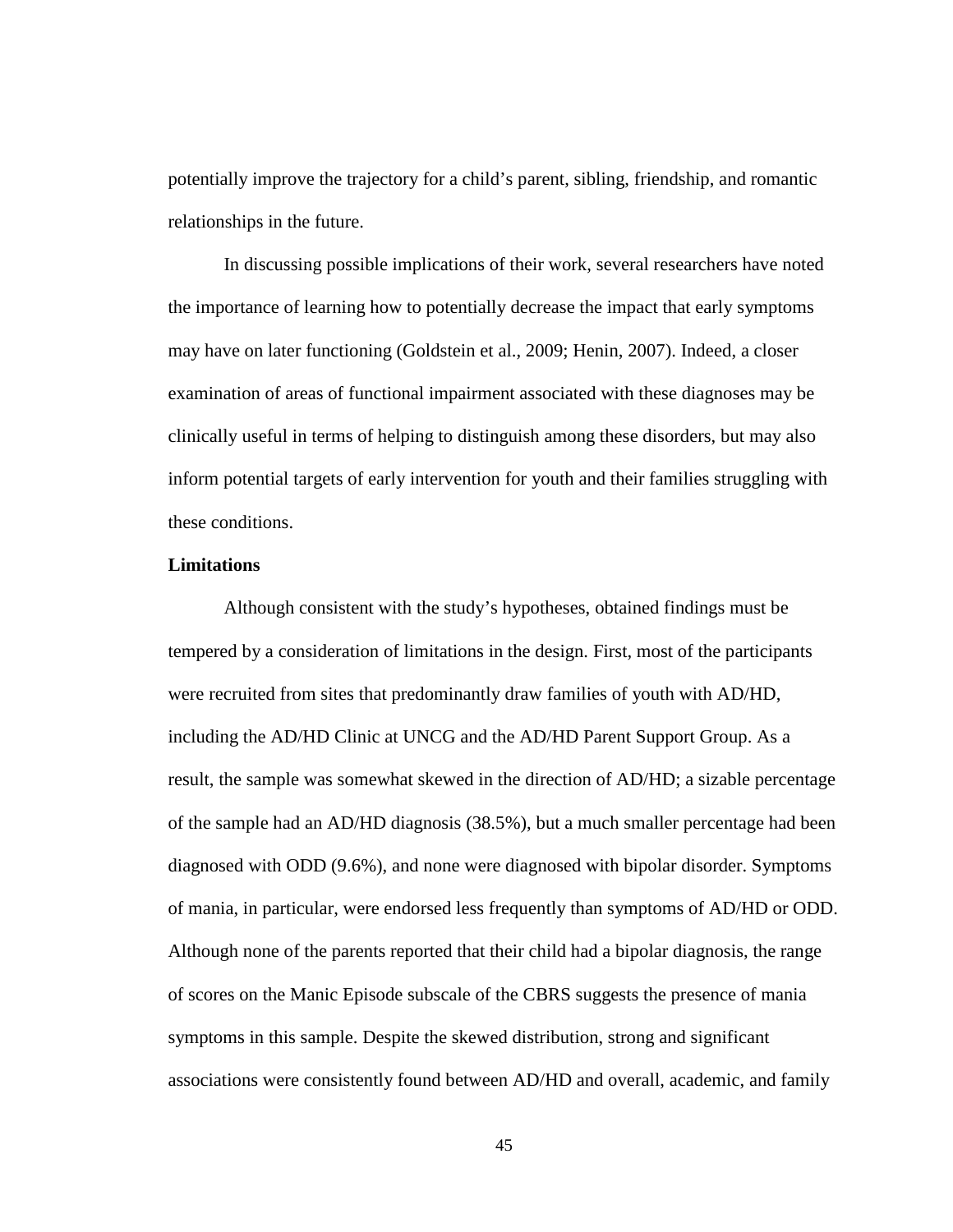impairment, and ODD anger emerged as a significant predictor of interpersonal impairment, including relationships with parents, siblings, and peers. Mania, as measured by the CBRS in post-hoc analyses, also emerged as a significant predictor of parent and friendship impairment.

 Another possible explanation for these findings is that they are an artifact of the high degree of correlation among the predictors. Extreme multicollinearity can lead to unstable beta coefficients, which makes interpretation of the influence of individual predictors unreliable. To assess this possibility, variance inflation factor (VIF) values were conducted by regressing each predictor on all other predictors within each of the a priori, post-hoc 1, and post-hoc 2 analyses. VIF values indicate that the results of each of the multiple regression analyses were not necessarily a function of multicollinearity, as all values were substantially less than 10, the "rule of thumb" value for diagnosing extreme multicollinearity. However, this does not preclude the possibility that the results were an artifact of methodological issues.

 Another potential limitation is that parent report alone was used for this study. Parent report has been demonstrated to have higher diagnostic accuracy than child and adolescent self-reports in both AD/HD and bipolar samples, and youth self-report have been shown to add little information beyond parent reports (Smith, Pelham, Gnagy, Molina & Evans, 2000; Youngstrom et al., 2004). However, utilizing parent report only precludes examination of the adolescent's perspective on their impairment in school and in their relationships with family and friends, which may be different from the parent's perspective. Moreover, how an adolescent perceives his impairment in these domains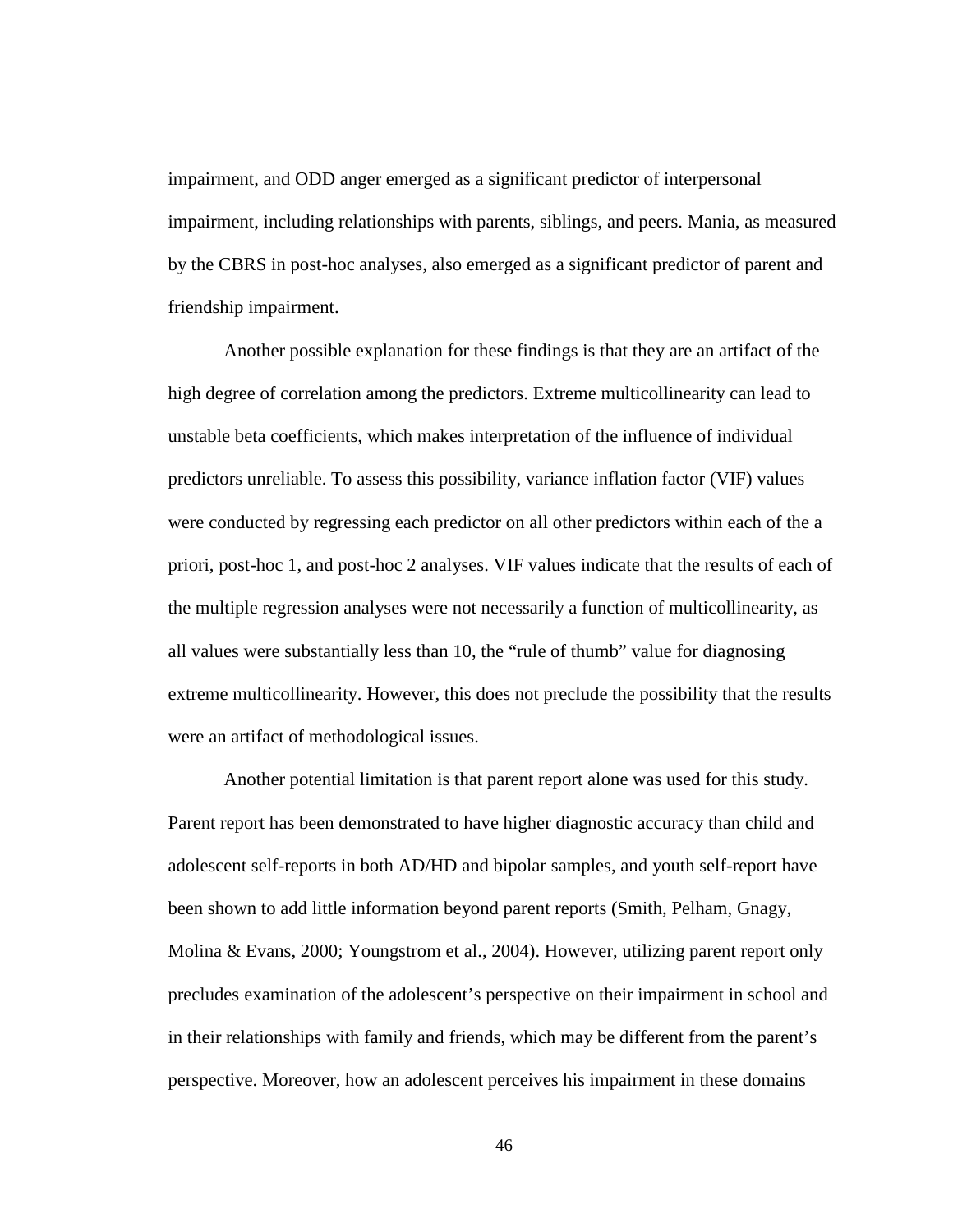may influence his receptiveness to interventions to improve these deficits. In addition, assessment of impairment in this study may have benefited from inclusion of more objective measures, such as report cards or other school records as a measure of academic impairment, or records of physical altercations with peers as a measure of peer functioning.

Additionally, a limitation of this study is its correlational design, which limits the ability to make inferences about causation. Presumably, symptoms of AD/HD, ODD, and mania cause impairment in various domains; however, it may also be the case, as it is with harsh parenting and ODD (Patterson, Reid, & Dishion, 1992), that maladaptive interpersonal relationships or deficits in functioning in other areas may eventually lead to disruptive behavior. Thus, it is unclear in this sample whether externalizing symptoms of AD/HD, ODD and mania began prior to the onset of functional impairment or vice versa.

 Finally, although efforts were made to recruit an ethnically and socioeconomically diverse sample, the sample was predominantly Caucasian and welleducated (with 82.69% of parents having an undergraduate degree or higher). Thus, further research must be done in order to determine if the results of this study would generalize to non-white, less economically advantaged youth. Also, the majority of adolescents in this sample live in a two-parent home; therefore, these findings, particularly on family impairment, may not be representative of all family types.

## **Conclusion**

 Bearing these limitations in mind, the results of this study lend support for the hypotheses that the three symptom groups would be differentially associated with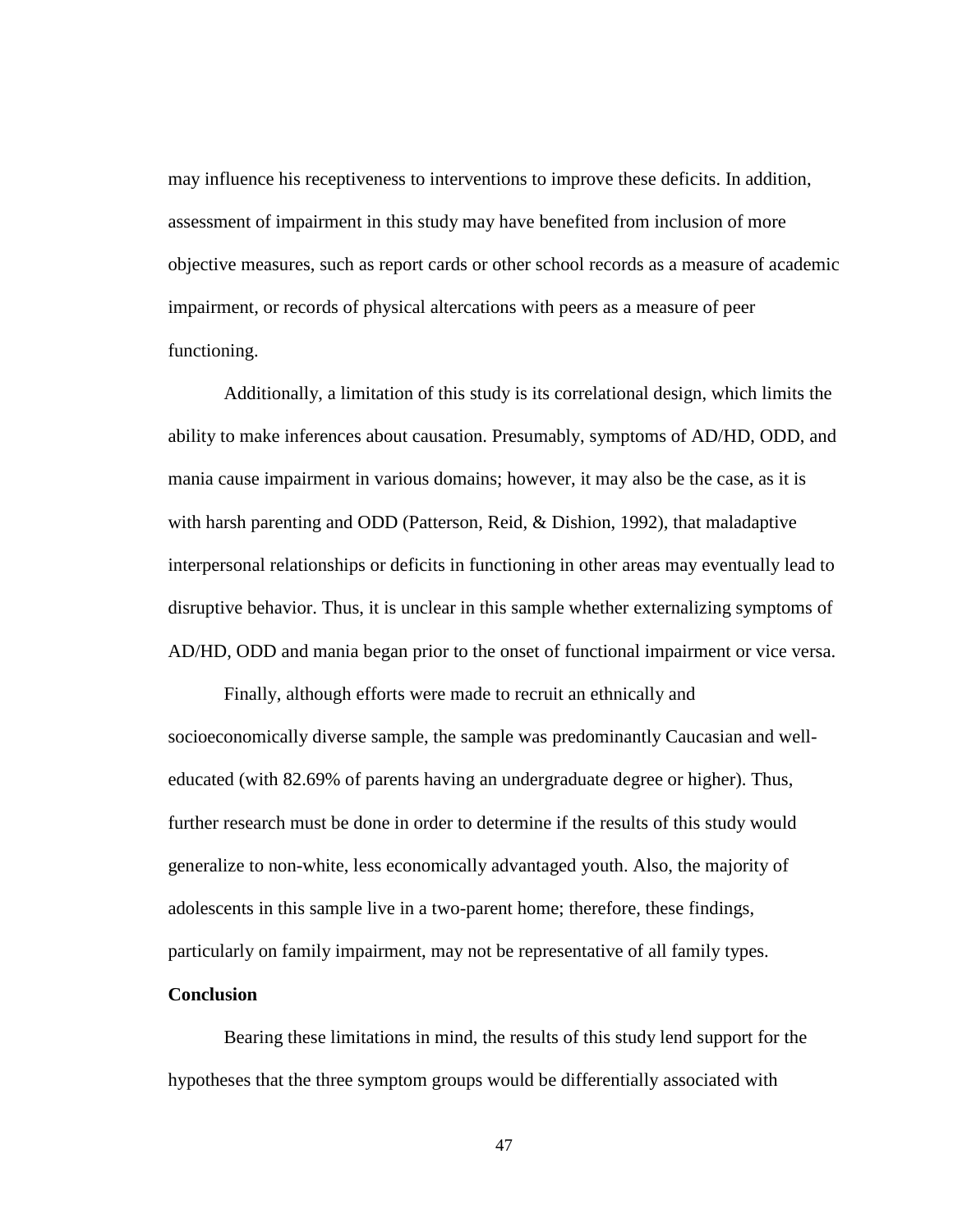domains of impairment. Much of the prior work examining impairment in these conditions has included clinic-referred, acutely ill children and adolescents. Because the current study included a predominantly subsyndromal sample, these findings suggest that associations between symptoms of AD/HD, ODD, and mania, and impairment in school, family, peer, or overall functioning may still be found in relatively healthy adolescents with subclinical presentations of these symptoms. Pending replication, these findings may provide the field with evidence of differential domains of impairment for youth with AD/HD, ODD, and bipolar disorder, which may in turn offer helpful information for distinguishing these diagnoses. Ultimately, assessing areas of functional impairment may be a key feature for accurately diagnosing youth with these conditions.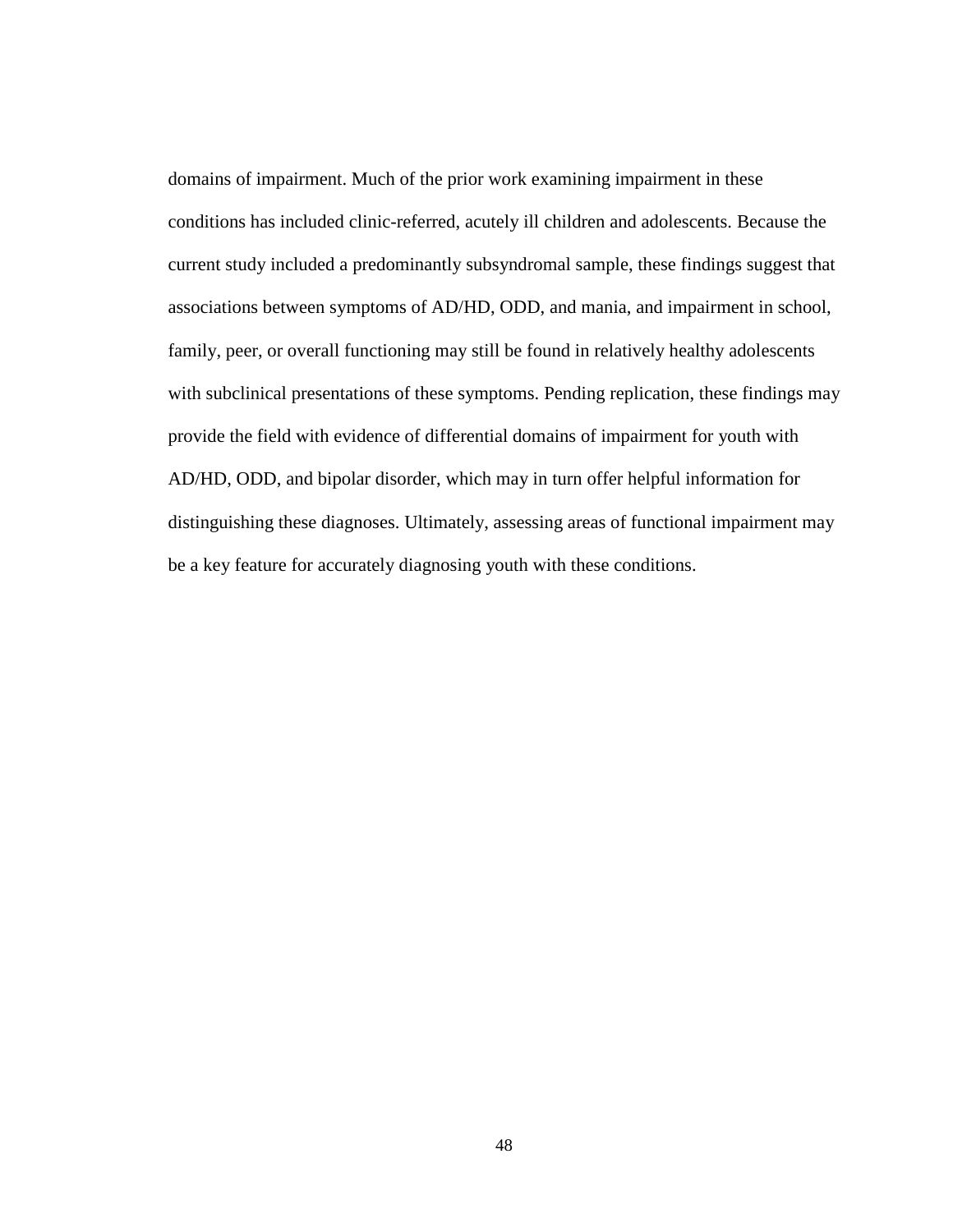#### **REFERENCES**

- Akiskal, H.S. (1995). Developmental pathways to bipolarity: Are juvenile-onset depressions pre-bipolar? *Journal of the American Academy of Child and Adolescent Psychiatry, 34,* 754-763.
- American Psychiatric Association. (2000). *Diagnostic and Statistical Manual of Mental Disorders* (4<sup>th</sup>text revision ed.). Washington, DC: Author.
- Anastopoulos, A.D. (1999). *The ODD Rating Scale*. Unpublished rating scale.
- Angold, A., Costello, E.J., & Erkanli, A. (1999). Comorbidity. *Journal of Child Psychology and Psychiatry, 40,* 57-87.
- Bagwell, C.L., Molina, B., Pelham, W.E., & Hoza, B. (2001). Attention-deficit hyperactivity disorder and problems in peer relations: Predictions from childhood to adolescence. *Journal of the American Academy of Child and Adolescent Psychiatry, 40,* 1285-1292.
- Barkley, R.A. (1997). Behavioral inhibition, sustained attention, and executive functions: Constructing a unifying theory of ADHD. *Psychological Bulletin, 121*(1), 65-94.
- Barkley, R.A. (2006). *Attention-deficit hyperactivity disorder, 3rd ed.: A handbook for diagnosis and treatment.* New York, NY, US: Guilford Press.
- Barkley, R.A., Anastopoulos, A.D., Guevremont, D.C., & Fletcher, K.E. (1992). Adolescents with Attention Deficit Hyperactivity Disorder: Mother-adolescent interactions, family beliefs and conflicts, and maternal psychopathology. *Journal of Abnormal Child Psychology, 20*, 263-288.
- Barkley, R.A., Fischer, M., Edelbrock, C.S., & Smallish, L. (1990). The adolescent outcome of hyperactive children diagnosed by research criteria: I. An 8-year prospective follow-up study. *Journal of the American Academy of child and Adolescent Psychiatry, 29,* 546-557.
- Barkley, R.A., Fischer, M., Edelbrock, C.S., & Smallish, L. (1991). The adolescent outcome of hyperactive children diagnosed by research criteria: III. Mother-child interactions, family conflicts, and maternal psychopathology. *Journal of Child Psychology and Psychiatry,32,* 233-256.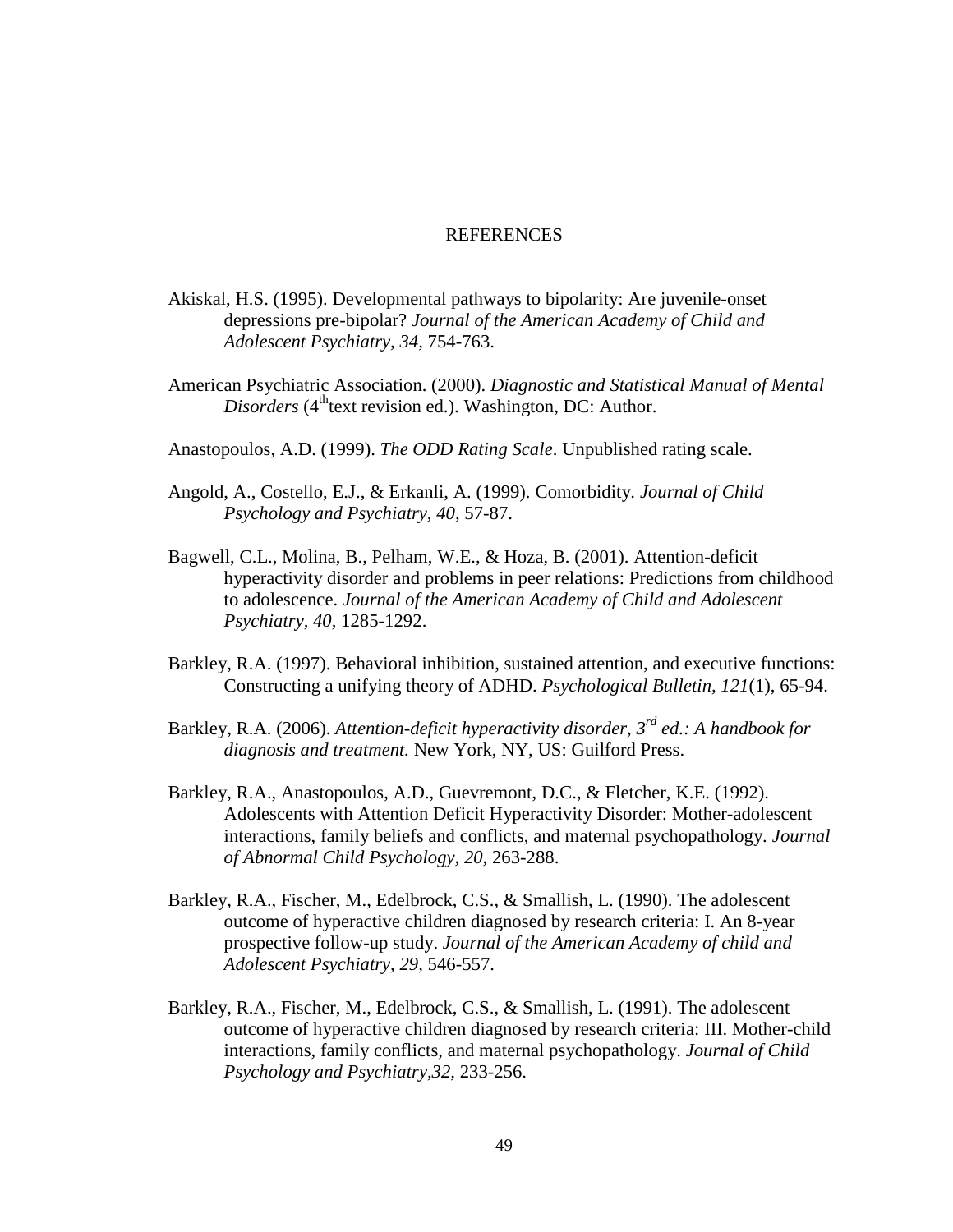- Biederman, J., Faraone, S.V., Hatch, M., & Mennin, D. (1997). Conduct disorder with and without mania in a referred sample of ADHD children. *Journal of Affective Disorders, 44,* 177-188.
- Biederman, J., Faraone, S., Mick, E., Wozniak, J. ,Chen, L., Ouellette, C., Marrs, A., Moore, P., Garcia, J., Mennin, D., & Lelon, E. (1996). Attention-deficit hyperactivity disorder and juvenile mania: An overlooked comorbidity? *Journal of the American Academy of Child and Adolescent Psychiatry, 35,* 997-1008.
- Biederman, J., Faraone, S., Wozniak, J., Mick, E., Kwon, A., Cayton, G., & Clark, S. (2005). Clinical correlates of bipolar disorder in a large, referred sample of children and adolescents. *Journal of Psychiatric Research, 39,* 611-622.
- Birmaher, B., Kennah, A., Brent, D., Ehmann, M., Bridge, J., & Axelson, D. (2002). Is bipolar disorder specifically associated with panic disorder in youths? *Journal of Clinical Psychiatry, 63,* 414-419.
- Breslau, J., Aguilar-Gaxiola, S., Kendler, K.S., Su, M. Williams, D., & Kessler, R.C. (2006). Specifying race-ethnic differences in risk for psychiatric disorder in a USA national sample. *Psychological Medicine, 36,* 57-68.
- Burke, J.D., Loeber, R., & Birmaher, B. (2002). Oppositional defiant disorder and conduct disorder: A review of the past 10 years, part II. *Journal of the American Academy of Child and Adolescent Psychiatry, 41,* 1275-1293.
- Carlson, G.A. (1984). Classification issues of bipolar disorders in childhood. *Psychiatric Development, 2,* 273-285.
- Carlson, G.A. (2005). Early Onset Bipolar Disorder: Clinical and Research Considerations. *Journal of Clinical Child and Adolescent Psychiatry, 34,* 335- 345.
- Chengappa, K.N., Kupfer, D.J., Frank, E., Houck, P.R., Grochocinski, V.J., Cluss, P.A., & Stapf, D.A. (2003). Relationship of birth cohort and early age at onset of illness in a bipolar disorder case registry. *American Journal of Psychiatry, 160,* 1636- 1642.
- Christophersen, E.R. & Mortweet, S.L. (2001). *Treatments that Work with Children: Empirically Supported Strategies for Managing Childhood Problems.*  Washington, D.C.: American Psychological Association.
- Conners, C.K. (2008). *Conners Comprehensive Behavior Rating Scales (Conners CBRS)*. North Tonawanda, NY: Multi-Health Systems Inc.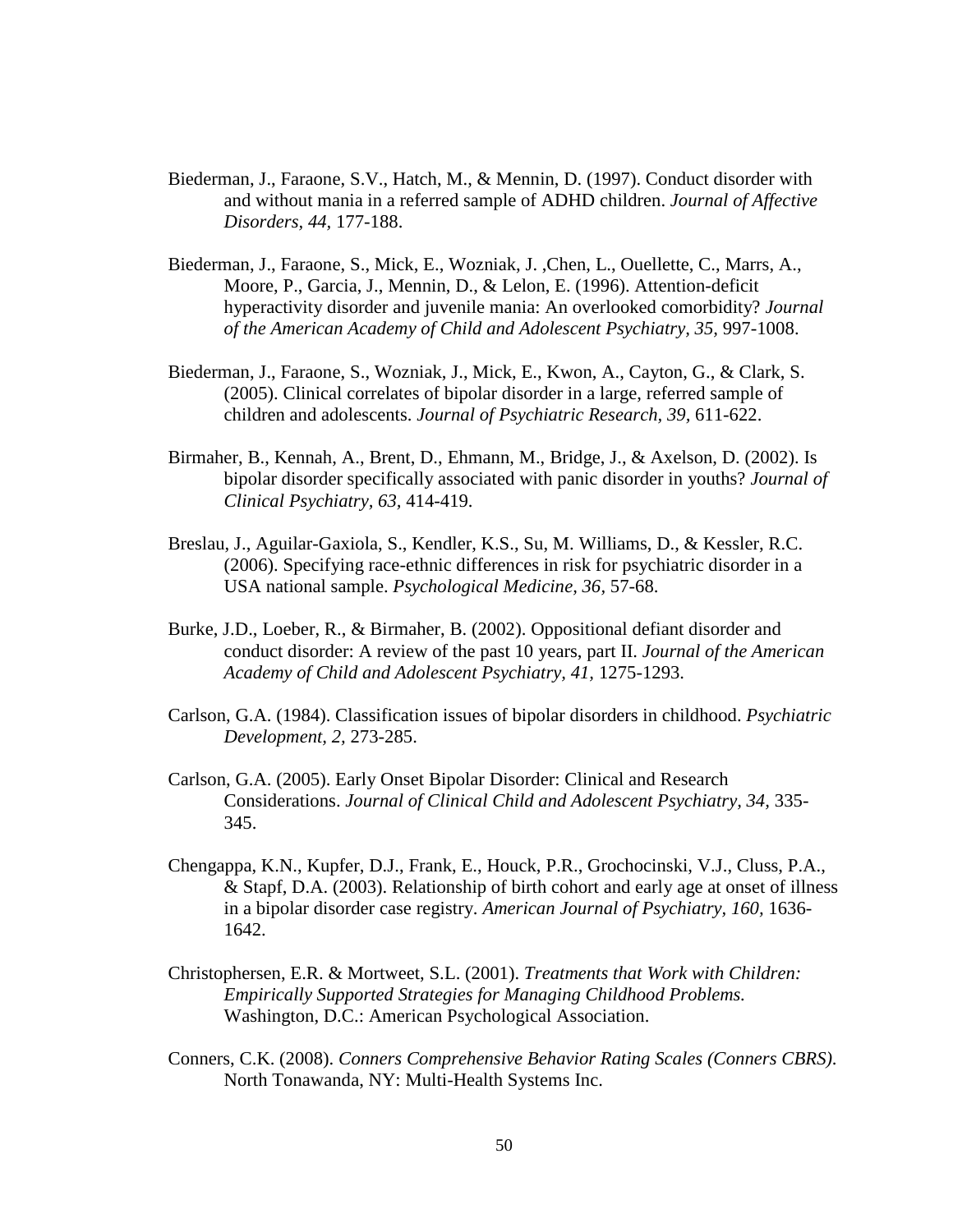- Cuffe, S.P., Moore, C.G., & McKeown, R.E. (2005). Prevalence and correlates of ADHD symptoms in the National Health Interview Survey. *Journal of Attention Disorders, 9,* 392-401.
- Danforth, J.S., Barkley, R.A., & Stokes, T.F. (1991). Observations of parent-child interactions with hyperactive children: Research and clinical implications. *Clinical Psychology review, 11,* 703-727.
- DuPaul, G.J., Power, T.J., Anastopoulos, A.D., & Reid, R. (1998). *AD/HD Rating Scale-IV: Checklists, norms, and clinical interpretation.* New York: Guilford Press.
- Evans, S.W. & Youngstrom, E. (2006). Evidence-based assessment of attentiondeficit/hyperactivity disorder: Measuring outcomes. *Journal of the American Academy of Child and Adolescent Psychiatry, 45,* 1132-1137.
- Fabiano, G.A. & Pelham, W.E. (2002). Measuring impairment in children with attentiondeficit hyperactivity disorder. *The ADHD Report, 10,* 6-10.
- Fabiano, G.A., Pelham, W.E., Waschbusch, D.A., Gnagy, E.M., Lahey, B.B., Chronis, A.M., Onyango, A.N., Kipp, H., Lopez-Williams, A., & Burrows-McLean, L. (2006). A practical measure of impairment: Psychometric properties of the impairment rating scale in samples of children with attention deficit hyperactivity disorder and two school-based samples. *Journal of Clinical Child and Adolescent Psychology, 35*, 369-385.
- Faraone, S.V., Biederman, J., Wozniak, J., Mundy, E., Mennin, D., &O'Donnell, D. (1997). Is co-morbidity with ADHD a marker for juvenile-onset mania? *Journal of the American Academy of Child and Adolescent Psychiatry, 36,* 1046-1055.
- Fergus, E.L., Miller, R.B., Luckenbaugh, D.A., Leverich, G.S., Findling, R.L., Speer, A.M. & Post, R.M. (2003). Is there progression from irritability/dyscontrol to major depressive and manic syndromes? A retrospective community survey of parents of bipolar children. *Journal of Affective Disorders, 77*, 71-78.
- Findling, R.L., Gracious, B.L., McNamara, N.K., Youngstrom, E.A., Demeter, C.A., Branicky, L.A., & Calabrese, J.R. (2001). Rapid, continuous cycling and psychiatric comorbidity in pediatric bipolar I disorder. *Bipolar Disorders, 3,* 202- 210.
- Geller, B., Bolhofner, K., Craney, J.L., Williams, M., DelBello, M.P., & Gundersen, K. (2000). Psychosocial functioning in a prepubertal and early adolescent bipolar disorder phenotype. *Journal of the American Academy of Child and Adolescent Psychiatry, 39,* 1543-1548.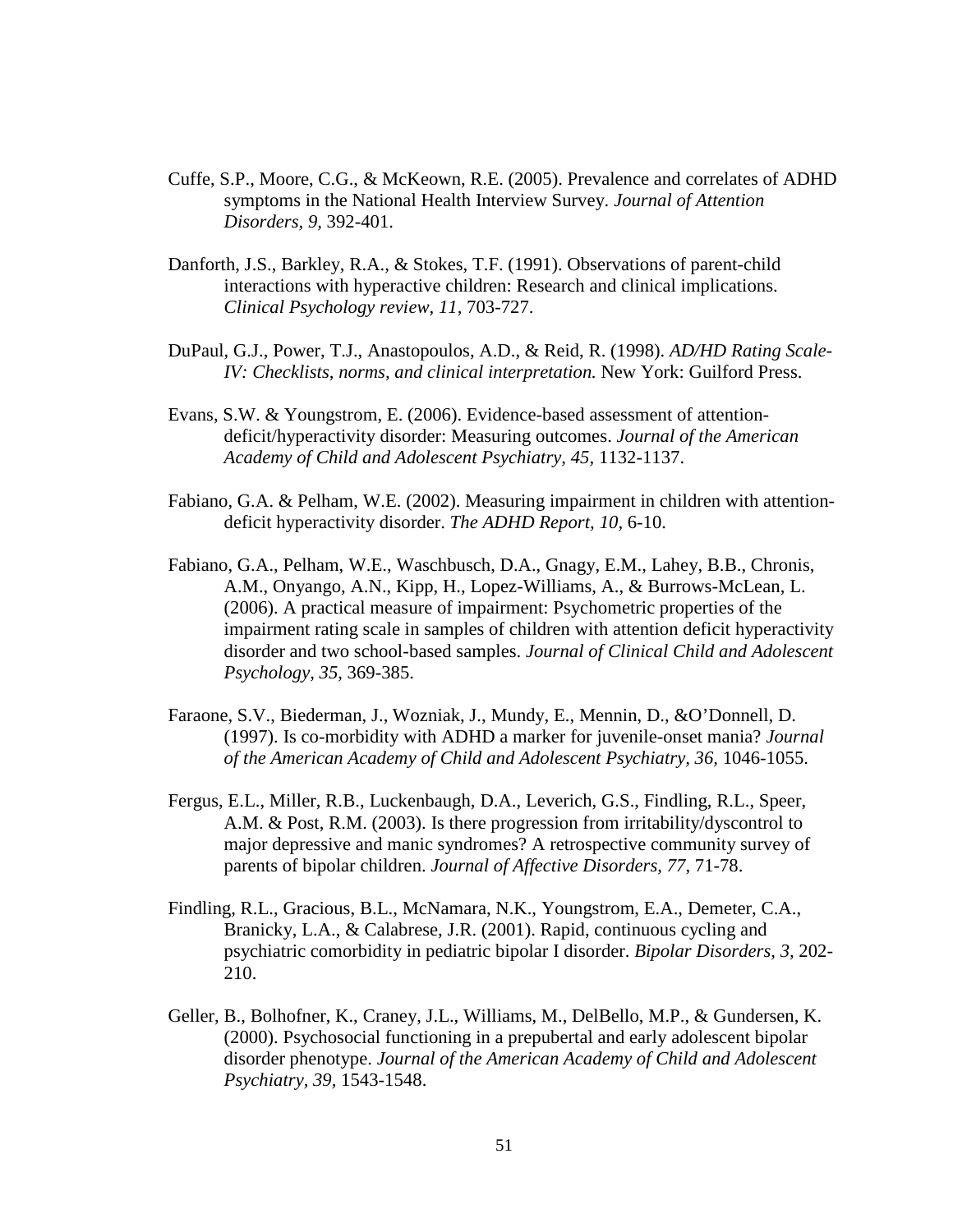- Geller, B., Cooper, T.B., Sun, K., Zimerman, B., Frazier, J., & Williams, M. (1998). Double-blind and placebo-controlled study of lithium for adolescent bipolar disorders with secondary substance dependency. *Journal of the American Academy of Child and Adolescent Psychiatry, 37,* 171-178.
- Geller, B., Craney, J.L., Bolhofner, K., DelBello, M.P., Williams, M., & Zimerman, B. (2001). One-year recovery and relapse rates of children with a prepubertal and early adolescent bipolar disorder phenotype. *American Journal of Psychiatry, 158,* 303-305.
- Geller, B., Craney, J.L., Bolhofner, K., Nickelsburg, M.J., Williams, M., & Zimerman, B. (2002). Two-year prospective follow-up of children with a prepubertal and early adolescent bipolar disorder phenotype. *American Journal of Psychiatry, 159*, 927- 933.
- Geller, B., Sun, K., Zimerman, B., Luby, J., Frazier, J., & Williams, M. (1995). Complex and rapid-cycling in bipolar children and adolescents: a preliminary study. *Journal of Affective Disorders, 34,* 259-268.
- Geller, B., Zimerman, B., Williams, M., Bolhofner, K., Craney, J.L., DelBello, M.P., & Soutullo, C.A. (2000). Six-month stability and outcome of a prepubertal and early adolescent bipolar disorder phenotype. *Journal of Child and Adolescent Psychopharmacology, 10(3)*, 165-173.
- Geller, B., Zimerman, B., Williams, M., DelBello, M.P., Bolhofner, K., Craney, J.L., Frazier, J., Beringer, L., & Nickelsburg, M.J. (2002). Phenomenology of prepubertal and early adolescent bipolar disorder: Examples of elated mood, grandiose behaviors, decreased need for sleep, racing thoughts and hypersexuality. *Journal of Child and Adolescent Psychopharmacology, 12(1)*, 11- 25.
- Goldstein, T.R., Birmaher, B., Axelson, D., Goldstein, B.I., Gill, M.K., Esposito-Smythers, C., Ryan, N.D., Strober, M.A., Hunt, J., & Keller, M. (2009). Psychosocial functioning among bipolar youth. *Journal of Affective Disorders, 114*, 174-183.
- Goldstein, T., Mullen, K., Miklowitz, D. (2006). Social skills knowledge and performance among adolescents with bipolar disorder. *Bipolar Disorders, 8,* 350- 361.
- Greene, R.W., Biederman, J., Faraone, S.V., Monuteaux, M., Mick, E., DuPre, E.P., Fine, C.S., & Goring, J.C. (2002). Social impairment in girls with ADHD: Patterns, gender considerations, and correlates. *Journal of the American Academy of Child and Adolescent Psychiatry, 40,* 704-710.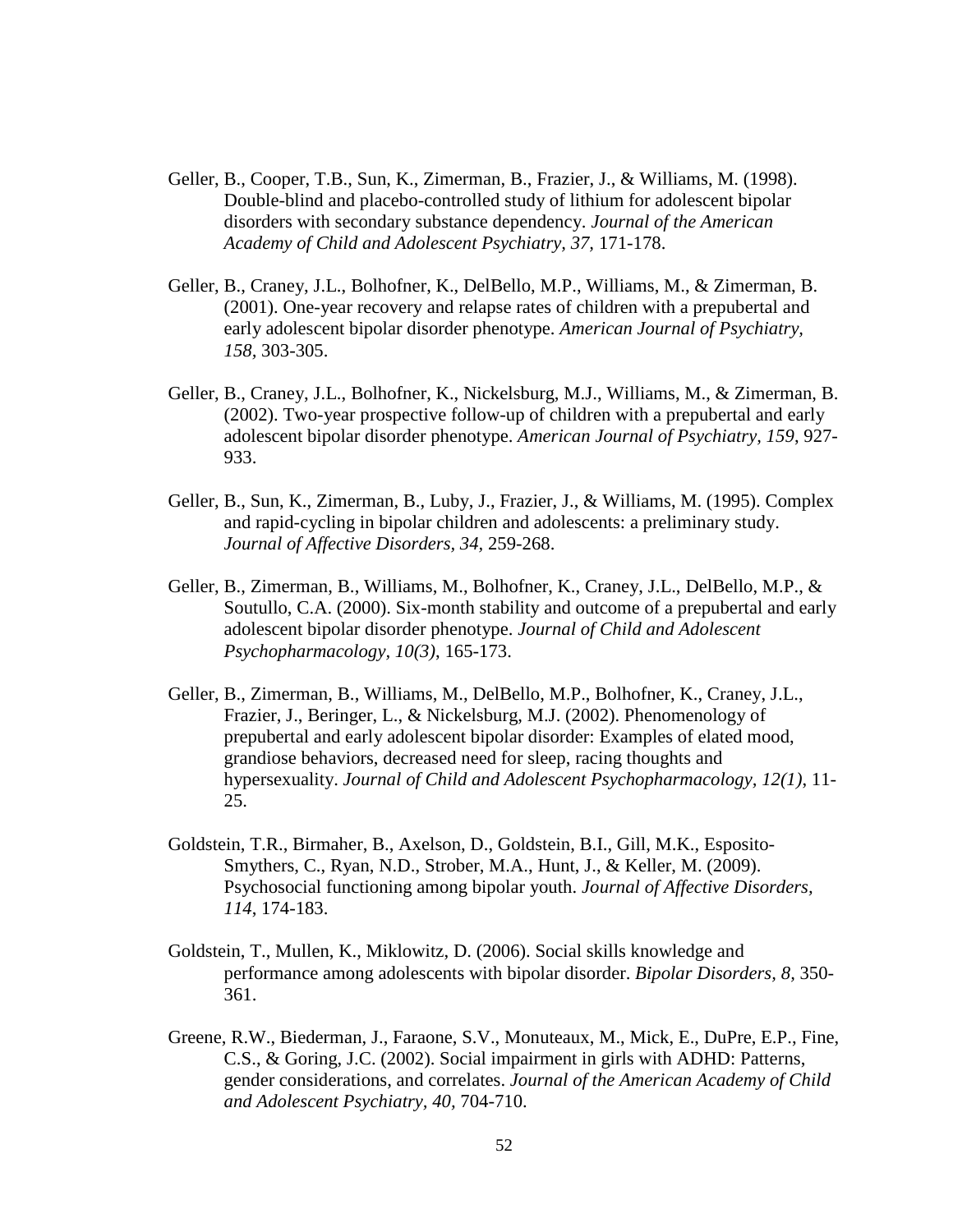- Greene, R.W., Biederman, J., Zerwas, S., Monuteaux, M.C., Goring, J.C., & Faraone, S.V. (2002). Psychiatric comorbidity, family dysfunction, and social impairment in referred youth with oppositional defiant disorder. *American Journal of Psychiatry, 159,* 1214-1224.
- Haranda, Y., Yamazaki, T., & Saitoh, K. (2002). Psychosocial problems in attentiondeficity hyperactivity disorder with oppositional defiant disorder. *Psychiatry Clinical Neuroscience, 56,* 365-369.
- Harrington, R. & Myatt, T. (2003). Is preadolescent mania the same condition as adult mania? A British perspective. *Biological Psychiatry, 53,* 961-969.
- Hazell, P. (2010). Review of attention-deficit/hyperactivity disorder comorbid with oppositional defiant disorder. *Australasian Psychiatry, 18*, 556-559.
- Henin, A., Mick, E., Biederman, J., Fried, R., Wozniak, J., Faraone, S.V., Harrington, K., Davis, S., & Doyle, A.E. (2007). Can bipolar disorder-specific neuropsychological impairments in children be identified? *Journal of Consulting and Clinical Psychology, 75,* 210-220.
- Henry, D.B., Pavuluri, M.N., Youngstrom, E., & Birmaher, B. (2008). Accuracy of brief and full forms of the Child Mania Rating Scale. *Journal of Clinical Psychology, 64,* 368-381.
- Hinshaw, S.P. (1992). Academic underachievement, attention deficits, and aggression: comorbidity and implications for intervention. *Journal of Consulting and Clinical Psychology, 60*, 893-903.
- Jaideep, T., Reddy, Y.C.J., & Srinath, S. (2006). Comorbidity of attention deficit hyperactivity disorder in juvenile bipolar disorder. *Bipolar Disorders, 8,* 182-187.
- Jensen, P.S., Hinshaw, S.P., Kraemer, H.C., Lenora, N., Newcorn, J.H., Abikoff, H.B., March, J.S., Arnold, L.E., Cantwell, D.P., Connors, C.K., Elliott, G.R., Greenhill, L.L., Hechtman, L., Hoza, B., Pelham, W.E., Severe, J.B., Swanson, J.M., Wells, K.C., Wigal, T. & Vitiello, B. (2001). ADHD comorbidity findings from the MTA study: Comparing comorbid subgroups. *Journal of the American Academy of Child and Adolescent Psychiatry, 40,* 147-158.
- Johnston, C. & Mash, E.J. (2001). Families of children with attentiondeficit/hyperactivity disorder: Review and recommendations for future research. *Clinical Child and Family Psychology Review, 4,* 183-207.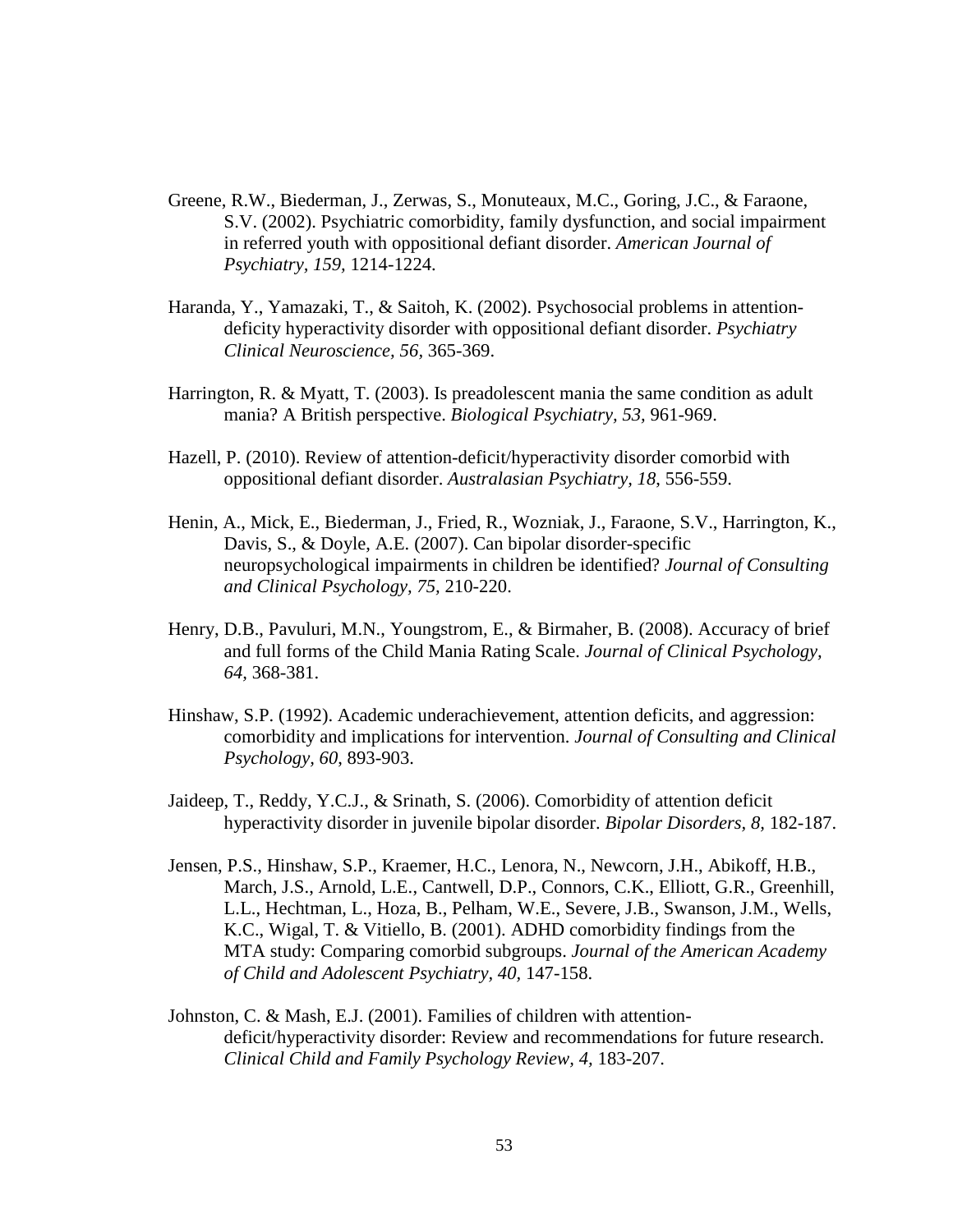- Keenan, K., Loeber, R., & Green, S. (1999). Conduct disorder girls: A review of the literature. *Clinical Child and Family Psychology review, 2,* 3-19.
- Kent, K.M., Pelham, W.E., Molina, B.S., Sibley, M.H., Waschbusch, D.A., Yu, J., Gnangy, E.M., Biswas, A., Babinski, D.E., & Karch, K.M. (2010). The academic experience of male high school students with ADHD. Journal of Abnormal Child Psychlogy,
- Kim, E.Y. & Miklowitz, D.J. (2002). Childhood mania, attention deficit hyperactivity disorder and conduct disorder: a critical review of diagnostic dilemmas. *Bipolar Disorders, 4,* 215-225.
- Klein, R.G., Pine, D.S., & Klein, D.F. (1998). Resolved: Mania is mistaken for ADHD in prepubertal children. *Journal of the American Academy of Child and Adolescent Psychiatry, 37,* 1098-1099.
- Klimkeit, E., Graham, C., Lee, P., Morling, M., Russo, D., & Tonge, B. (2006). Children should be seen and heard: Self-report of feelings and behaviors in primary-schoolage children with ADHD. *Journal of Attention Disorders, 10,* 181-191.
- Kowatch, R.A., Fristad, M.A., Findling, R.L., & Post, R.M. (Eds.). (2009). *Clinical Manual for Management of Bipolar Disorder in Children and Adolescents.* American Psychiatric Publishing: Washington, D.C.
- Lagace, D.C., Kutcher, S.P., & Robertson, H.A. (2003). Mathematics deficits in adolescents with bipolar I disorder. *American Journal of Psychiatry, 160,* 100- 104.
- Lewinsohn, P.M., Klein, D.N., & Seeley, J.R. (1995). Bipolar disorders in a community sample of older adolescents: Prevalence, phenomenology, comorbidity, and course. *Journal of the American Academy of Child and Adolescent Psychiatry, 34,*  454-463.
- Lewinsohn, P.M., Seeley, J.R., & Klein, D.N. (2003). Epidemiology and suicidal behavior. In B. Geller & M.P. DelBello (Eds.), *Bipolar Disorder in Childhood and Early Adolescence* (pp. 7-21). New York: Guilford.
- Lish, J.D., Dime-Meenan, S., Whybrow, P.C., Price, R.A., & Hirschfeld, R.M. (1994). The National Depressive and Manic-Depressive Association (DMDA) survey of bipolar members. *Journal of Affective Disorders, 31,* 281-294.
- Loeber, R. (1990). Development and risk factors of juvenile antisocial behavior and delinquency. *Clinical Psychology Review, 10,* 1-42.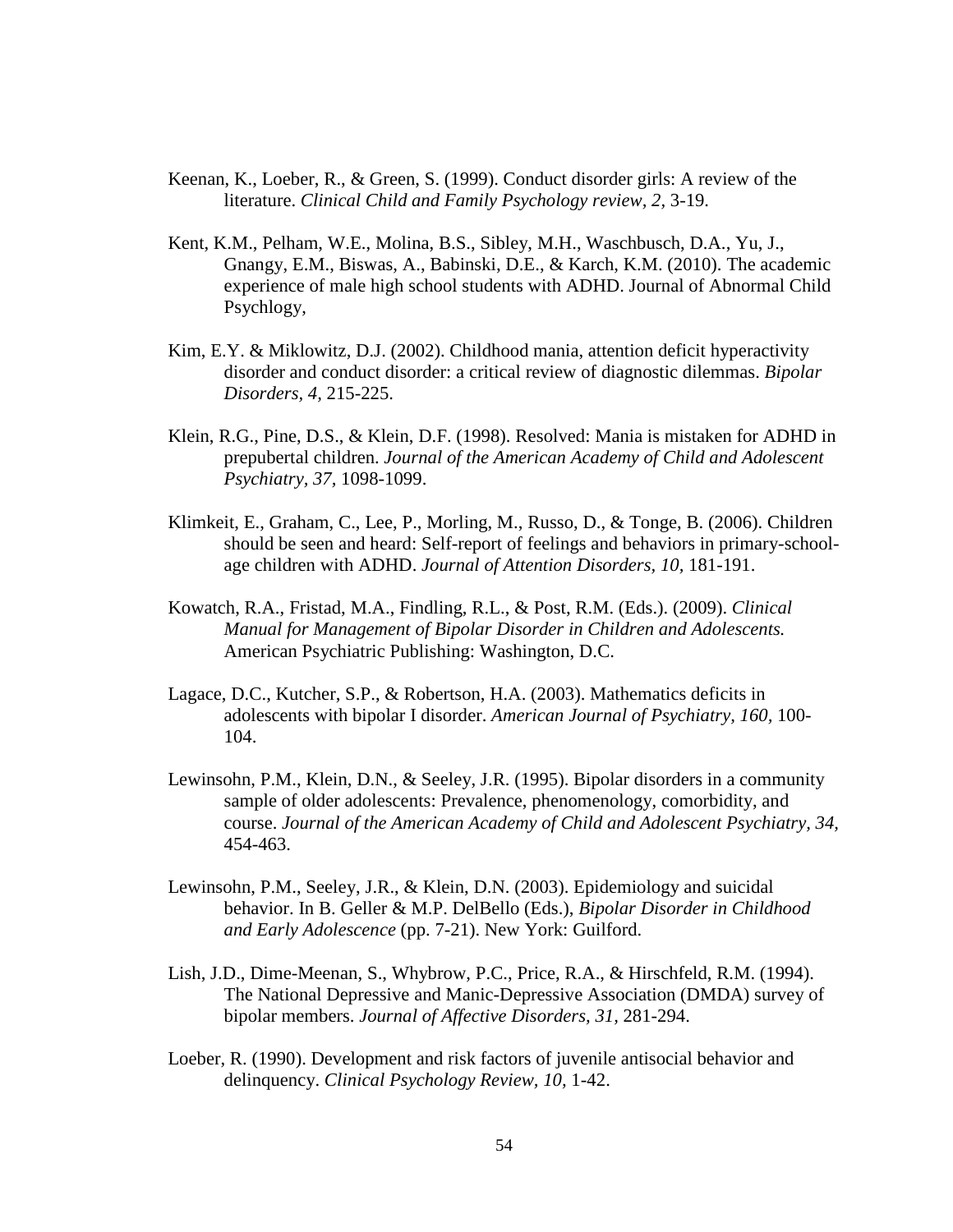- Loeber, R., Burke, J.D., Lahey, B.B., Winters, A., & Zera, M. (2000). Oppositional defiant and conduct disorder: A review of the past 10 years, part I. *Journal of the*  American Academy of Child and Adolescent Psychiatry, 39, 1468-1484.
- Loeber, R., Green, S.M., Lahey, B.B., Christ, M.A., & Frick, P.J. (1992). Developmental sequences in the age of onset of disruptive child behaviors. *Journal of Child and family Studies, 1,* 21-41.
- Loeber, R., Wung, P., Keenan, K., & Giroux, B. (1993). Developmental pathways in disruptive child behavior. *Development and Psychopathology, 5,* 103-133.
- Maughan, B., Pickles, A., Hagell, A., Rutter, M., & Yule, W. (1996). Reading problems and antisocial behaviour: Developmental trends in comorbidity. *Journal of Child Psychology and Psychiatry, 37,* 405-418.
- McClellan, J., McCurry, C., Snell, J., & DuBose, A. (1999). Early-onset psychotic disorders: Course and outcome over a 2-year period. *Journal of the American Academy of Child and Adolescent Psychiatry, 38,* 1380-1388.
- Mick, E., Spencer, T., Wozniak, J., & Biederman, J. (2005). Heterogeneity of irritability in attention-deficit/hyperactivity disorder subjects with and without mood disorders. *Biological Psychiatry, 58,* 576-582.
- Mikami, A.Y. & Pfiffner, L.J. (2008). Sibling relationships among children with ADHD. *Journal of Attention Disorders, 11,* 482-492.
- Miklowitz, D.J. & Johnson, S.L. (2008) Bipolar Disorder. In Craighead, Miklowitz, & Craighead (Eds.). *Psychopathology: History, Diagnosis, and Empirical Foundations*. (pp. 366-401). Hoboken, NJ: John Wiley & Sons, Inc.
- Milberger, S., Biederman, J., Faraone, S.V., Murphy, J., & Tsuang, M.T. (1995). Attention deficit hyperactivity disorder and comorbid disorders: Issues of overlapping symptoms. *American Journal of Psychiatry, 152,* 1793-1799.
- Patterson, G.R., Reid, J.B., & Dishion, T.J. (1992). Antisocial boys. Eugene, OR: Castalia.
- Pavuluri, M.N., Birmaher, B., & Naylor, M.W. (2005). Pediatric bipolar disorder: A review of the past 10 years. *Journal of the American Academy of Child and Adolescent Psychiatry, 44,* 846-871.
- Pavuluri, M.N., Henry, D.B., Devineni, B., Carbray, J.A., & Birmaher, B. (2006). Child Mania Rating Scale: Development, reliability, and validity. *Journal of the American Academy of Child and Adolescent Psychiatry, 45,* 550-560.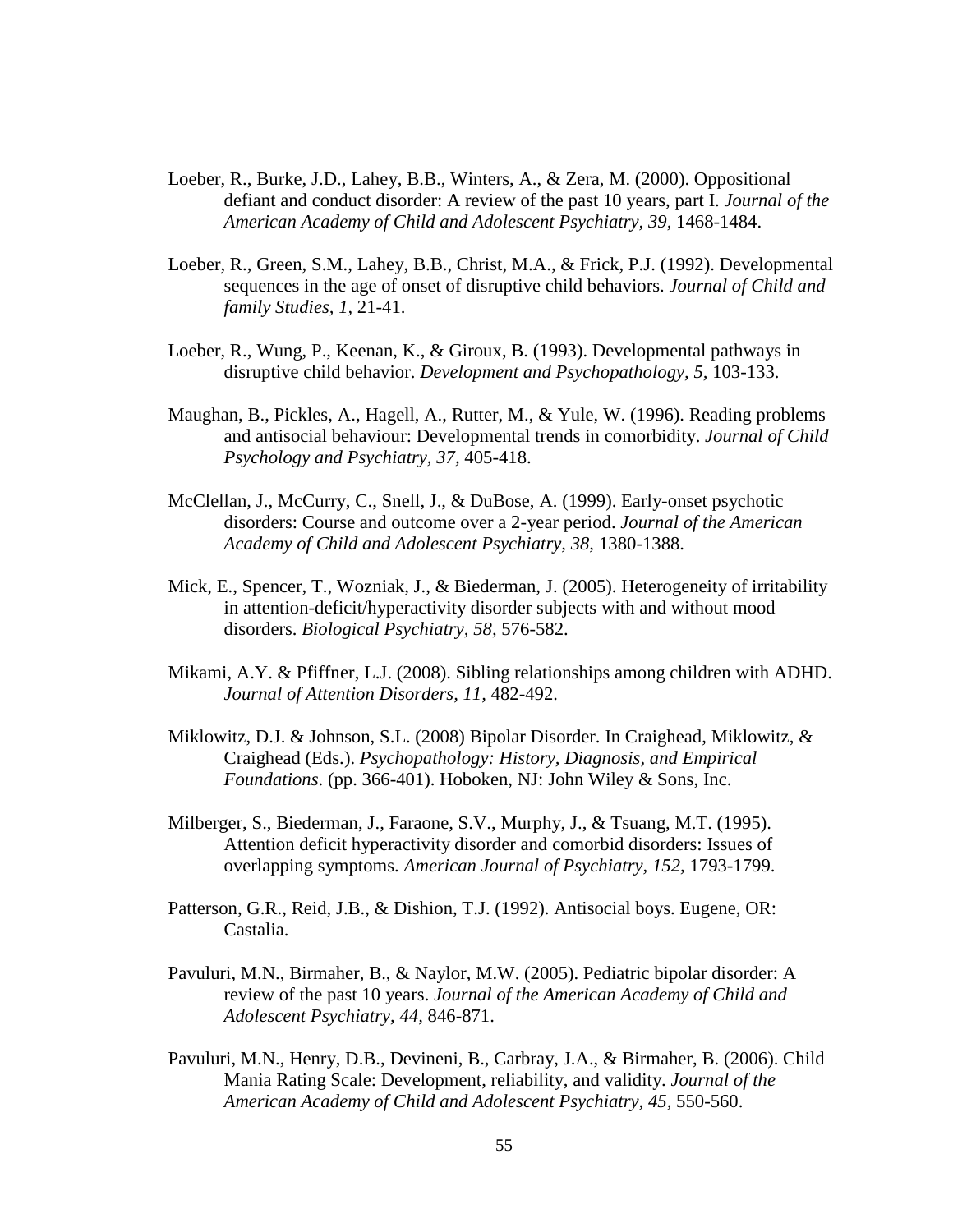- Pelham, W.E., Fabiano, G.A., & Massetti, G.M. (2005). Evidence-based assessment of attention-deficit/hyperactivity disorder in children and adolescents. *Journal of Clinical Child and Adolescent Psychology, 34*, 449-476.
- Perlis, R.H., Miyahara, S., Marangell, L.B., Wisniewski, S.R., Ostacher, M., DelBello, M.P., Bowden, C.L., Sachs, G.S., & Nierenberg, A.A: STEP-BP Investigators. (2004). Long-term implications of early onset in bipolar disorder: data from the first 1,000 participants in the Systematic Treatment Enhancement Program for Bipolar Disorder (STEP-BD). *Biological Psychiatry, 55,* 875-881.
- Robertson, H.A., Kutcher, S.P., & Lagace, D.C. (2003). No evidence of attentional deficits in stabilized bipolar youth relative to unipolar and control comparators. *Bipolar Disorders, 5,* 330-339.
- Szatmari, P., Offord, D.R., & Boyle, M.H. (1989). Ontario Child Health Study: Prevalence of attention deficit disorder with hyperactivity. *Journal of Child Psychology and Psychiatry, 30,* 219-230.
- Waschbusch, D., & King S., Northern Partners in Action for Children and Youth. (2006). Should sex specific norms be used to assess attention-deficit/hyperactivity disorder or oppositional defiant disorder? *Journal of Consulting and Clinical Psychology, 74,* 179-185.
- Webster-Stratton, C. & Reid, M.J. (2003). The Incredible Years Parents, Teachers, and Children Training Series: A multifaceted treatment approach for young children with conduct problems. In Kazdin & Weisz (Eds.), *Evidence-Based Psychotherapies for Children and Adolescents* (pp. 224-240). New York, NY: Guilford Press.
- West, S.A., McElroy, S.L., Strakowski, S.M., Keck, P.E., & McConville, B.J. (1995). Attention deficit hyperactivity disorder in adolescent mania. *American Journal of Psychiatry, 152,* 271-273.
- Wilens, T.E., Biederman, J., Brown, S., Tanguay, S., Monuteaux, M.C., Blake, C., & Spencer, T.J. (2002). Psychiatric comorbidity and functioning in clinically referred preschool children and school-age youths with ADHD. *Journal of the American Academy of Child and Adolescent Psychiatry, 41*, 262-268.
- Wozniak, J., Biederman, J., Kiely, K., & Ablon, S. (1995). Mania-like symptoms suggestive of childhood-onset bipolar disorder in clinically referred children. *Journal of the American Academy of Child and Adolescent Psychiatry, 34,* 867- 876.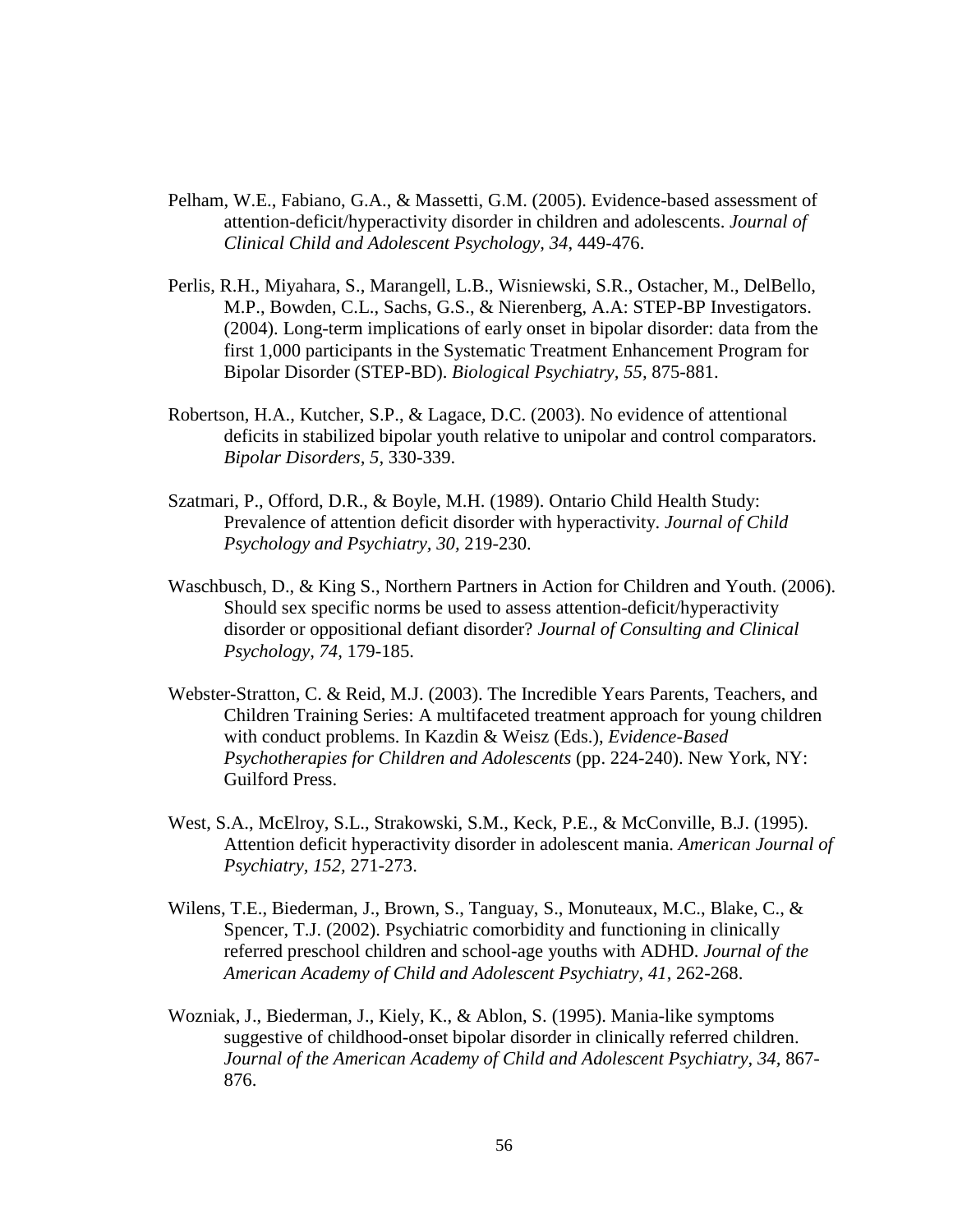- Wozniak, J., Biederman, J., Kwon, A., Mick, E., Faraone, S., Orlovsky, K., Schnare, L., Cargol, C., & van Grondelle, A. (2005) How cardinal are cardinal symptoms of pediatric bipolar disorder? An examination of clinical correlates. *Biological Psychiatry 58,* 583-588.
- Youngstrom, E., Findling, R., Calabrese, J., Gracious, B., Demeter, C., Bedoya, D., & Price, M. (2004). Comparing the diagnostic accuracy of six potential screening instruments for bipolar disorder in youths aged 5 to 17 years. *Journal of the American Academy of Child and Adolescent Psychiatry, 43,* 847-858.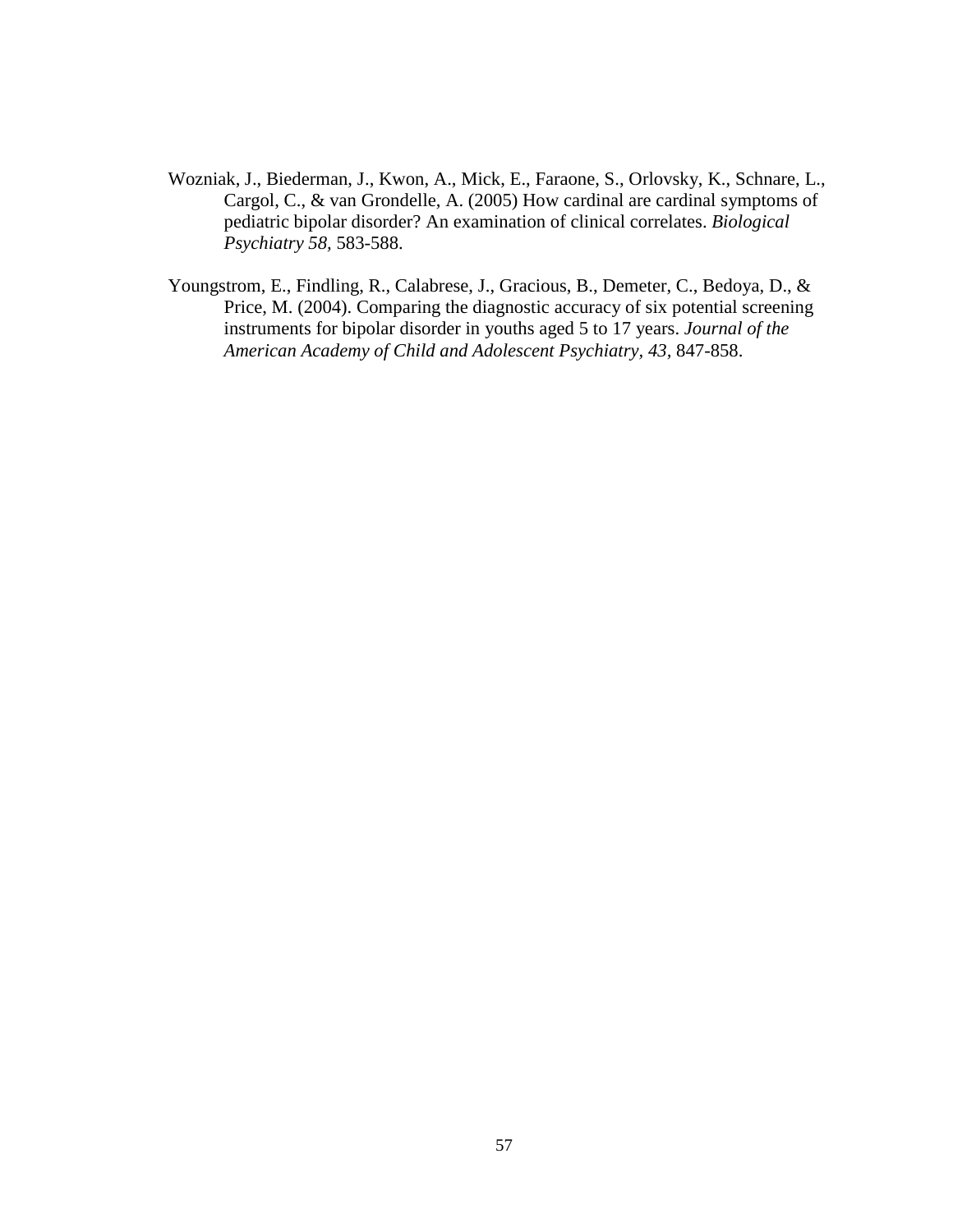## APPENDIX A

## Overlapping DSM-IV symptoms for AD/HD-Inattentive Type, AD/HD-Hyperactive/Impulsive Type, Oppositional Defiant Disorder, and Manic Episode.

| Inattention         | Hyperactivity/Impulsivity      | ODD                   | Mania                  |
|---------------------|--------------------------------|-----------------------|------------------------|
| Fails to give       | Often fidgets with hands       | Often touchy or       | A distinct period      |
| close attention     | or squirms in seat             | easily annoyed by     | of elevated,           |
| to details          |                                | others; Often loses   | expansive, or          |
|                     |                                | temper: Often angry   | irritable mood         |
|                     |                                | or resentful          |                        |
| Often has           | <b>Often talks excessively</b> | Often argues with     | <b>More talkative</b>  |
| difficulty          |                                | adults                | than usual or          |
| sustaining          |                                |                       | pressure to keep       |
| attention           |                                |                       | talking                |
| Often does not      | Is often "on the go" or        | Often actively defies | Increase in goal-      |
| seem to listen      | acts as if "driven by a        | adults' requests and  | directed activity      |
| when spoken to      | motor"                         | rules                 | or agitation           |
| <b>Often easily</b> | Often leaves seat in           | Often deliberately    | <b>Distractibility</b> |
| distracted          | classroom or other             | annoys people         |                        |
|                     | situation                      |                       |                        |
| Often has           | Often runs about or            | Often blames others   | Decreased need         |
| difficulty          | climbs excessively             | for his/her           | for sleep              |
| organizing tasks    |                                | mistakes/misbehavior  |                        |
| and activities      |                                |                       |                        |
| Often reluctant     | Often has difficulty           | Is often spiteful or  | Excessive              |
| to engage in        | playing quietly                | vindictive            | involvement in         |
| tasks requiring     |                                |                       | risky behaviors        |
| mental effort       |                                |                       |                        |
| Often loses         | Often blurts out answers       |                       | Flight of ideas or     |
| things              |                                |                       | experience that        |
|                     |                                |                       | thoughts are           |
|                     |                                |                       | racing                 |
| Often does not      | Often has difficulty           |                       | Inflated self-         |
| follow through      | awaiting turn                  |                       | esteem or              |
| on instructions     |                                |                       | grandiosity            |
| Often forgetful     | Often interrupts or            |                       |                        |
|                     | intrudes on others             |                       |                        |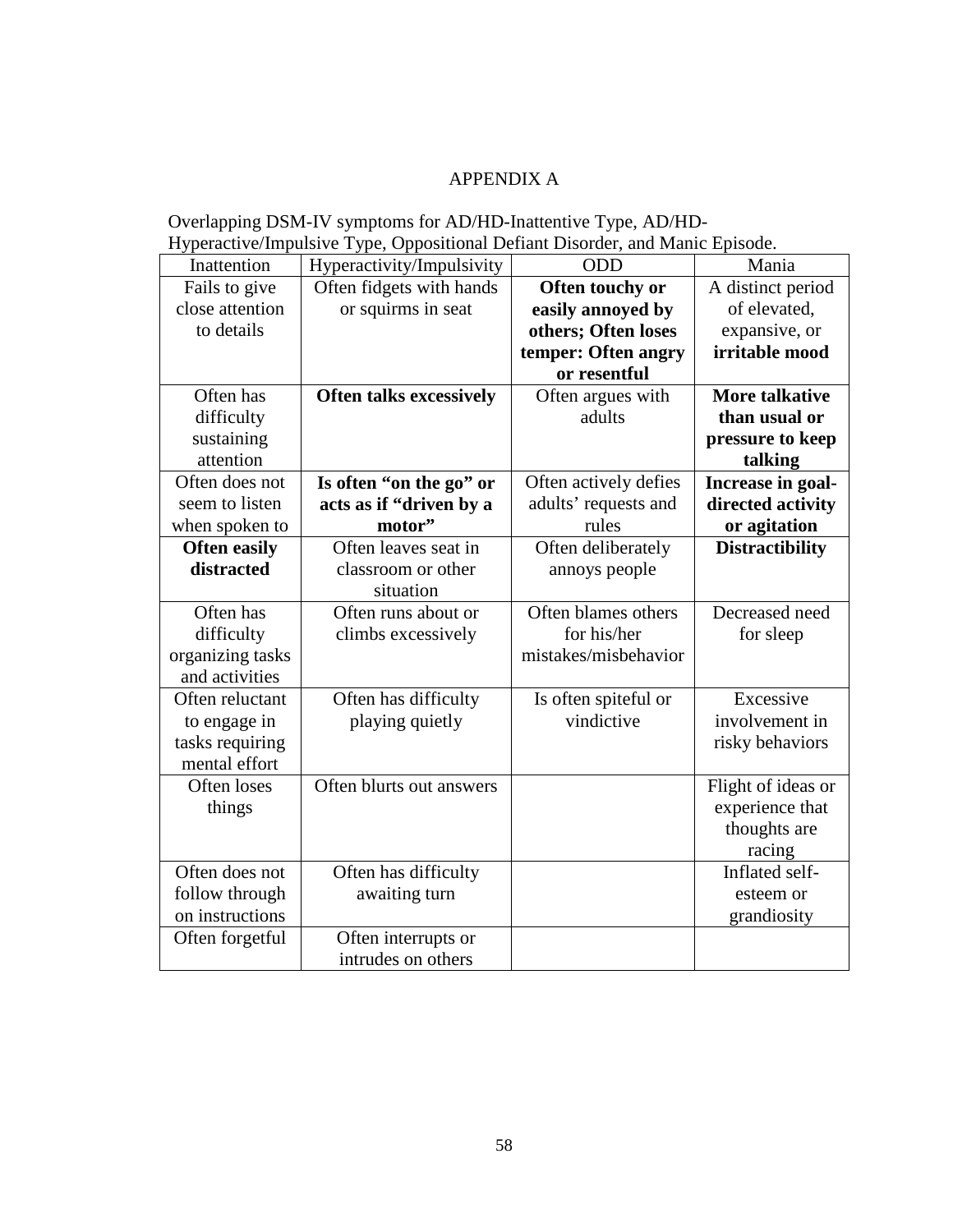#### APPENDIX B Adolescent Behavior Questionnaire

Circle the number that best describes how Also, check how problematic each behavior is often your child displays each behavior: for your child at home, at school or with peers:

| 1. | Fidgets with hands or feet or squirms in seat.                                                                                                                             | Never or<br>Rarely<br>$\Omega$ | Sometimes    | Often<br>2     | Very<br>Often<br>3 | Not a<br>Problem | Mild<br>Problem | Moderate<br>Problem | Severe<br>Problem |
|----|----------------------------------------------------------------------------------------------------------------------------------------------------------------------------|--------------------------------|--------------|----------------|--------------------|------------------|-----------------|---------------------|-------------------|
| 2. | Fails to give close attention to details or makes<br>careless mistakes in schoolwork.                                                                                      | $\theta$                       | 1            | 2              | 3                  |                  |                 |                     |                   |
| 3. | Deliberately annoys other people.                                                                                                                                          | $\mathbf{0}$                   | 1            | $\overline{2}$ | 3                  |                  |                 |                     |                   |
| 4. | Rushes around doing things non-stop.                                                                                                                                       | $\boldsymbol{0}$               | $\mathbf{1}$ | $\overline{c}$ | 3                  |                  |                 |                     |                   |
| 5. | Feels irritable, cranky or mad for hours or days<br>at a time.                                                                                                             | $\mathbf{0}$                   | $\mathbf{1}$ | 2              | 3                  |                  |                 |                     |                   |
| 6. | Thinks that he or she can be anything or do<br>anything (e.g., leader, best basketball player,<br>rap singer, millionaire, princess) beyond what is<br>usual for that age. | $\mathbf{0}$                   | $\mathbf{1}$ | $\overline{c}$ | 3                  |                  |                 |                     |                   |
| 7. | Often blames others for his or her mistakes or<br>misbehavior.                                                                                                             | $\mathbf{0}$                   | $\mathbf{1}$ | $\overline{2}$ | 3                  |                  |                 |                     |                   |
| 8. | Is forgetful in daily activities.                                                                                                                                          | $\mathbf{0}$                   | 1            | $\overline{c}$ | 3                  |                  |                 |                     |                   |
| 9. | Does things that are unusual for him or her that are<br>foolish or risky (e.g., jumping off heights, ordering<br>CDs with your credit cards, giving things away).          | $\overline{0}$                 |              | 2              | 3                  |                  |                 |                     |                   |
|    | 10. Avoids tasks (e.g., schoolwork, homework) that<br>require mental effort.                                                                                               | $\overline{0}$                 |              | 2              | 3                  |                  |                 |                     |                   |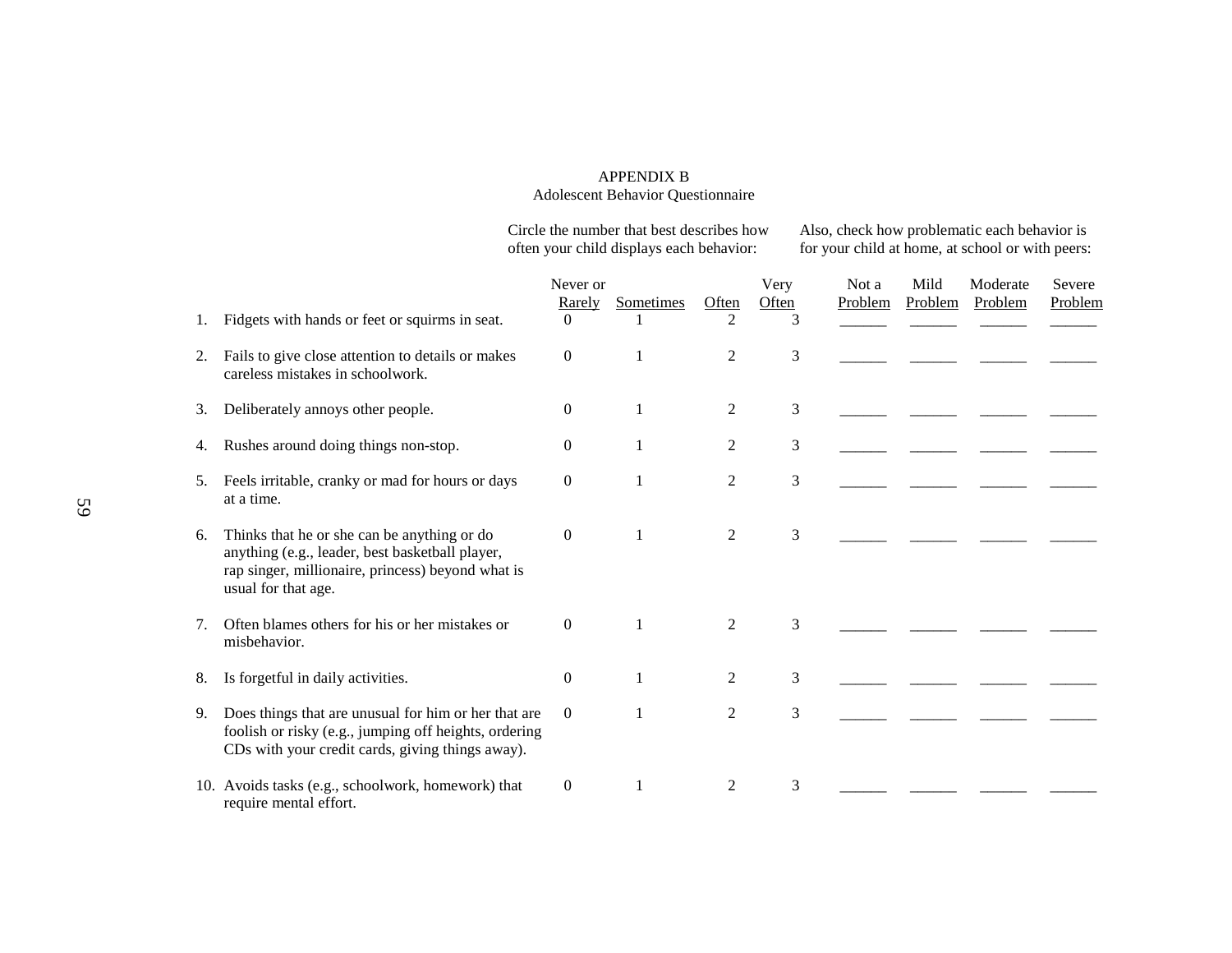#### APPENDIX C

## CONSENT TO ACT AS A HUMAN PARTICIPANT

Project Title: Assessing Problematic Behaviors and Emotional Reactions in Adolescents Project Director: Allison Coville Bray, B.A. Participant's Name:

#### **What is the study about?**

This is a research project. The purpose of this study is to examine how often adolescents display problematic behaviors and emotional reactions at home, at school, and with friends.

#### **Why are you asking me?**

You are being asked to participate because you have a child between 13 and 17 years of age. You are eligible to participate even if your teen does not display problematic behaviors or emotional reactions.

#### **What will you ask me to do if I agree to be in the study?**

You are being asked to complete a set of questionnaires. Your questionnaires will ask about your teen's AD/HD, ODD and mania symptoms, as well as any impairment your teen has experienced at home, at school or with friends. This set of questionnaires should take about 45 to 60 minutes to complete. After finishing the questionnaires, you will return the questionnaires and this signed consent form to project staff (if participating in person), or mail back the questionnaires and this signed consent form in the provided envelope to project staff at the AD/HD Clinic at UNC Greensboro (if participating by mail). When you complete study measures at the AD/HD Clinic, the study investigator will make photocopies of signed consent forms for your records. If you choose to participate by mail or at an approved off-site location, you will be asked to sign 2 copies of the same consent form (one for the investigator and one for your own records).

#### **What are the dangers to me?**

There is minimal risk associated with participating in this study. Some questionnaires ask about personal information, such as psychological symptoms your teen may have experienced, which may cause you to feel uncomfortable. You may skip any questions that make you feel uncomfortable, and you may call project staff to have your questions answered. Participation is completely voluntary. You may withdraw from the project at any time without penalty.

If you have any concerns about your rights, how you are being treated, or if you have questions, want more information or have suggestions, please contact Eric Allen in the Office of Research Compliance at UNCG at (336) 256-1482. Questions, concerns or complaints about this project or benefits or risks associated with being in this study can be answered by Allison Bray, who may be contacted at 336-346-3196 ext. 306, or Dr. Arthur D. Anastopoulos who may be contacted at (336) 346-3196 x303.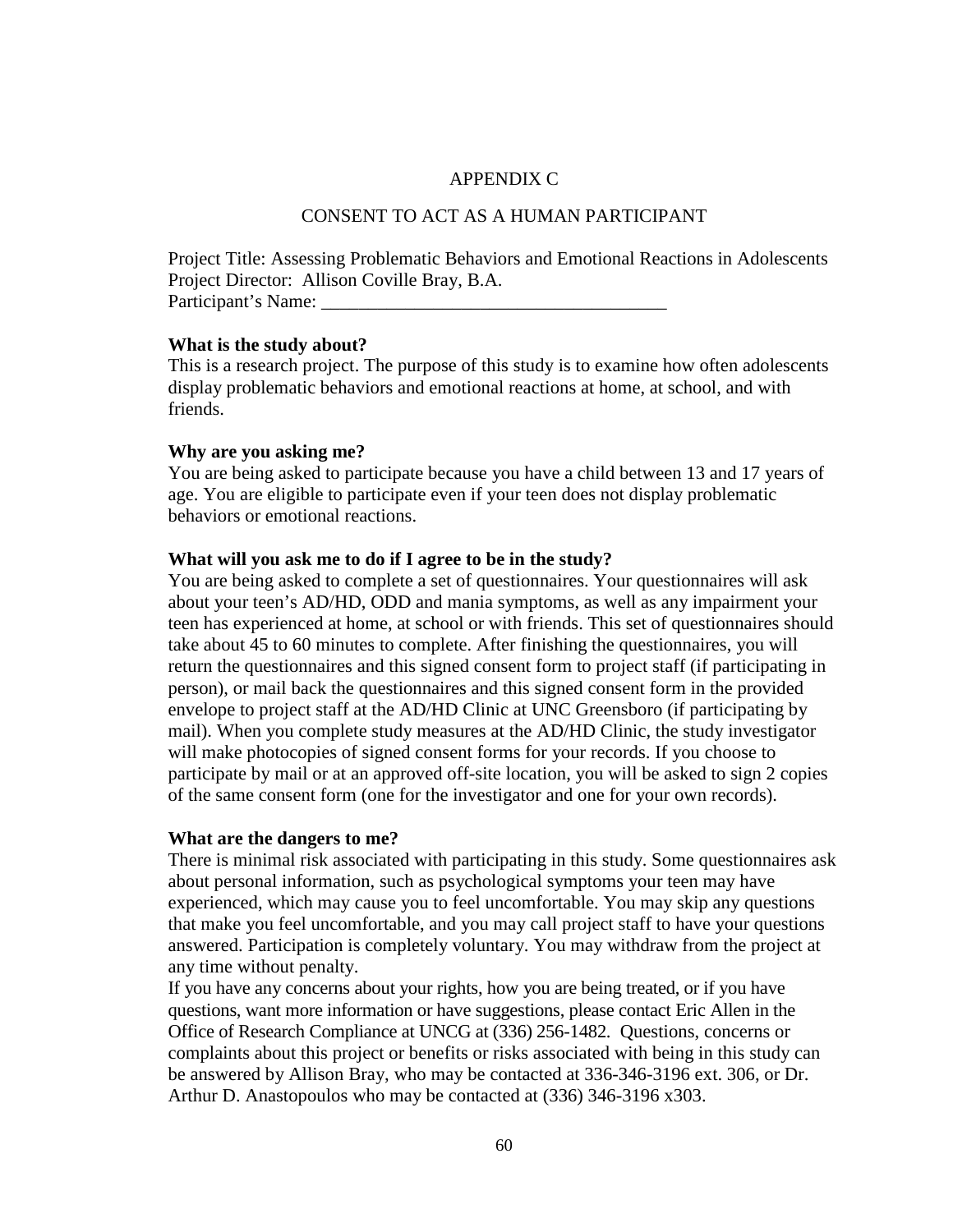### **Are there any benefits to me for taking part in this research study?**

There are no direct benefits to participants in this study.

### **Are there any benefits to society as a result of me taking part in this research?**

We hope that this project may help us better understand symptoms of AD/HD, ODD and mania in adolescents, and how these symptoms may affect their functioning.

## **Will I get paid for being in the study? Will it cost me anything?**

There are no costs to you or payments made for participating in this study. For completing the questionnaires, you will receive a \$10 gift card to a local business. You may also request a summary of the results of your questionnaires.

#### **How will you keep my information confidential?**

All information obtained in this study is strictly confidential unless disclosure is required by law. If your answers tell us that your teen may be at risk for harming themselves or being harmed by someone else, we will need to speak to you and your teen. Names will not be on any of the questionnaires. Instead, you will fill out your name and address only on this consent form. Once project staff members at the AD/HD Clinic at UNC Greensboro have received the completed packet with the set of questionnaires and the signed consent form, each participant will be assigned a special ID number before being given their questionnaire. The only people who will see information about you and your teen are the researchers involved in this project. Your name will not be used in any reports from this study. The forms that you complete will be stored in locked file cabinets. Passwords will protect information that has been entered on a computer. All information will be destroyed three years after the conclusion of this project.

 During or after your involvement with this project, you may become aware of other research studies being conducted in the AD/HD Clinic that may be of interest to you. Another such project is currently underway, investigating: *Risk factors for anxiety in children with AD/HD.* This study uses some of the same behavioral data collection procedures. Should you decide to participate in this project, behavioral data from the current study can be shared with the other research project in order to spare you the trouble of repeating the same data gathering procedures. Only the behavioral data common to each project will be shared, and data will only be shared with projects for which you have given written consent.

#### **What if I want to leave the study?**

You have the right to refuse to participate or to withdraw at any time, without penalty. If you do withdraw, it will not affect you in any way. If you choose to withdraw, you may request that any of your data which has been collected be destroyed unless it is in a deidentifiable state.

#### **What about new information/changes in the study?**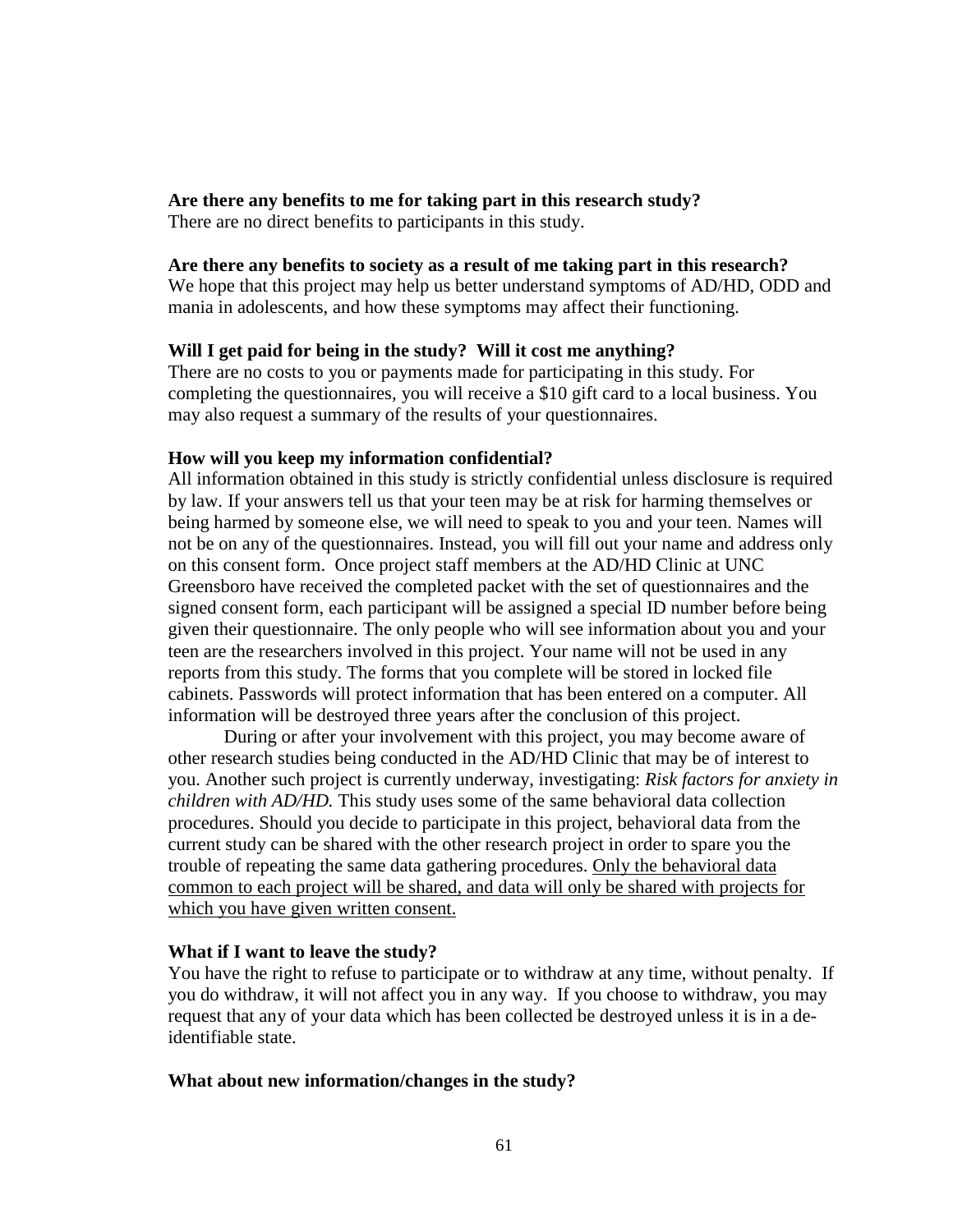If significant new information relating to the study becomes available which may relate to your willingness to continue to participate, this information will be provided to you.

## **Voluntary Consent by Participant:**

By signing this consent form you are agreeing that you read, or it has been read to you, and you fully understand the contents of this document and are openly willing consent to take part in this study. All of your questions concerning this study have been answered. By signing this form, you are agreeing that you are 18 years of age or older and are agreeing to participate, or have the individual specified above as a participant participate, in this study described to you by \_\_\_\_\_\_\_\_\_\_\_\_\_\_\_\_\_\_\_\_\_\_\_\_\_\_\_\_.

**Signature**: \_\_\_\_\_\_\_\_\_\_\_\_\_\_\_\_\_\_\_\_\_\_\_\_ **Date**: \_\_\_\_\_\_\_\_\_\_\_\_\_\_\_\_

## **IF YOU WOULD LIKE TO PARTICIPATE, PLEASE ALSO COMPLETE THESE QUESTIONS:**

It would be ok to contact me in the future about similar research projects (please check one):

 $\bigcap$  Yes  $\bigcap$  No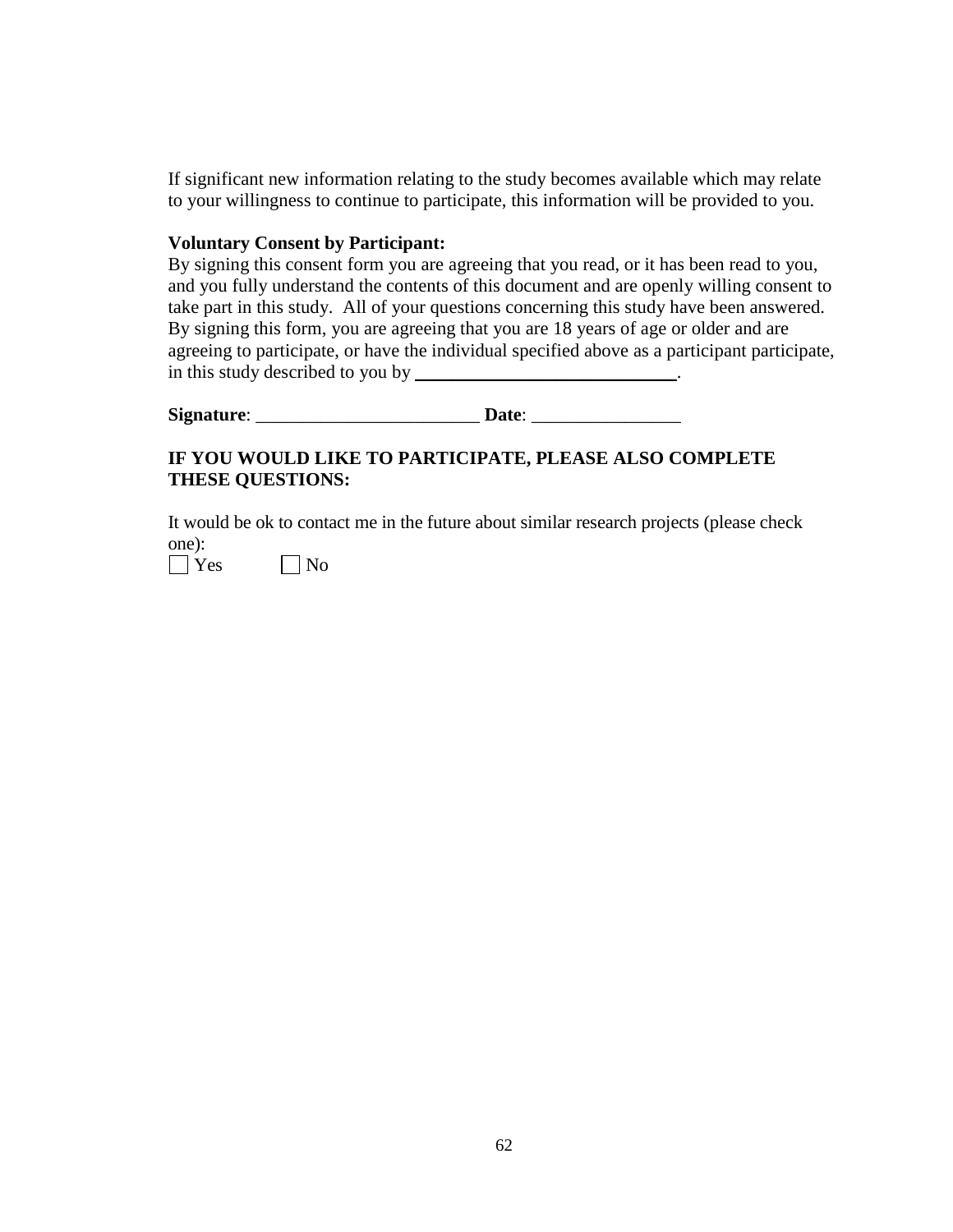# APPENDIX D

# TABLES

Table 1. *Sample Characteristics* 

| Characteristic                | Adolescent        | Parent            |  |  |  |
|-------------------------------|-------------------|-------------------|--|--|--|
|                               | $(n = 52)$        | $(n = 52)$        |  |  |  |
|                               | $\frac{9}{6}$ (n) | $\frac{9}{6}$ (n) |  |  |  |
| <b>Sex</b>                    |                   |                   |  |  |  |
| Male                          | 65.38(34)         | 0.02(1)           |  |  |  |
| Female                        | 34.62 (18)        | 98.08 (51)        |  |  |  |
| Grade                         |                   |                   |  |  |  |
| 6                             | 3.85(2)           |                   |  |  |  |
| 7                             | 7.69(4)           |                   |  |  |  |
| 8                             | 21.15(11)         |                   |  |  |  |
| 9                             | 21.15(11)         |                   |  |  |  |
| 10                            | 21.15(11)         |                   |  |  |  |
| 11                            | 15.38(8)          |                   |  |  |  |
| 12                            | 9.62(5)           | ---               |  |  |  |
| Race                          |                   |                   |  |  |  |
| Asian                         | 1.92(1)           | 3.85(2)           |  |  |  |
| <b>Black/African American</b> | 9.62(5)           | 9.62(5)           |  |  |  |
| Multiracial                   | 5.77(3)           | 1.92(1)           |  |  |  |
| White/Caucasian               | 82.69 (43)        | 84.62 (44)        |  |  |  |
| <b>Education</b> level        |                   |                   |  |  |  |
| Some High School              |                   | 5.77(3)           |  |  |  |
| High School Diploma           |                   | 1.92(1)           |  |  |  |
| Some College                  |                   | 9.62(5)           |  |  |  |
| <b>Undergraduate Degree</b>   |                   | 48.08 (25)        |  |  |  |
| <b>Graduate Degree</b>        | ---               | 34.62(18)         |  |  |  |
| <b>Marital Status</b>         |                   |                   |  |  |  |
| Single                        | ---               | 3.85(2)           |  |  |  |
| In a Relationship             |                   | 3.85(2)           |  |  |  |
| Married                       |                   | 75.00 (39)        |  |  |  |
| Separated                     |                   | 1.92(1)           |  |  |  |
| Divorced                      | ---               | 15.38(8)          |  |  |  |
| Diagnostic History            |                   |                   |  |  |  |
| AD/HD                         | 38.46 (20)        | 3.85(2)           |  |  |  |
| <b>ODD</b>                    | 1.29(1)           |                   |  |  |  |
| Depression                    | 9.62(5)           | 30.77(16)         |  |  |  |
| <b>Bipolar Disorder</b>       | $---$             | 1.92(1)           |  |  |  |
| Other Mood Disorder           | 1.92(1)           | $---$             |  |  |  |
| <b>Anxiety Disorder</b>       | 5.77(3)           | 9.62(5)           |  |  |  |
| Autism Spectrum Disorder      | 1.92(1)           | $---$             |  |  |  |
| Medication history            |                   |                   |  |  |  |
| Stimulant                     | 32.69(17)         | 11.54(6)          |  |  |  |
| Other AD/HD medication        | 7.69(4)           | ---               |  |  |  |
| Antidepressant                | 3.85(2)           | 30.77(16)         |  |  |  |
| Antianxiety                   | 7.69(4)           | 3.85(2)           |  |  |  |
| Antipsychotic                 | 1.92(1)           | ---               |  |  |  |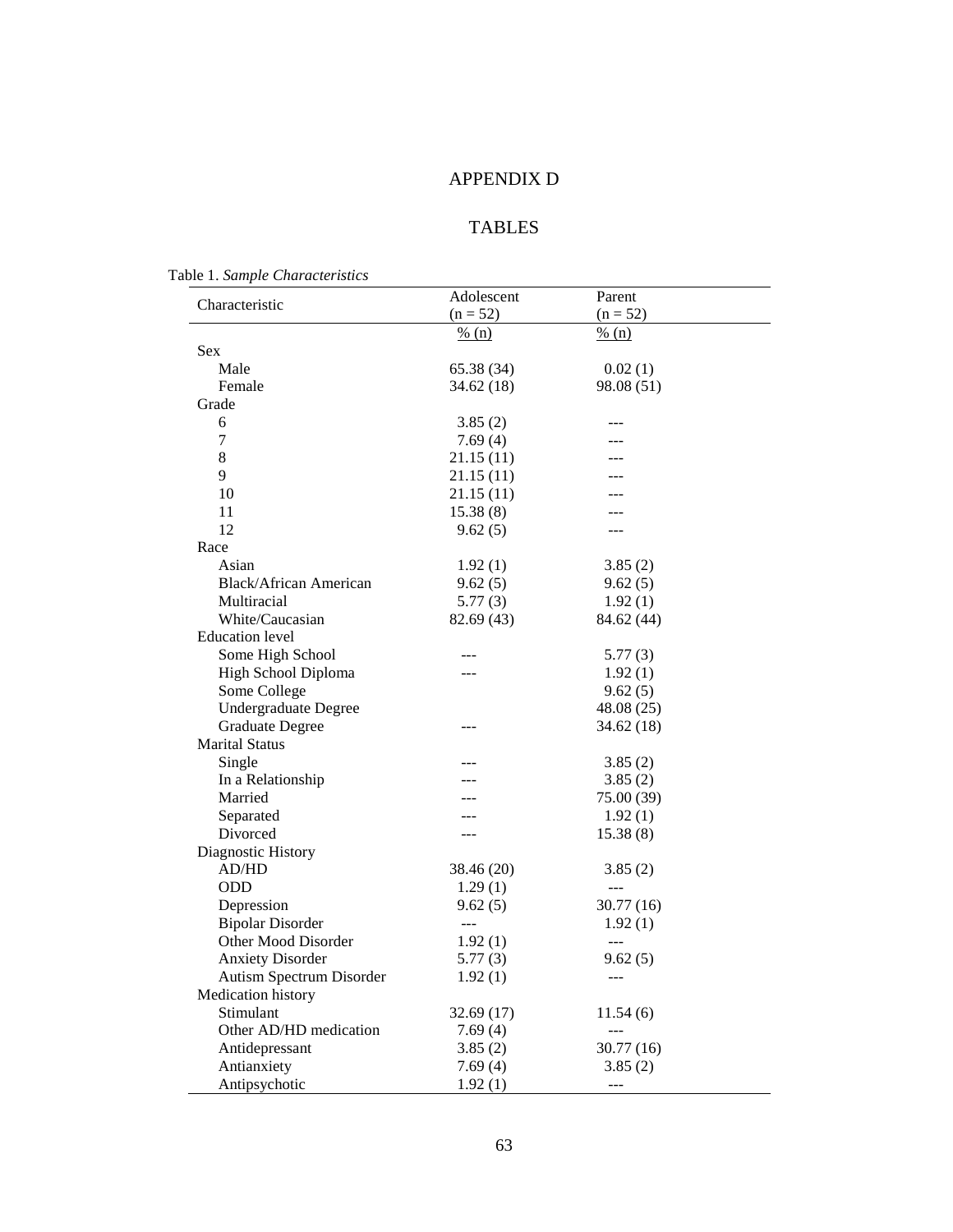|                                      | $\boldsymbol{M}$ | SD    | Minimum      | Maximum | Skew    | Kurtosis |
|--------------------------------------|------------------|-------|--------------|---------|---------|----------|
| Primary Symptom Variables            |                  |       |              |         |         |          |
| <b>ADHD-RS IA Severity</b>           | 9.52             | 7.49  | $\Omega$     | 24      | 0.45    | $-1.15$  |
| <b>ADHD-RS HI Severity</b>           | 4.29             | 5.03  | $\Omega$     | 22      | 1.86    | 3.80     |
| <b>ADHD-RS HI Transformed</b>        | 1.25             | 0.94  | ---          | ---     | 0.63    | $-0.73$  |
| <b>ODD-RS</b> Total Severity         | 13.81            | 11.37 | $\theta$     | 45      | 0.81    | 0.02     |
| <b>CMRS</b> Mania Severity           | 5.75             | 5.43  | $\Omega$     | 19      | 0.81    | $-0.27$  |
| <b>CMRS</b> Mania Transformed        | 1.63             | 1.05  | ---          | ---     | $-0.27$ | $-0.96$  |
| <b>Secondary Symptom Variables</b>   |                  |       |              |         |         |          |
| CBRS ADHD IA                         | 59.31            | 15.39 | 40           | 90      | 0.29    | $-1.23$  |
| <b>CBRS ADHD HI</b>                  | 53.85            | 14.56 | 39           | 90      | 1.15    | 0.38     |
| <b>CBRS ODD</b>                      | 54.85            | 14.67 | 39           | 90      | 0.83    | $-0.49$  |
| <b>CBRS</b> Manic Episode            | 56.00            | 14.63 | 41           | 90      | 0.76    | $-0.49$  |
| <b>Impairment Variables</b>          |                  |       |              |         |         |          |
| <b>CIRS</b> Overall Impairment       | 1.92             | 2.05  | $\Omega$     | 6       | 0.71    | $-0.74$  |
| <b>CIRS</b> Academic Impairment      | 2.32             | 2.39  | $\Omega$     | 6       | 0.42    | $-1.51$  |
| <b>CIRS</b> Family Impairment        | 1.92             | 2.13  | $\Omega$     | 6       | 0.76    | $-0.84$  |
| <b>CIRS</b> Impairment with Parents  | 2.02             | 2.10  | $\Omega$     | 6       | 0.63    | $-0.98$  |
| <b>CIRS</b> Impairment with Siblings | 1.43             | 1.96  | $\Omega$     | 6       | 1.07    | $-0.27$  |
| <b>CIRS</b> Impairment with Friends  | 1.34             | 1.84  | $\mathbf{0}$ | 6       | 1.20    | 0.09     |

Table 2. *Descriptive Statistics for Symptom and Impairment Variables* 

*Note.* ADHD-RS = ADHD Rating Scale; IA = Inattention; HI = Hyperactivity/Impulsivity; CMRS = Child Mania Rating Scale; ODD-RS = Oppositional Defiant Disorder Rating Scale; CIRS = Child Impairment Rating Scale; CBRS = Conners Comprehensive Behavior Rating Scale.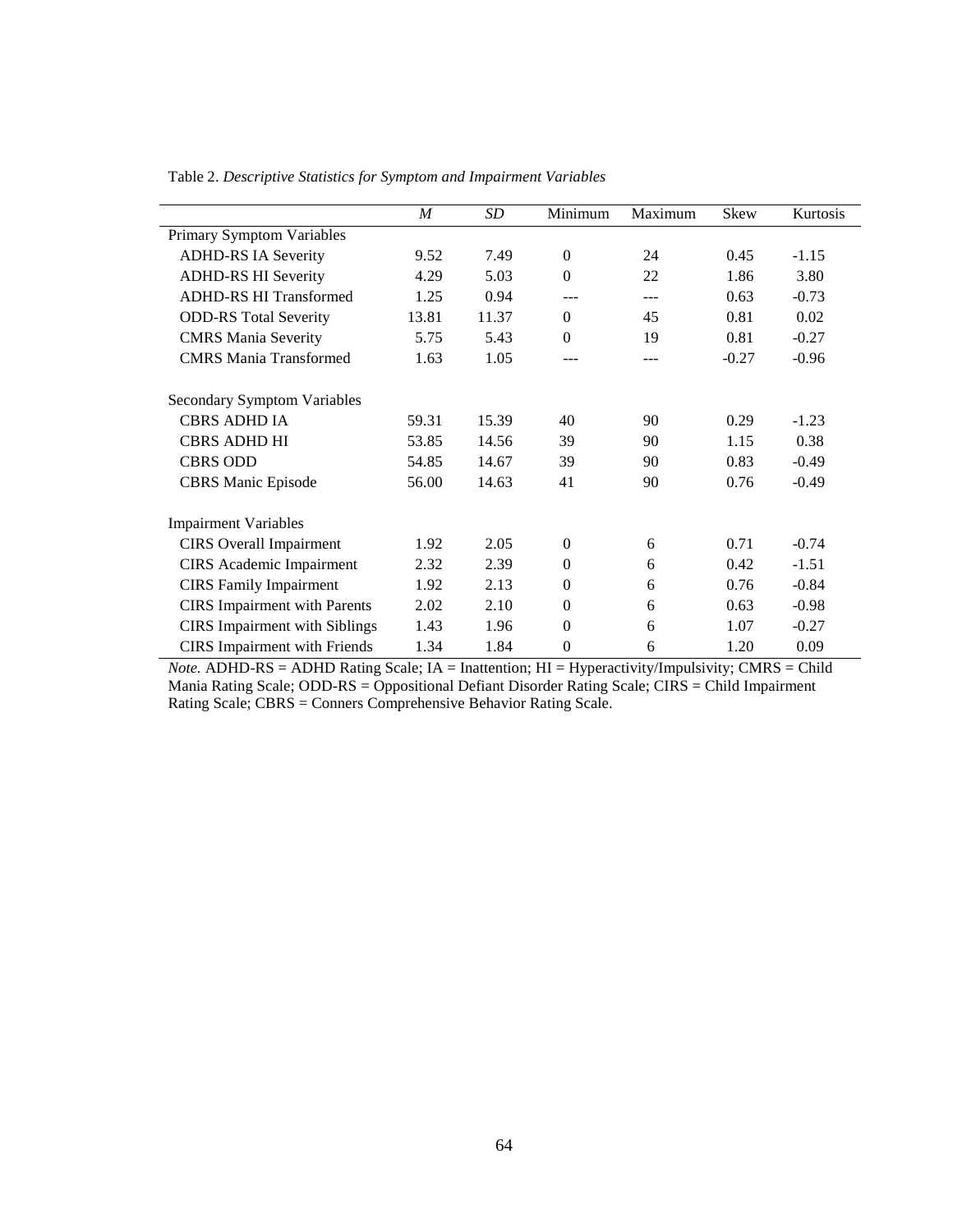|    | Variable                                  |         | 2       | 3       | $\overline{4}$ | 5       | 6       | $\tau$  | 8       | 9       | 10      | 11 |
|----|-------------------------------------------|---------|---------|---------|----------------|---------|---------|---------|---------|---------|---------|----|
| -1 | <b>ADHD-RS Total</b><br>Severity          | $---$   |         |         |                |         |         |         |         |         |         |    |
| 2  | <b>ADHD-RS IA Severity</b>                | $.94**$ | ---     |         |                |         |         |         |         |         |         |    |
| 3  | <b>ADHD-RS HI Severity</b><br>Transformed | $.86**$ | $.70**$ | $---$   |                |         |         |         |         |         |         |    |
| 4  | <b>ODD-RS</b> Severity                    | $.76**$ | $.61**$ | $.77**$ | ---            |         |         |         |         |         |         |    |
| 5  | <b>CMRS</b> Mania Severity<br>Transformed | $.79**$ | $.68**$ | $.81**$ | $.77**$        | $---$   |         |         |         |         |         |    |
| 6  | <b>CIRS</b> Friendships                   | $.62**$ | $.58**$ | $.58**$ | $.58**$        | $.56**$ | ---     |         |         |         |         |    |
| 7  | <b>CIRS</b> Siblings                      | $.45**$ | $.34*$  | $.56**$ | $.57**$        | $.48**$ | $.55**$ | $---$   |         |         |         |    |
| 8  | <b>CIRS</b> Parents                       | $.71**$ | $.67**$ | $.71**$ | $.67**$        | $.64**$ | $.63**$ | $.59**$ | ---     |         |         |    |
| 9  | <b>CIRS</b> Family                        | $.80**$ | $.77**$ | $.73**$ | $.62**$        | $.60**$ | $.70**$ | $.51**$ | $.87**$ | ---     |         |    |
| 10 | <b>CIRS</b> Academics                     | $.74**$ | $.78**$ | $.46**$ | $.52**$        | $.52**$ | $.55**$ | $.30*$  | $.62**$ | $.77**$ | ---     |    |
| 11 | <b>CIRS</b> Overall                       | $.87**$ | $.83**$ | $.78**$ | $.69**$        | $.70**$ | $.76**$ | $.51**$ | $.79**$ | $.90**$ | $.83**$ |    |

Table 3. *Correlations Among Variables for Overall Sample (N = 51)*

*Note*. ADHD-RS = ADHD Rating Scale-IV; IA = Inattention; HI = Hyperactivity/Impulsivity; ODD-RS = ODD Rating Scale; CMRS = Child Mania Rating Scale; CIRS = Child Impairment Rating Scale. \* *p* < .05. \*\**p* < .01.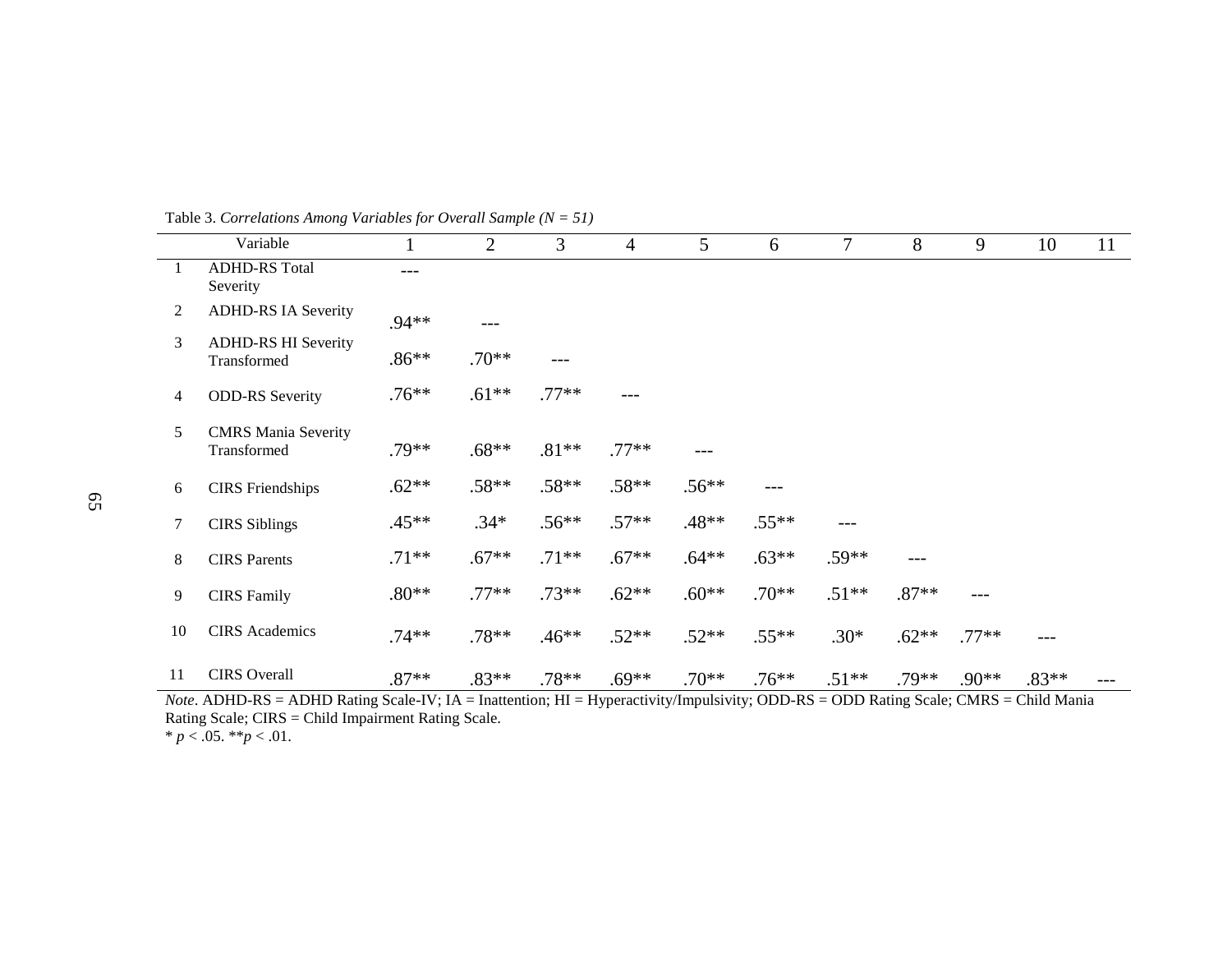| <b>Table 4. Muttiple Linear Regressions Predicting Domains of Impairment</b> |                 | $R^2$ |          |
|------------------------------------------------------------------------------|-----------------|-------|----------|
| Analysis                                                                     | β               | 0.72  | F        |
| Regression 1: Overall Impairment                                             |                 |       | 33.86*** |
| <b>ADHD-RS Total Severity</b>                                                | $.78***$        |       |          |
| <b>ODD-RS</b> Severity                                                       | .00             |       |          |
| <b>CMRS</b> Mania Severity (transformed)                                     | .09             |       |          |
| Regression 2: Academic Impairment                                            |                 | 0.50  | 13.48*** |
| <b>ADHD-RS Total Severity</b>                                                | $.81***$        |       |          |
| <b>ODD-RS Severity</b>                                                       | $-16$           |       |          |
| <b>CMRS</b> Mania Severity (transformed)                                     | $-.07$          |       |          |
|                                                                              |                 |       |          |
| <b>Regression 3: Family Impairment</b>                                       |                 | 0.59  | 19.27*** |
| <b>ADHD-RS Total Severity</b>                                                | $.77***$        |       |          |
| <b>ODD-RS</b> Severity                                                       | .00             |       |          |
| <b>CMRS</b> Mania Severity (transformed)                                     | .00             |       |          |
|                                                                              |                 |       |          |
| <b>Regression 4: Parent Impairment</b>                                       |                 | 0.52  | 14.77*** |
| <b>ADHD-RS Total Severity</b>                                                | $.40*$          |       |          |
| <b>ODD-RS</b> Severity                                                       | .24             |       |          |
| <b>CMRS</b> Mania Severity (transformed)                                     | .15             |       |          |
|                                                                              |                 |       |          |
| <b>Regression 5: Sibling Impairment</b>                                      |                 | 0.29  | $5.67**$ |
| <b>ADHD-RS Total Severity</b>                                                | $-.09$          |       |          |
| <b>ODD-RS</b> Severity                                                       | $.42^{\dagger}$ |       |          |
| <b>CMRS</b> Mania Severity (transformed)                                     | .22             |       |          |
|                                                                              |                 |       |          |
| Regression 6: Friendship Impairment                                          |                 | 0.37  | 7.86***  |
| <b>ADHD-RS Total Severity</b>                                                | .31             |       |          |
| <b>ODD-RS</b> Severity                                                       | .14             |       |          |
| <b>CMRS</b> Mania Severity (transformed)                                     | .20             |       |          |
|                                                                              |                 |       |          |

Table 4. *Multiple Linear Regressions Predicting Domains of Impairment*

\* *p* ≤ .05, \*\* *p* ≤ .01, \*\*\* *p* ≤ .001, † trend level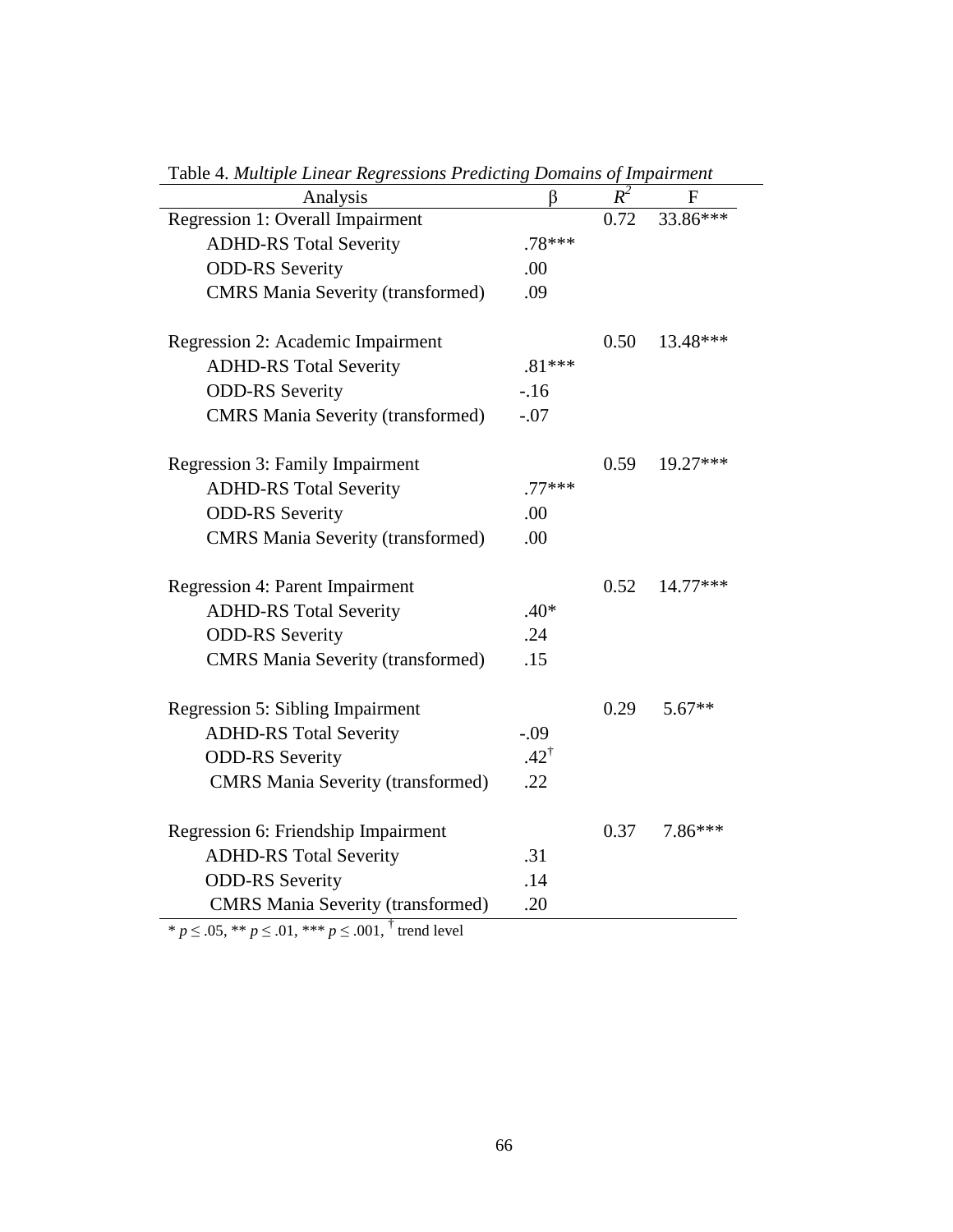| raoic 5. muuipie Einear Regressions jor 1 osi-noc Anarysis 1<br>Analysis | β               | $R^2$ | F         |
|--------------------------------------------------------------------------|-----------------|-------|-----------|
| Regression 1: Overall Impairment                                         |                 | 0.75  | 19.43***  |
| <b>ADHD-RS IA Severity</b>                                               | $.55***$        |       |           |
| ADHD-RS HI Severity (transformed)                                        | $.35*$          |       |           |
| <b>ODD-RS NC Severity</b>                                                | $-.12$          |       |           |
| <b>ODD-RS AN Severity</b>                                                | $.33*$          |       |           |
| <b>CMRS</b> Mania Severity (transformed)                                 | $-.10$          |       |           |
| Regression 2: Academic Impairment                                        |                 | 0.52  | $6.81***$ |
| <b>ADHD-RS IA Severity</b>                                               | $.78***$        |       |           |
| ADHD-RS HI Severity (transformed)                                        | $-.17$          |       |           |
| <b>ODD-RS NC Severity</b>                                                | .00             |       |           |
| <b>ODD-RS AN Severity</b>                                                | .14             |       |           |
| <b>CMRS</b> Mania Severity (transformed)                                 | $-.02$          |       |           |
| Regression 3: Family Impairment                                          |                 | 0.65  | 11.80***  |
| <b>ADHD-RS IA Severity</b>                                               | $.53**$         |       |           |
| ADHD-RS HI Severity (transformed)                                        | .48*            |       |           |
| <b>ODD-RS NC Severity</b>                                                | $-.22$          |       |           |
| <b>ODD-RS AN Severity</b>                                                | $.37^{\dagger}$ |       |           |
| <b>CMRS</b> Mania Severity (transformed)                                 | $-.25$          |       |           |
| Regression 4: Parent Impairment                                          |                 | 0.56  | 8.93***   |
| <b>ADHD-RS IA Severity</b>                                               | .21             |       |           |
| ADHD-RS HI Severity (transformed)                                        | .34             |       |           |
| <b>ODD-RS NC Severity</b>                                                | .04             |       |           |
| <b>ODD-RS AN Severity</b>                                                | $.40*$          |       |           |
| <b>CMRS</b> Mania Severity (transformed)                                 | $-.11$          |       |           |
| Regression 5: Sibling Impairment                                         |                 | 0.41  | $4.50**$  |
| <b>ADHD-RS IA Severity</b>                                               | $-.08$          |       |           |
| ADHD-RS HI Severity (transformed)                                        | $.48^{\dagger}$ |       |           |
| <b>ODD-RS NC Severity</b>                                                | $-.30$          |       |           |
| <b>ODD-RS AN Severity</b>                                                | $.47*$          |       |           |
| <b>CMRS</b> Mania Severity (transformed)                                 | .04             |       |           |
| Regression 6: Friendship Impairment                                      |                 | 0.48  | 5.91***   |
| <b>ADHD-RS IA Severity</b>                                               | .29             |       |           |
| ADHD-RS HI Severity (transformed)                                        | .33             |       |           |
| <b>ODD-RS NC Severity</b>                                                | $-.36$          |       |           |
| <b>ODD-RS AN Severity</b>                                                | $.66**$         |       |           |
| <b>CMRS</b> Mania Severity (transformed)                                 | $-.15$          |       |           |

Table 5. *Multiple Linear Regressions for Post-hoc Analysis 1*

Note. IA = Inattention; HI = Hyperactivity-Impulsivity; NC = non-compliance; AN = anger. \* *p* ≤ .05, \*\* *p* ≤ .01, \*\*\* *p* ≤ .001, <sup>†</sup> trend level.